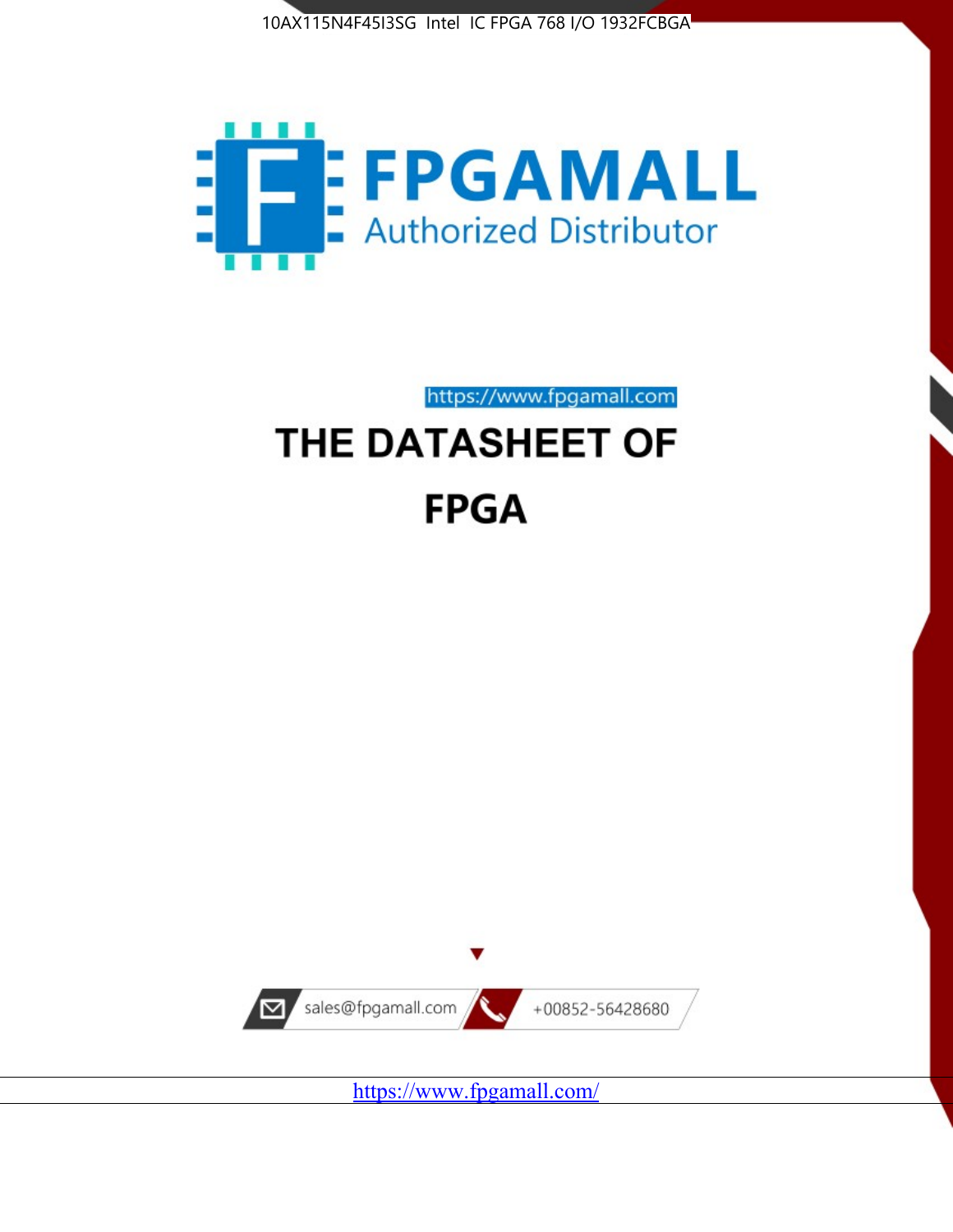10AX115N4F45I3SG Intel IC FPGA 768 I/O 1932FCBGA



# **Intel® Arria® 10 Device Overview**



**A10-OVERVIEW | 2018.12.06** Latest document on the web: **[PDF](https://www.intel.com/content/dam/www/programmable/us/en/pdfs/literature/hb/arria-10/a10_overview.pdf)** | **[HTML](https://www.intel.com/content/www/us/en/programmable/documentation/sam1403480274650.html)**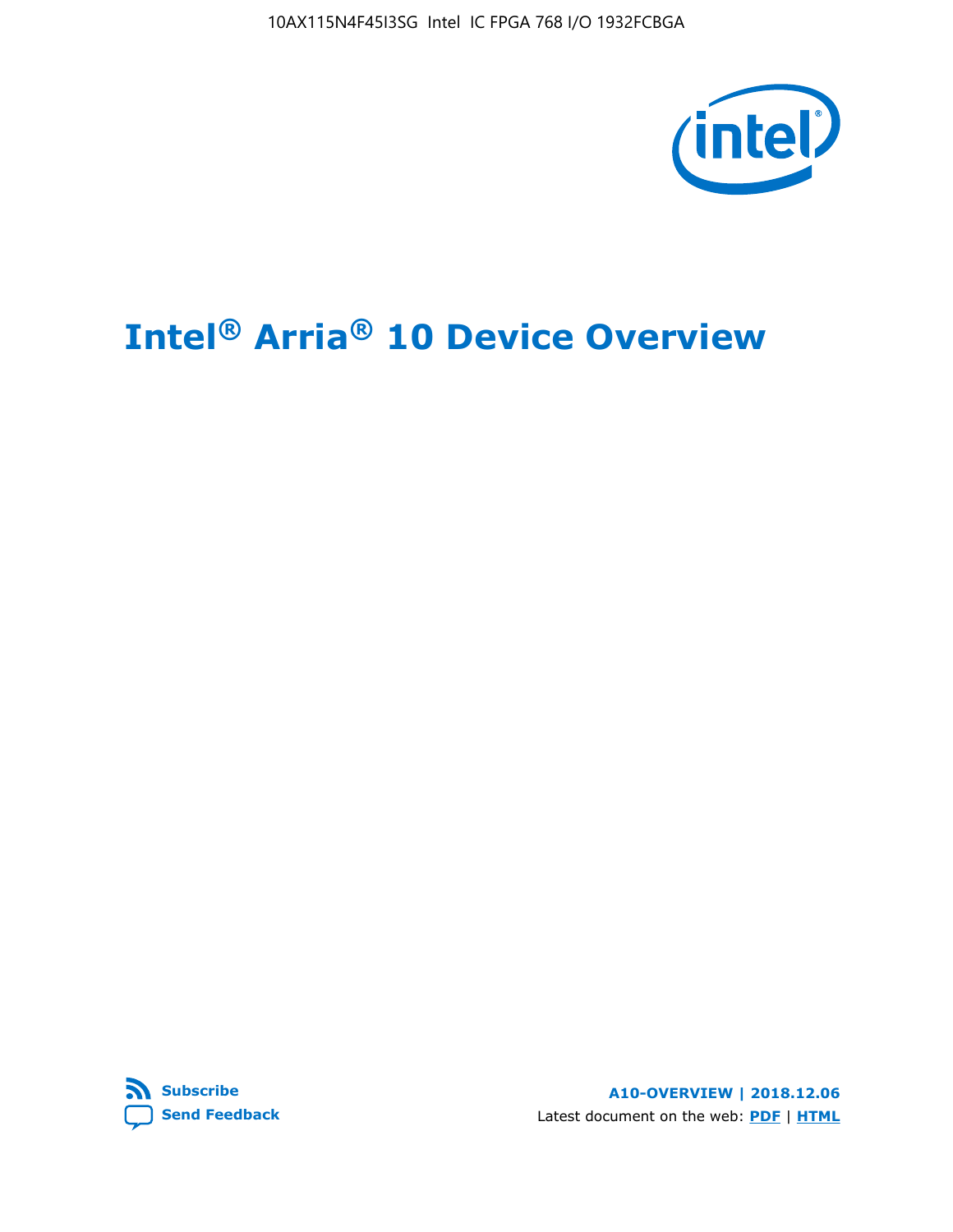

**Contents** 

# **Contents**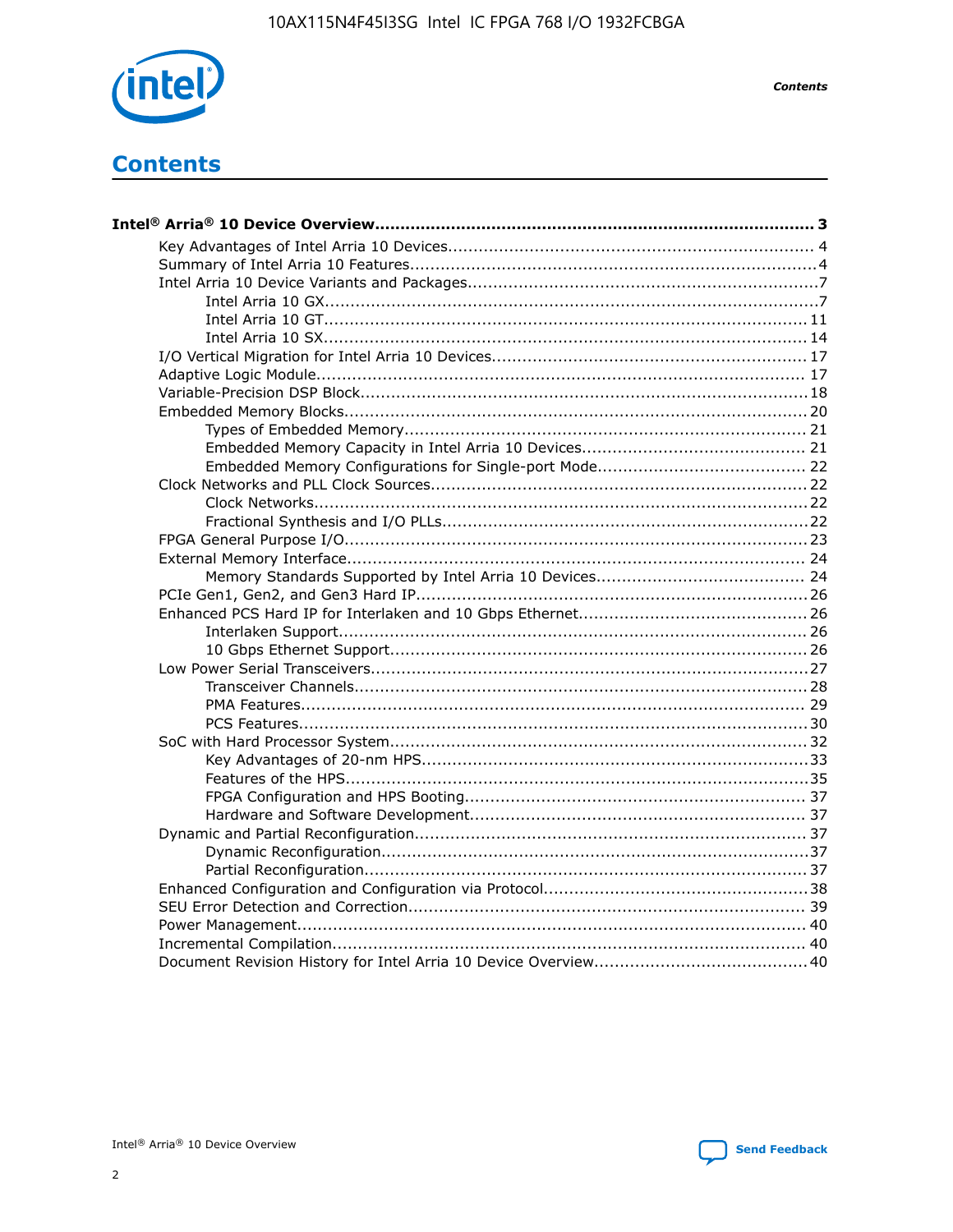**A10-OVERVIEW | 2018.12.06**

**[Send Feedback](mailto:FPGAtechdocfeedback@intel.com?subject=Feedback%20on%20Intel%20Arria%2010%20Device%20Overview%20(A10-OVERVIEW%202018.12.06)&body=We%20appreciate%20your%20feedback.%20In%20your%20comments,%20also%20specify%20the%20page%20number%20or%20paragraph.%20Thank%20you.)**



# **Intel® Arria® 10 Device Overview**

The Intel<sup>®</sup> Arria<sup>®</sup> 10 device family consists of high-performance and power-efficient 20 nm mid-range FPGAs and SoCs.

Intel Arria 10 device family delivers:

- Higher performance than the previous generation of mid-range and high-end FPGAs.
- Power efficiency attained through a comprehensive set of power-saving technologies.

The Intel Arria 10 devices are ideal for high performance, power-sensitive, midrange applications in diverse markets.

| <b>Market</b>         | <b>Applications</b>                                                                                               |
|-----------------------|-------------------------------------------------------------------------------------------------------------------|
| Wireless              | Channel and switch cards in remote radio heads<br>٠<br>Mobile backhaul<br>٠                                       |
| Wireline              | 40G/100G muxponders and transponders<br>٠<br>100G line cards<br>٠<br><b>Bridging</b><br>٠<br>Aggregation<br>٠     |
| <b>Broadcast</b>      | Studio switches<br>٠<br>Servers and transport<br>٠<br>Videoconferencing<br>٠<br>Professional audio and video<br>٠ |
| Computing and Storage | Flash cache<br>٠<br>Cloud computing servers<br>٠<br>Server acceleration<br>٠                                      |
| Medical               | Diagnostic scanners<br>٠<br>Diagnostic imaging<br>٠                                                               |
| Military              | Missile guidance and control<br>٠<br>Radar<br>٠<br>Electronic warfare<br>٠<br>Secure communications<br>٠          |

#### **Table 1. Sample Markets and Ideal Applications for Intel Arria 10 Devices**

#### **Related Information**

- [Intel Arria 10 Device Handbook: Known Issues](http://www.altera.com/support/kdb/solutions/rd07302013_646.html) Lists the planned updates to the *Intel Arria 10 Device Handbook* chapters.
- [Intel Arria 10 GX/GT Device Errata and Design Recommendations](https://www.intel.com/content/www/us/en/programmable/documentation/agz1493851706374.html#yqz1494433888646)
- [Intel Arria 10 SX Device Errata and Design Recommendations](https://www.intel.com/content/www/us/en/programmable/documentation/cru1462832385668.html#cru1462832558642)

Intel Corporation. All rights reserved. Intel, the Intel logo, Altera, Arria, Cyclone, Enpirion, MAX, Nios, Quartus and Stratix words and logos are trademarks of Intel Corporation or its subsidiaries in the U.S. and/or other countries. Intel warrants performance of its FPGA and semiconductor products to current specifications in accordance with Intel's standard warranty, but reserves the right to make changes to any products and services at any time without notice. Intel assumes no responsibility or liability arising out of the application or use of any information, product, or service described herein except as expressly agreed to in writing by Intel. Intel customers are advised to obtain the latest version of device specifications before relying on any published information and before placing orders for products or services. \*Other names and brands may be claimed as the property of others.

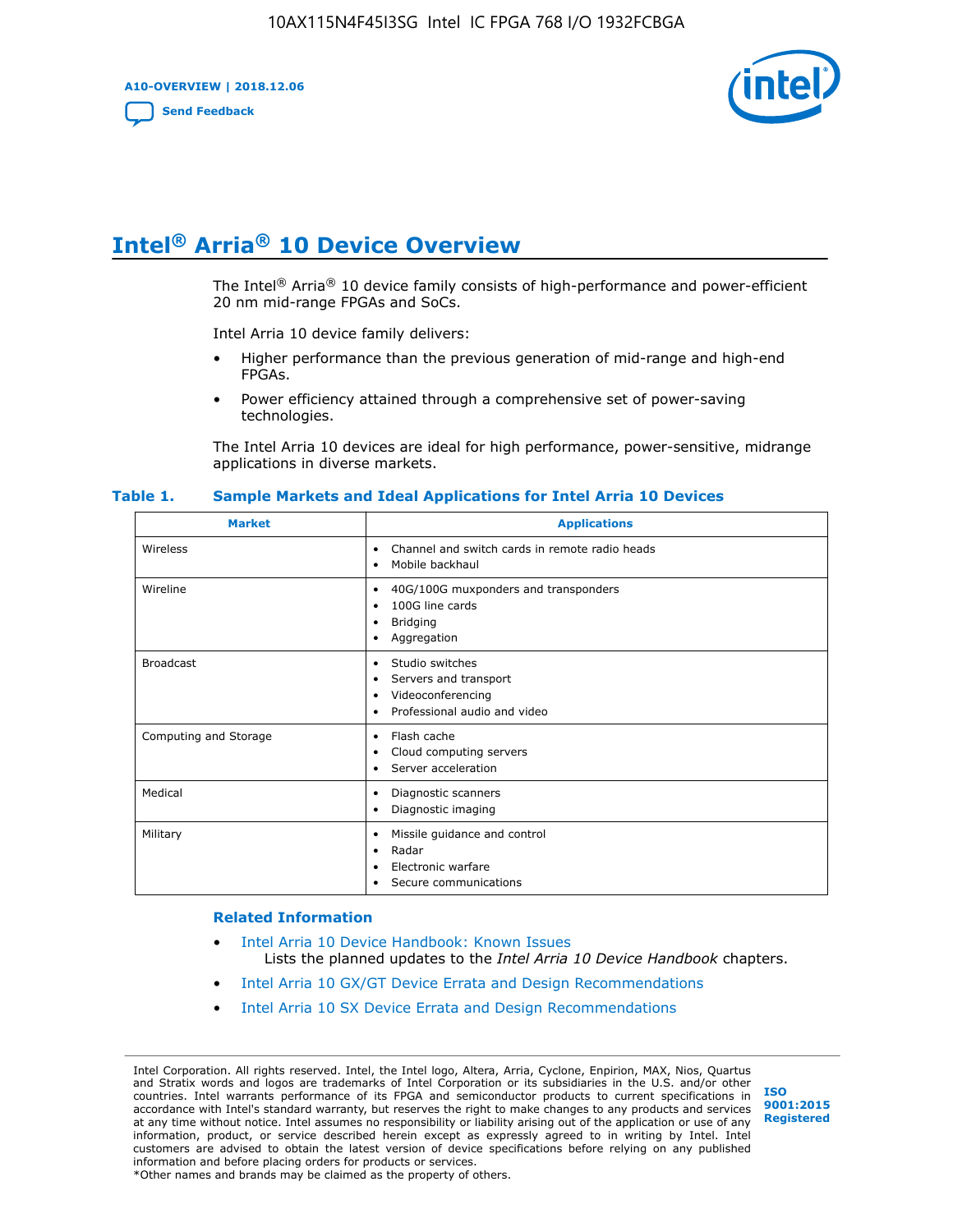

# **Key Advantages of Intel Arria 10 Devices**

## **Table 2. Key Advantages of the Intel Arria 10 Device Family**

| <b>Advantage</b>                                                                                          | <b>Supporting Feature</b>                                                                                                                                                                                                                                                                                                |  |  |  |  |  |
|-----------------------------------------------------------------------------------------------------------|--------------------------------------------------------------------------------------------------------------------------------------------------------------------------------------------------------------------------------------------------------------------------------------------------------------------------|--|--|--|--|--|
| Enhanced core architecture                                                                                | Built on TSMC's 20 nm process technology<br>٠<br>60% higher performance than the previous generation of mid-range FPGAs<br>٠<br>15% higher performance than the fastest previous-generation FPGA<br>٠                                                                                                                    |  |  |  |  |  |
| High-bandwidth integrated<br>transceivers                                                                 | Short-reach rates up to 25.8 Gigabits per second (Gbps)<br>٠<br>Backplane capability up to 12.5 Gbps<br>٠<br>Integrated 10GBASE-KR and 40GBASE-KR4 Forward Error Correction (FEC)<br>٠                                                                                                                                   |  |  |  |  |  |
| Improved logic integration and<br>hard IP blocks                                                          | 8-input adaptive logic module (ALM)<br>٠<br>Up to 65.6 megabits (Mb) of embedded memory<br>٠<br>Variable-precision digital signal processing (DSP) blocks<br>Fractional synthesis phase-locked loops (PLLs)<br>Hard PCI Express Gen3 IP blocks<br>Hard memory controllers and PHY up to 2,400 Megabits per second (Mbps) |  |  |  |  |  |
| Second generation hard<br>processor system (HPS) with<br>integrated ARM* Cortex*-A9*<br>MPCore* processor | Tight integration of a dual-core ARM Cortex-A9 MPCore processor, hard IP, and an<br>٠<br>FPGA in a single Intel Arria 10 system-on-a-chip (SoC)<br>Supports over 128 Gbps peak bandwidth with integrated data coherency between<br>$\bullet$<br>the processor and the FPGA fabric                                        |  |  |  |  |  |
| Advanced power savings                                                                                    | Comprehensive set of advanced power saving features<br>٠<br>Power-optimized MultiTrack routing and core architecture<br>٠<br>Up to 40% lower power compared to previous generation of mid-range FPGAs<br>Up to 60% lower power compared to previous generation of high-end FPGAs                                         |  |  |  |  |  |

# **Summary of Intel Arria 10 Features**

## **Table 3. Summary of Features for Intel Arria 10 Devices**

| <b>Feature</b>                  | <b>Description</b>                                                                                                                                                                                                                                                                                                                                                                                 |
|---------------------------------|----------------------------------------------------------------------------------------------------------------------------------------------------------------------------------------------------------------------------------------------------------------------------------------------------------------------------------------------------------------------------------------------------|
| Technology                      | TSMC's 20-nm SoC process technology<br>Allows operation at a lower $V_{\text{CC}}$ level of 0.82 V instead of the 0.9 V standard $V_{\text{CC}}$ core voltage                                                                                                                                                                                                                                      |
| Packaging                       | 1.0 mm ball-pitch Fineline BGA packaging<br>٠<br>0.8 mm ball-pitch Ultra Fineline BGA packaging<br>Multiple devices with identical package footprints for seamless migration between different<br><b>FPGA</b> densities<br>Devices with compatible package footprints allow migration to next generation high-end<br>Stratix $@10$ devices<br>RoHS, leaded $(1)$ , and lead-free (Pb-free) options |
| High-performance<br>FPGA fabric | Enhanced 8-input ALM with four registers<br>Improved multi-track routing architecture to reduce congestion and improve compilation time<br>Hierarchical core clocking architecture<br>Fine-grained partial reconfiguration                                                                                                                                                                         |
| Internal memory<br>blocks       | M20K-20-Kb memory blocks with hard error correction code (ECC)<br>Memory logic array block (MLAB)-640-bit memory                                                                                                                                                                                                                                                                                   |
|                                 | continued                                                                                                                                                                                                                                                                                                                                                                                          |



<sup>(1)</sup> Contact Intel for availability.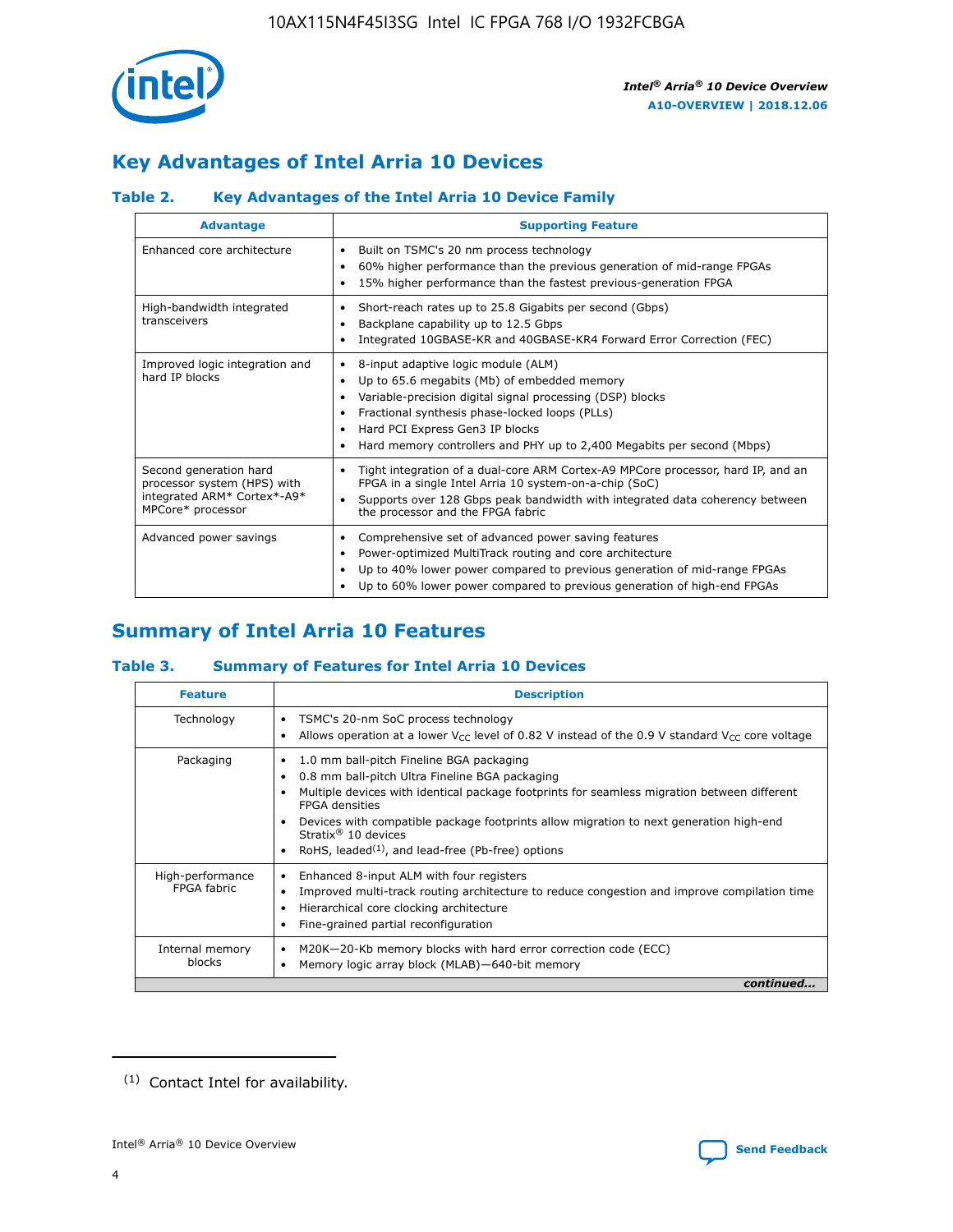r



| <b>Feature</b>                         |                                                                                                                | <b>Description</b>                                                                                                                                                                                                                                                                                                                                                                                                                                                                                                                                                                                                                                                                                                                                                                                                                                               |  |  |  |  |  |  |
|----------------------------------------|----------------------------------------------------------------------------------------------------------------|------------------------------------------------------------------------------------------------------------------------------------------------------------------------------------------------------------------------------------------------------------------------------------------------------------------------------------------------------------------------------------------------------------------------------------------------------------------------------------------------------------------------------------------------------------------------------------------------------------------------------------------------------------------------------------------------------------------------------------------------------------------------------------------------------------------------------------------------------------------|--|--|--|--|--|--|
| Embedded Hard IP<br>blocks             | Variable-precision DSP                                                                                         | Native support for signal processing precision levels from $18 \times 19$ to<br>$\bullet$<br>54 x 54<br>Native support for 27 x 27 multiplier mode<br>$\bullet$<br>64-bit accumulator and cascade for systolic finite impulse responses<br>(FIRs)<br>Internal coefficient memory banks<br>$\bullet$<br>Preadder/subtractor for improved efficiency<br>Additional pipeline register to increase performance and reduce<br>power<br>Supports floating point arithmetic:<br>- Perform multiplication, addition, subtraction, multiply-add,<br>multiply-subtract, and complex multiplication.<br>- Supports multiplication with accumulation capability, cascade<br>summation, and cascade subtraction capability.<br>- Dynamic accumulator reset control.<br>- Support direct vector dot and complex multiplication chaining<br>multiply floating point DSP blocks. |  |  |  |  |  |  |
|                                        | Memory controller                                                                                              | DDR4, DDR3, and DDR3L                                                                                                                                                                                                                                                                                                                                                                                                                                                                                                                                                                                                                                                                                                                                                                                                                                            |  |  |  |  |  |  |
|                                        | PCI Express*                                                                                                   | PCI Express (PCIe*) Gen3 (x1, x2, x4, or x8), Gen2 (x1, x2, x4, or x8)<br>and Gen1 (x1, x2, x4, or x8) hard IP with complete protocol stack,<br>endpoint, and root port                                                                                                                                                                                                                                                                                                                                                                                                                                                                                                                                                                                                                                                                                          |  |  |  |  |  |  |
|                                        | Transceiver I/O                                                                                                | 10GBASE-KR/40GBASE-KR4 Forward Error Correction (FEC)<br>PCS hard IPs that support:<br>- 10-Gbps Ethernet (10GbE)<br>- PCIe PIPE interface<br>- Interlaken<br>- Gbps Ethernet (GbE)<br>- Common Public Radio Interface (CPRI) with deterministic latency<br>support<br>- Gigabit-capable passive optical network (GPON) with fast lock-<br>time support<br>13.5G JESD204b<br>$\bullet$<br>8B/10B, 64B/66B, 64B/67B encoders and decoders<br>Custom mode support for proprietary protocols                                                                                                                                                                                                                                                                                                                                                                        |  |  |  |  |  |  |
| Core clock networks                    | $\bullet$                                                                                                      | Up to 800 MHz fabric clocking, depending on the application:<br>- 667 MHz external memory interface clocking with 2,400 Mbps DDR4 interface<br>- 800 MHz LVDS interface clocking with 1,600 Mbps LVDS interface<br>Global, regional, and peripheral clock networks<br>Clock networks that are not used can be gated to reduce dynamic power                                                                                                                                                                                                                                                                                                                                                                                                                                                                                                                      |  |  |  |  |  |  |
| Phase-locked loops<br>(PLLs)           | High-resolution fractional synthesis PLLs:<br>$\bullet$<br>Integer PLLs:<br>- Adjacent to general purpose I/Os | - Precision clock synthesis, clock delay compensation, and zero delay buffering (ZDB)<br>- Support integer mode and fractional mode<br>- Fractional mode support with third-order delta-sigma modulation<br>- Support external memory and LVDS interfaces                                                                                                                                                                                                                                                                                                                                                                                                                                                                                                                                                                                                        |  |  |  |  |  |  |
| FPGA General-purpose<br>$I/Os$ (GPIOs) | On-chip termination (OCT)<br>٠<br>$\bullet$                                                                    | 1.6 Gbps LVDS-every pair can be configured as receiver or transmitter                                                                                                                                                                                                                                                                                                                                                                                                                                                                                                                                                                                                                                                                                                                                                                                            |  |  |  |  |  |  |
| <b>External Memory</b><br>Interface    | $\bullet$                                                                                                      | 1.2 V to 3.0 V single-ended LVTTL/LVCMOS interfacing<br>Hard memory controller- DDR4, DDR3, and DDR3L support<br>$-$ DDR4-speeds up to 1,200 MHz/2,400 Mbps<br>- DDR3-speeds up to 1,067 MHz/2,133 Mbps<br>Soft memory controller—provides support for RLDRAM $3^{(2)}$ , QDR IV $^{(2)}$ , and QDR II+<br>continued                                                                                                                                                                                                                                                                                                                                                                                                                                                                                                                                             |  |  |  |  |  |  |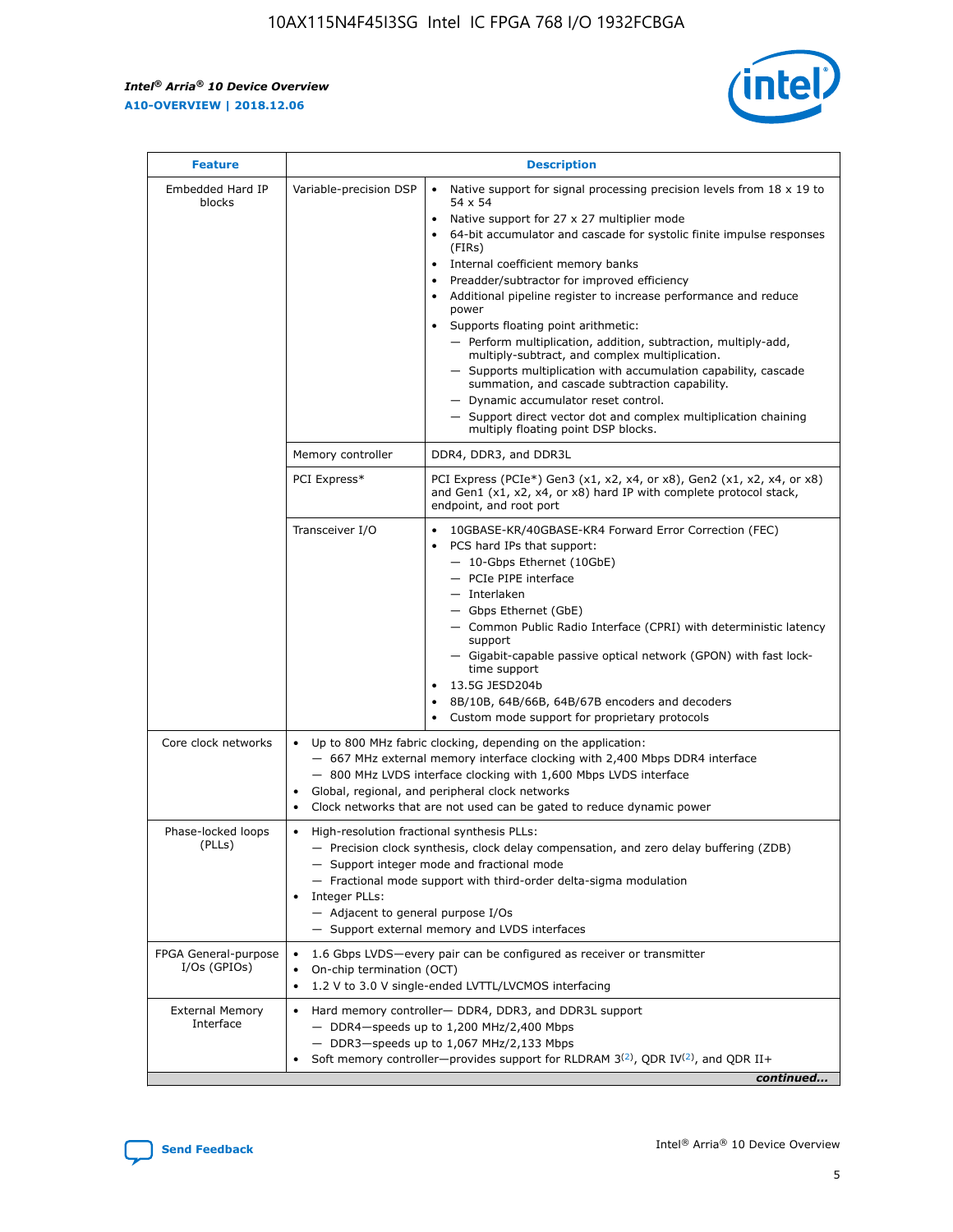

| <b>Feature</b>                                    | <b>Description</b>                                                                                                                                                                                                                                                                                                                                                                                                                                                                                                                                                                                                                           |
|---------------------------------------------------|----------------------------------------------------------------------------------------------------------------------------------------------------------------------------------------------------------------------------------------------------------------------------------------------------------------------------------------------------------------------------------------------------------------------------------------------------------------------------------------------------------------------------------------------------------------------------------------------------------------------------------------------|
| Low-power serial<br>transceivers                  | • Continuous operating range:<br>- Intel Arria 10 GX-1 Gbps to 17.4 Gbps<br>- Intel Arria 10 GT-1 Gbps to 25.8 Gbps<br>Backplane support:<br>$-$ Intel Arria 10 GX-up to 12.5<br>$-$ Intel Arria 10 GT-up to 12.5<br>Extended range down to 125 Mbps with oversampling<br>ATX transmit PLLs with user-configurable fractional synthesis capability<br>Electronic Dispersion Compensation (EDC) support for XFP, SFP+, QSFP, and CFP optical<br>module<br>• Adaptive linear and decision feedback equalization<br>Transmitter pre-emphasis and de-emphasis<br>$\bullet$<br>Dynamic partial reconfiguration of individual transceiver channels |
| <b>HPS</b><br>(Intel Arria 10 SX<br>devices only) | Dual-core ARM Cortex-A9 MPCore processor-1.2 GHz CPU with<br>Processor and system<br>$\bullet$<br>1.5 GHz overdrive capability<br>256 KB on-chip RAM and 64 KB on-chip ROM<br>System peripherals-general-purpose timers, watchdog timers, direct<br>memory access (DMA) controller, FPGA configuration manager, and<br>clock and reset managers<br>Security features-anti-tamper, secure boot, Advanced Encryption<br>$\bullet$<br>Standard (AES) and authentication (SHA)<br>ARM CoreSight* JTAG debug access port, trace port, and on-chip<br>trace storage                                                                                |
|                                                   | <b>External interfaces</b><br>Hard memory interface-Hard memory controller (2,400 Mbps DDR4,<br>$\bullet$<br>and 2,133 Mbps DDR3), Quad serial peripheral interface (QSPI) flash<br>controller, NAND flash controller, direct memory access (DMA)<br>controller, Secure Digital/MultiMediaCard (SD/MMC) controller<br>Communication interface-10/100/1000 Ethernet media access<br>$\bullet$<br>control (MAC), USB On-The-GO (OTG) controllers, I <sup>2</sup> C controllers,<br>UART 16550, serial peripheral interface (SPI), and up to 62<br>HPS GPIO interfaces (48 direct-share I/Os)                                                   |
|                                                   | High-performance ARM AMBA* AXI bus bridges that support<br>Interconnects to core<br>$\bullet$<br>simultaneous read and write<br>HPS-FPGA bridges-include the FPGA-to-HPS, HPS-to-FPGA, and<br>$\bullet$<br>lightweight HPS-to-FPGA bridges that allow the FPGA fabric to issue<br>transactions to slaves in the HPS, and vice versa<br>Configuration bridge that allows HPS configuration manager to<br>configure the core logic via dedicated 32-bit configuration port<br>FPGA-to-HPS SDRAM controller bridge-provides configuration<br>interfaces for the multiport front end (MPFE) of the HPS SDRAM<br>controller                       |
| Configuration                                     | Tamper protection—comprehensive design protection to protect your valuable IP investments<br>Enhanced 256-bit advanced encryption standard (AES) design security with authentication<br>٠<br>Configuration via protocol (CvP) using PCIe Gen1, Gen2, or Gen3<br>continued                                                                                                                                                                                                                                                                                                                                                                    |

<sup>(2)</sup> Intel Arria 10 devices support this external memory interface using hard PHY with soft memory controller.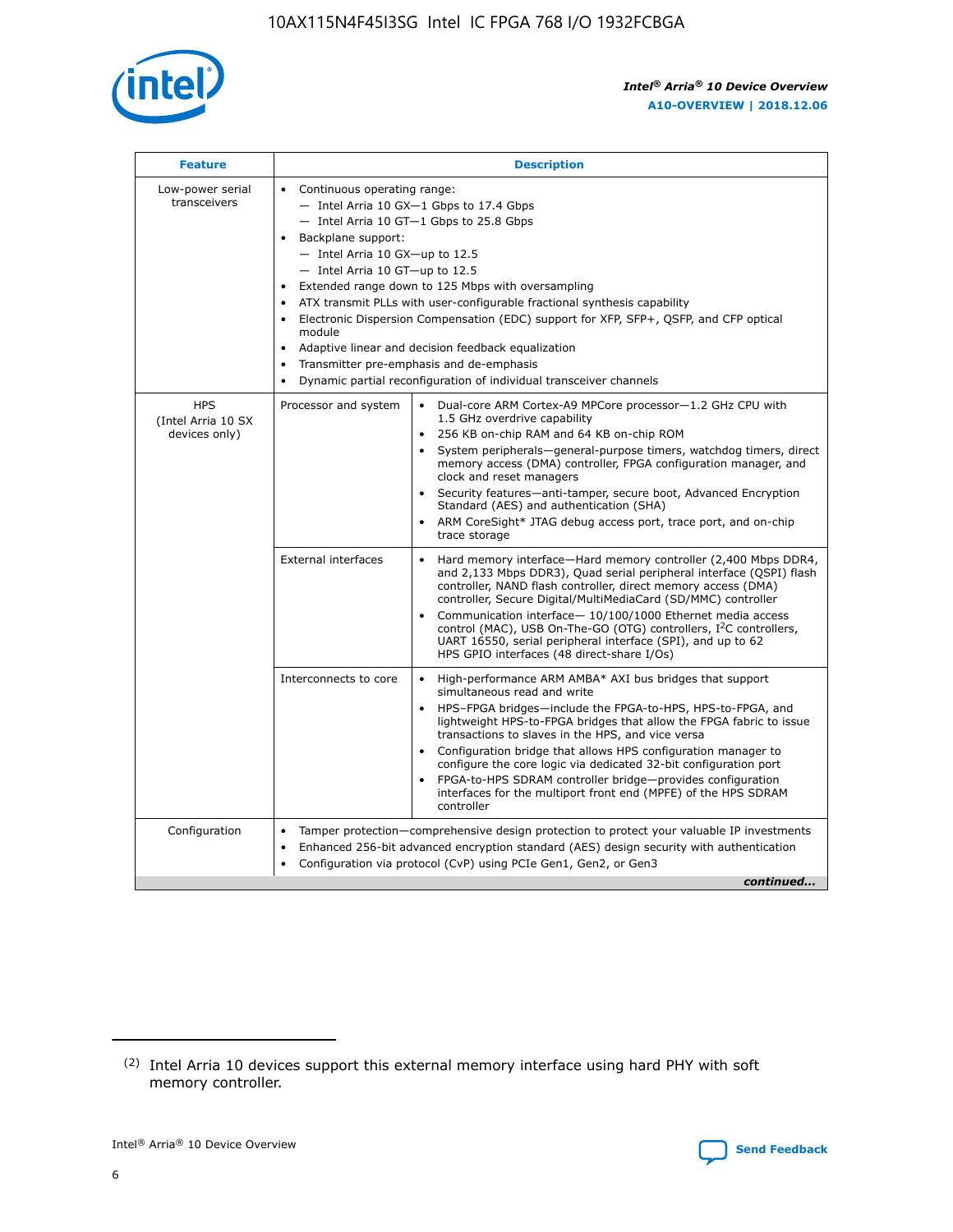

| <b>Feature</b>     | <b>Description</b>                                                                                                                                                                                               |
|--------------------|------------------------------------------------------------------------------------------------------------------------------------------------------------------------------------------------------------------|
|                    | Dynamic reconfiguration of the transceivers and PLLs<br>Fine-grained partial reconfiguration of the core fabric<br>Active Serial x4 Interface<br>$\bullet$                                                       |
| Power management   | SmartVID<br>$\bullet$<br>Low static power device options<br>Programmable Power Technology<br>Intel Quartus <sup>®</sup> Prime integrated power analysis                                                          |
| Software and tools | Intel Quartus Prime design suite<br>Transceiver toolkit<br>Platform Designer system integration tool<br>DSP Builder for Intel FPGAs<br>OpenCL <sup>™</sup> support<br>Intel SoC FPGA Embedded Design Suite (EDS) |

## **Related Information**

[Intel Arria 10 Transceiver PHY Overview](https://www.intel.com/content/www/us/en/programmable/documentation/nik1398707230472.html#nik1398706768037) Provides details on Intel Arria 10 transceivers.

# **Intel Arria 10 Device Variants and Packages**

#### **Table 4. Device Variants for the Intel Arria 10 Device Family**

| <b>Variant</b>    | <b>Description</b>                                                                                                                                                                                                     |
|-------------------|------------------------------------------------------------------------------------------------------------------------------------------------------------------------------------------------------------------------|
| Intel Arria 10 GX | FPGA featuring 17.4 Gbps transceivers for short reach applications with 12.5 backplane driving<br>capability.                                                                                                          |
| Intel Arria 10 GT | FPGA featuring:<br>17.4 Gbps transceivers for short reach applications with 12.5 backplane driving capability.<br>25.8 Gbps transceivers for supporting CAUI-4 and CEI-25G applications with CFP2 and CFP4<br>modules. |
| Intel Arria 10 SX | SoC integrating ARM-based HPS and FPGA featuring 17.4 Gbps transceivers for short reach<br>applications with 12.5 backplane driving capability.                                                                        |

## **Intel Arria 10 GX**

This section provides the available options, maximum resource counts, and package plan for the Intel Arria 10 GX devices.

The information in this section is correct at the time of publication. For the latest information and to get more details, refer to the Intel FPGA Product Selector.

#### **Related Information**

#### [Intel FPGA Product Selector](http://www.altera.com/products/selector/psg-selector.html) Provides the latest information on Intel products.

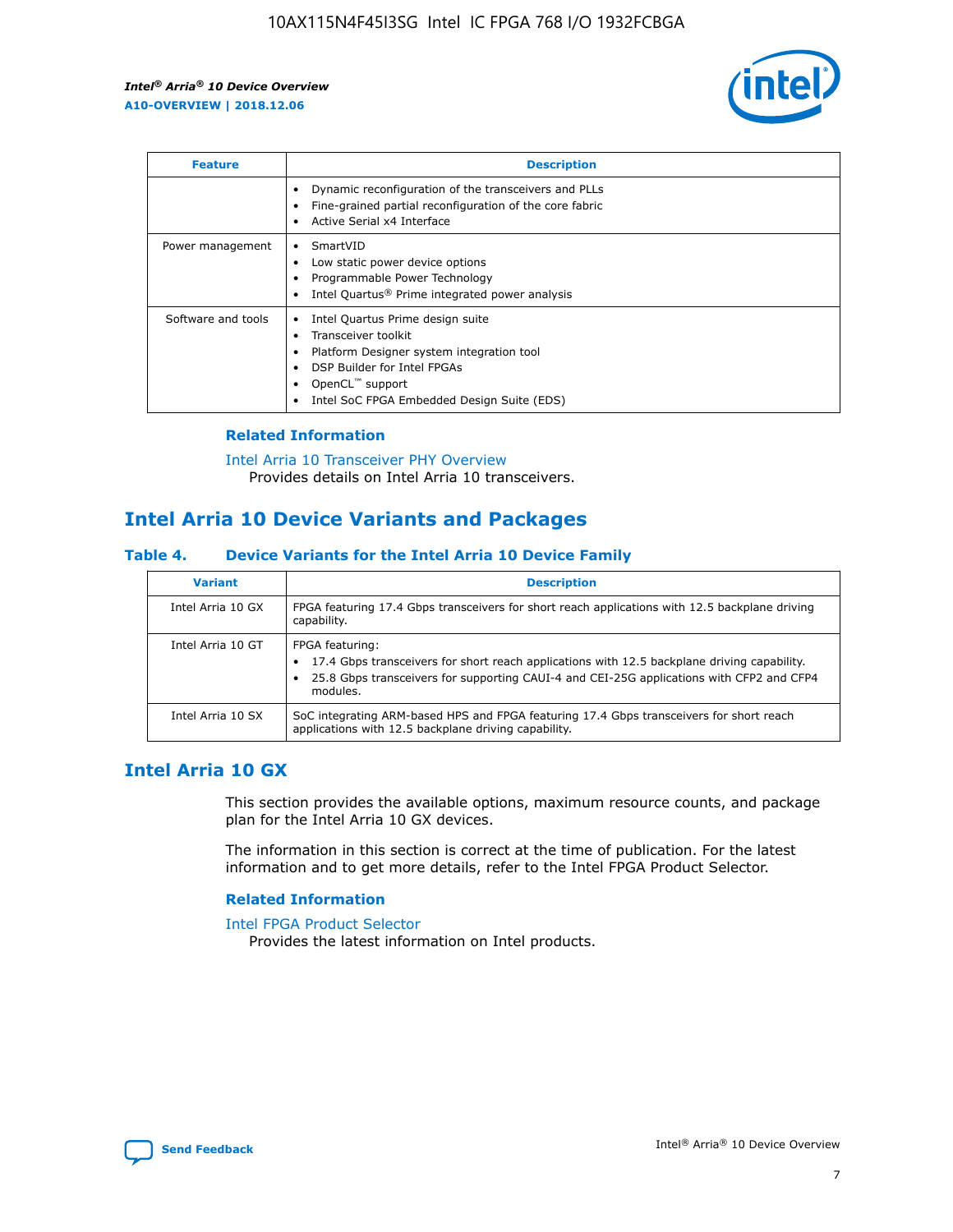

## **Available Options**





#### **Related Information**

[Transceiver Performance for Intel Arria 10 GX/SX Devices](https://www.intel.com/content/www/us/en/programmable/documentation/mcn1413182292568.html#mcn1413213965502) Provides more information about the transceiver speed grade.

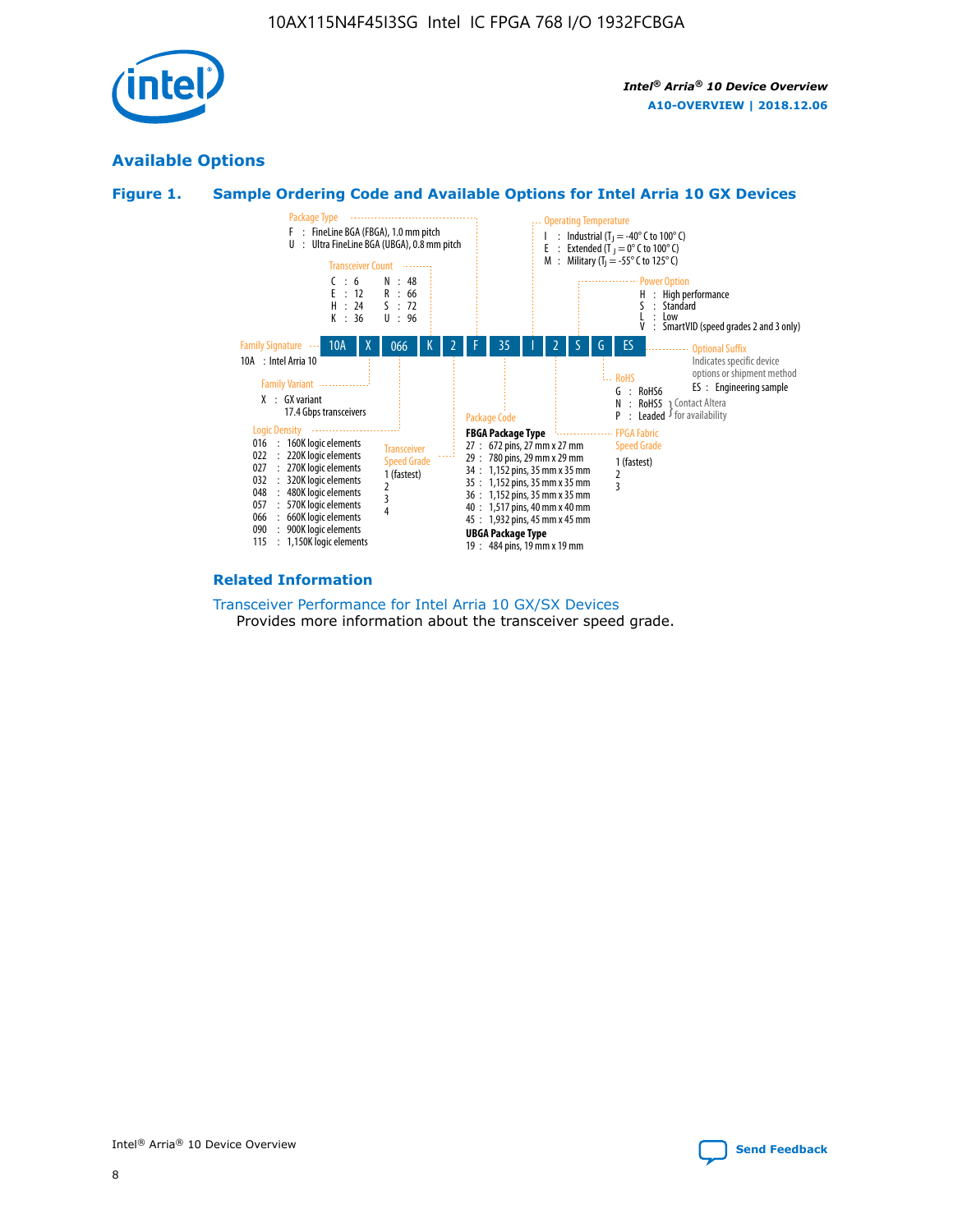

## **Maximum Resources**

#### **Table 5. Maximum Resource Counts for Intel Arria 10 GX Devices (GX 160, GX 220, GX 270, GX 320, and GX 480)**

| <b>Resource</b>         |                              | <b>Product Line</b> |                                                 |                    |                |                |  |  |
|-------------------------|------------------------------|---------------------|-------------------------------------------------|--------------------|----------------|----------------|--|--|
|                         |                              | <b>GX 160</b>       | <b>GX 220</b><br><b>GX 270</b><br><b>GX 320</b> |                    |                | <b>GX 480</b>  |  |  |
| Logic Elements (LE) (K) |                              | 160                 | 220                                             | 270                | 320            | 480            |  |  |
| <b>ALM</b>              |                              | 61,510              | 80,330                                          | 101,620            | 119,900        | 183,590        |  |  |
| Register                |                              | 246,040             | 321,320                                         | 406,480<br>479,600 |                | 734,360        |  |  |
| Memory (Kb)             | M <sub>20</sub> K            | 8,800               | 11,740                                          | 15,000             | 17,820         | 28,620         |  |  |
|                         | <b>MLAB</b>                  | 1,050               | 1,690                                           | 2,452              | 2,727          | 4,164          |  |  |
|                         | Variable-precision DSP Block |                     | 192<br>830<br>985                               |                    |                | 1,368          |  |  |
| 18 x 19 Multiplier      |                              | 312                 | 384                                             | 1,970<br>1,660     |                | 2,736          |  |  |
| PLL                     | Fractional<br>Synthesis      | 6                   | 6                                               | 8                  | 8              | 12             |  |  |
|                         | I/O                          | 6                   | 6                                               | 8                  | 8              | 12             |  |  |
| 17.4 Gbps Transceiver   |                              | 12                  | 12                                              | 24                 | 24             | 36             |  |  |
| GPIO <sup>(3)</sup>     |                              | 288                 | 288                                             | 384<br>384         |                | 492            |  |  |
| LVDS Pair $(4)$         |                              | 120                 | 120                                             | 168                | 168            | 222            |  |  |
| PCIe Hard IP Block      |                              | 1                   | 1                                               | 2                  | $\overline{2}$ | $\overline{2}$ |  |  |
| Hard Memory Controller  |                              | 6                   | 6                                               | 8                  | 8              | 12             |  |  |

<sup>(4)</sup> Each LVDS I/O pair can be used as differential input or output.



<sup>(3)</sup> The number of GPIOs does not include transceiver I/Os. In the Intel Quartus Prime software, the number of user I/Os includes transceiver I/Os.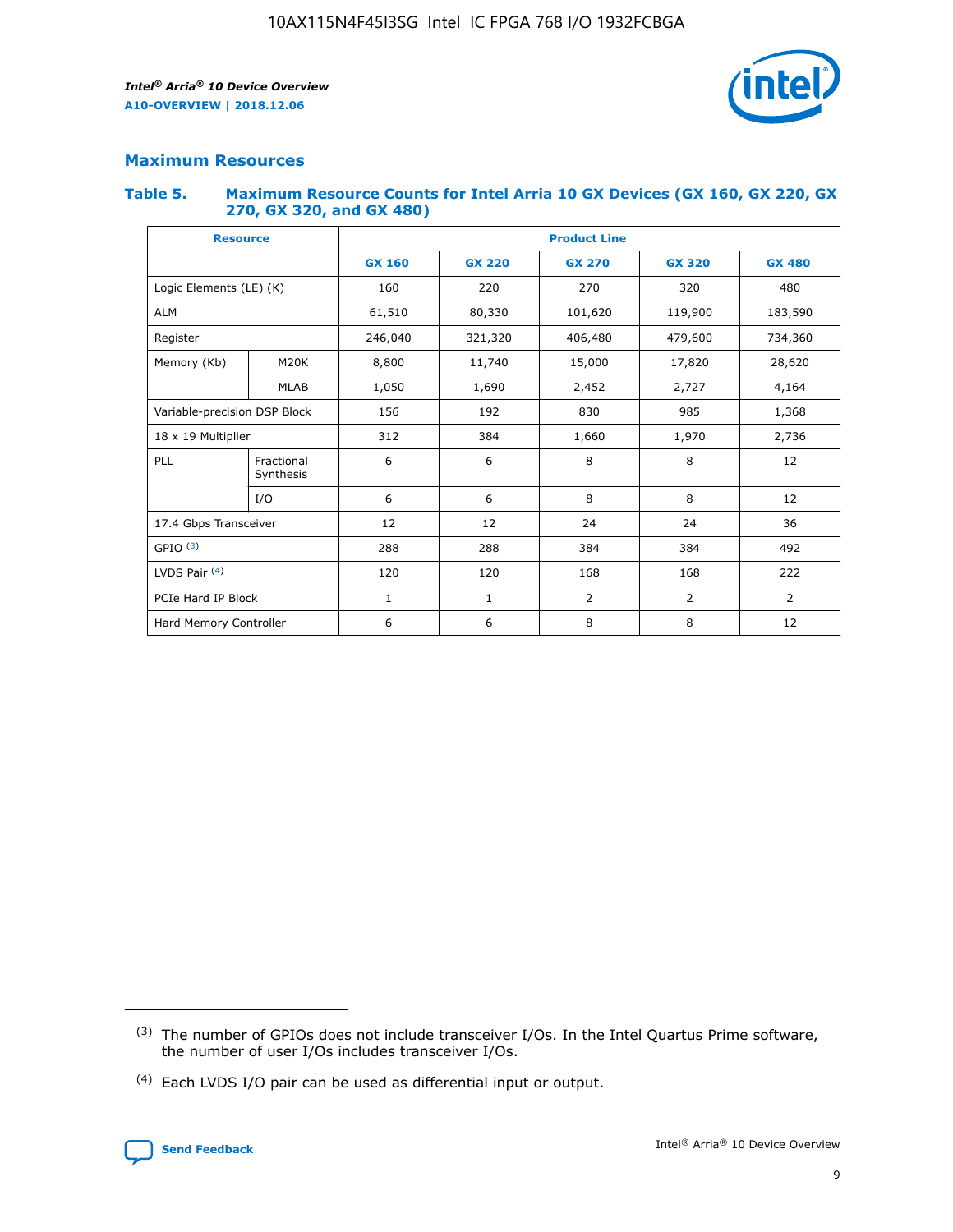

## **Table 6. Maximum Resource Counts for Intel Arria 10 GX Devices (GX 570, GX 660, GX 900, and GX 1150)**

|                              | <b>Resource</b>         | <b>Product Line</b> |                |                |                |  |  |  |
|------------------------------|-------------------------|---------------------|----------------|----------------|----------------|--|--|--|
|                              |                         | <b>GX 570</b>       | <b>GX 660</b>  | <b>GX 900</b>  | <b>GX 1150</b> |  |  |  |
| Logic Elements (LE) (K)      |                         | 570                 | 660            | 900            | 1,150          |  |  |  |
| <b>ALM</b>                   |                         | 217,080             | 251,680        | 339,620        | 427,200        |  |  |  |
| Register                     |                         | 868,320             | 1,006,720      | 1,358,480      | 1,708,800      |  |  |  |
| Memory (Kb)                  | <b>M20K</b>             | 36,000              | 42,620         | 48,460         | 54,260         |  |  |  |
|                              | <b>MLAB</b>             | 5,096               | 5,788          | 9,386          | 12,984         |  |  |  |
| Variable-precision DSP Block |                         | 1,523               | 1,687          | 1,518          | 1,518          |  |  |  |
| 18 x 19 Multiplier           |                         | 3,046               | 3,374          | 3,036          | 3,036          |  |  |  |
| PLL                          | Fractional<br>Synthesis | 16                  | 16             | 32             | 32             |  |  |  |
|                              | I/O                     | 16                  | 16             | 16             | 16             |  |  |  |
| 17.4 Gbps Transceiver        |                         | 48                  | 48             | 96             | 96             |  |  |  |
| GPIO <sup>(3)</sup>          |                         | 696                 | 696            | 768            | 768            |  |  |  |
| LVDS Pair $(4)$              |                         | 324                 | 324<br>384     |                | 384            |  |  |  |
| PCIe Hard IP Block           |                         | 2                   | $\overline{2}$ | $\overline{4}$ | $\overline{4}$ |  |  |  |
| Hard Memory Controller       |                         | 16                  | 16             | 16             | 16             |  |  |  |

## **Package Plan**

## **Table 7. Package Plan for Intel Arria 10 GX Devices (U19, F27, and F29)**

Refer to I/O and High Speed I/O in Intel Arria 10 Devices chapter for the number of 3 V I/O, LVDS I/O, and LVDS channels in each device package.

| <b>Product Line</b> | U <sub>19</sub><br>$(19 \text{ mm} \times 19 \text{ mm})$<br>484-pin UBGA) |          |             |         | <b>F27</b><br>(27 mm × 27 mm,<br>672-pin FBGA) |             | <b>F29</b><br>(29 mm × 29 mm,<br>780-pin FBGA) |          |             |  |
|---------------------|----------------------------------------------------------------------------|----------|-------------|---------|------------------------------------------------|-------------|------------------------------------------------|----------|-------------|--|
|                     | 3 V I/O                                                                    | LVDS I/O | <b>XCVR</b> | 3 V I/O | LVDS I/O                                       | <b>XCVR</b> | 3 V I/O                                        | LVDS I/O | <b>XCVR</b> |  |
| GX 160              | 48                                                                         | 192      | 6           | 48      | 192                                            | 12          | 48                                             | 240      | 12          |  |
| GX 220              | 48                                                                         | 192      | 6           | 48      | 192                                            | 12          | 48                                             | 240      | 12          |  |
| GX 270              |                                                                            |          |             | 48      | 192                                            | 12          | 48                                             | 312      | 12          |  |
| GX 320              |                                                                            |          |             | 48      | 192                                            | 12          | 48                                             | 312      | 12          |  |
| GX 480              |                                                                            |          |             |         |                                                |             | 48                                             | 312      | 12          |  |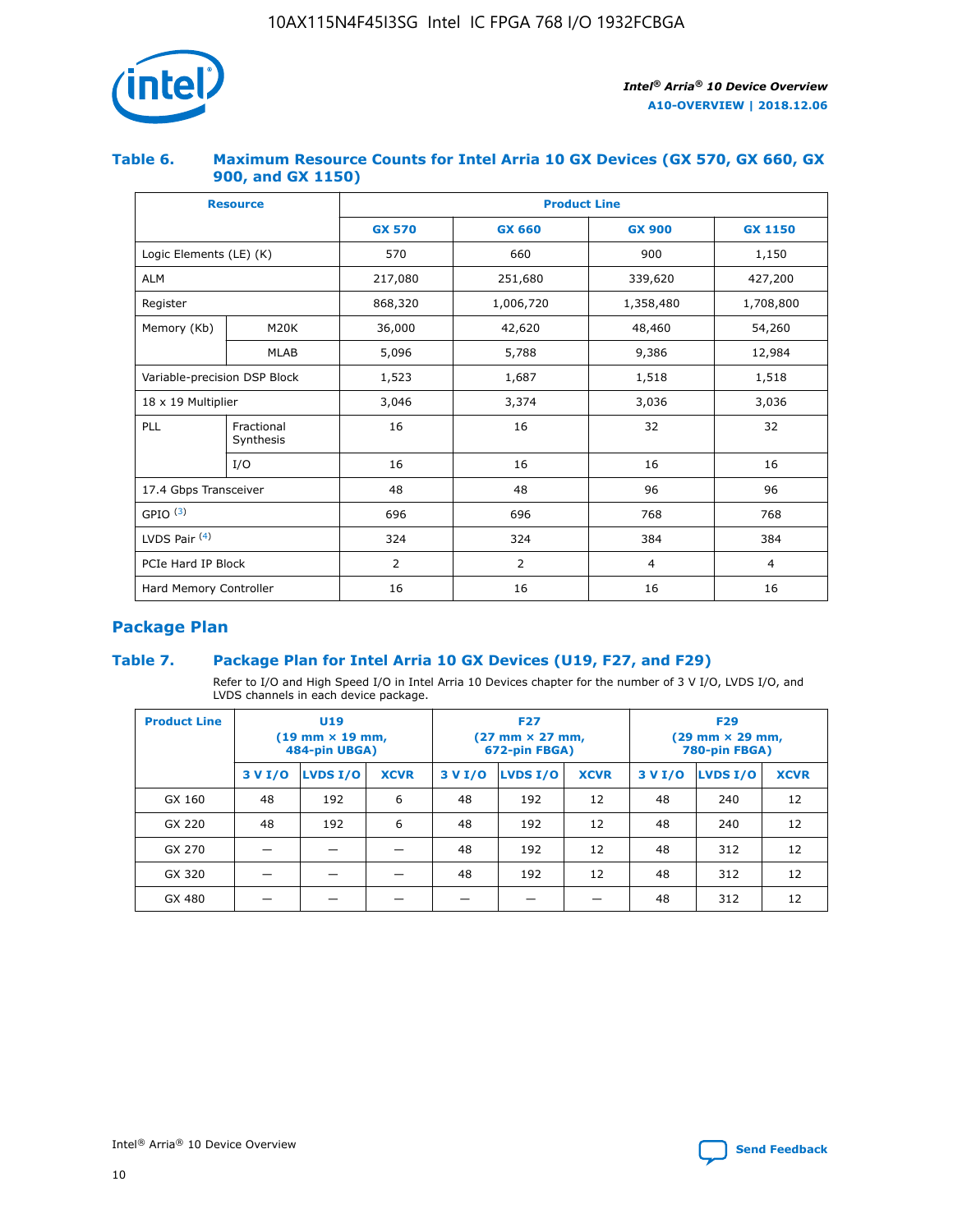

#### **Table 8. Package Plan for Intel Arria 10 GX Devices (F34, F35, NF40, and KF40)**

Refer to I/O and High Speed I/O in Intel Arria 10 Devices chapter for the number of 3 V I/O, LVDS I/O, and LVDS channels in each device package.

| <b>Product Line</b> | <b>F34</b><br>$(35 \text{ mm} \times 35 \text{ mm})$<br><b>1152-pin FBGA)</b> |                    | <b>F35</b><br>$(35 \text{ mm} \times 35 \text{ mm})$<br><b>1152-pin FBGA)</b> |           | <b>KF40</b><br>$(40$ mm $\times$ 40 mm,<br>1517-pin FBGA) |             |           | <b>NF40</b><br>$(40 \text{ mm} \times 40 \text{ mm})$<br>1517-pin FBGA) |             |           |                    |             |
|---------------------|-------------------------------------------------------------------------------|--------------------|-------------------------------------------------------------------------------|-----------|-----------------------------------------------------------|-------------|-----------|-------------------------------------------------------------------------|-------------|-----------|--------------------|-------------|
|                     | 3V<br>I/O                                                                     | <b>LVDS</b><br>I/O | <b>XCVR</b>                                                                   | 3V<br>I/O | <b>LVDS</b><br>I/O                                        | <b>XCVR</b> | 3V<br>I/O | <b>LVDS</b><br>I/O                                                      | <b>XCVR</b> | 3V<br>I/O | <b>LVDS</b><br>I/O | <b>XCVR</b> |
| GX 270              | 48                                                                            | 336                | 24                                                                            | 48        | 336                                                       | 24          |           |                                                                         |             |           |                    |             |
| GX 320              | 48                                                                            | 336                | 24                                                                            | 48        | 336                                                       | 24          |           |                                                                         |             |           |                    |             |
| GX 480              | 48                                                                            | 444                | 24                                                                            | 48        | 348                                                       | 36          |           |                                                                         |             |           |                    |             |
| GX 570              | 48                                                                            | 444                | 24                                                                            | 48        | 348                                                       | 36          | 96        | 600                                                                     | 36          | 48        | 540                | 48          |
| GX 660              | 48                                                                            | 444                | 24                                                                            | 48        | 348                                                       | 36          | 96        | 600                                                                     | 36          | 48        | 540                | 48          |
| GX 900              |                                                                               | 504                | 24                                                                            | –         |                                                           | -           |           |                                                                         |             |           | 600                | 48          |
| GX 1150             |                                                                               | 504                | 24                                                                            |           |                                                           |             |           |                                                                         |             |           | 600                | 48          |

#### **Table 9. Package Plan for Intel Arria 10 GX Devices (RF40, NF45, SF45, and UF45)**

Refer to I/O and High Speed I/O in Intel Arria 10 Devices chapter for the number of 3 V I/O, LVDS I/O, and LVDS channels in each device package.

| <b>Product Line</b> | <b>RF40</b><br>$(40 \text{ mm} \times 40 \text{ mm})$<br>1517-pin FBGA) |                    | <b>NF45</b><br>$(45 \text{ mm} \times 45 \text{ mm})$<br><b>1932-pin FBGA)</b> |           |                    | <b>SF45</b><br>$(45 \text{ mm} \times 45 \text{ mm})$<br><b>1932-pin FBGA)</b> |           |                    | <b>UF45</b><br>$(45 \text{ mm} \times 45 \text{ mm})$<br><b>1932-pin FBGA)</b> |           |                    |             |
|---------------------|-------------------------------------------------------------------------|--------------------|--------------------------------------------------------------------------------|-----------|--------------------|--------------------------------------------------------------------------------|-----------|--------------------|--------------------------------------------------------------------------------|-----------|--------------------|-------------|
|                     | 3V<br>I/O                                                               | <b>LVDS</b><br>I/O | <b>XCVR</b>                                                                    | 3V<br>I/O | <b>LVDS</b><br>I/O | <b>XCVR</b>                                                                    | 3V<br>I/O | <b>LVDS</b><br>I/O | <b>XCVR</b>                                                                    | 3V<br>I/O | <b>LVDS</b><br>I/O | <b>XCVR</b> |
| GX 900              |                                                                         | 342                | 66                                                                             | -         | 768                | 48                                                                             | _         | 624                | 72                                                                             |           | 480                | 96          |
| GX 1150             |                                                                         | 342                | 66                                                                             | -         | 768                | 48                                                                             | -         | 624                | 72                                                                             |           | 480                | 96          |

## **Related Information**

[I/O and High-Speed Differential I/O Interfaces in Intel Arria 10 Devices chapter, Intel](https://www.intel.com/content/www/us/en/programmable/documentation/sam1403482614086.html#sam1403482030321) [Arria 10 Device Handbook](https://www.intel.com/content/www/us/en/programmable/documentation/sam1403482614086.html#sam1403482030321)

Provides the number of 3 V and LVDS I/Os, and LVDS channels for each Intel Arria 10 device package.

## **Intel Arria 10 GT**

This section provides the available options, maximum resource counts, and package plan for the Intel Arria 10 GT devices.

The information in this section is correct at the time of publication. For the latest information and to get more details, refer to the Intel FPGA Product Selector.

#### **Related Information**

#### [Intel FPGA Product Selector](http://www.altera.com/products/selector/psg-selector.html)

Provides the latest information on Intel products.

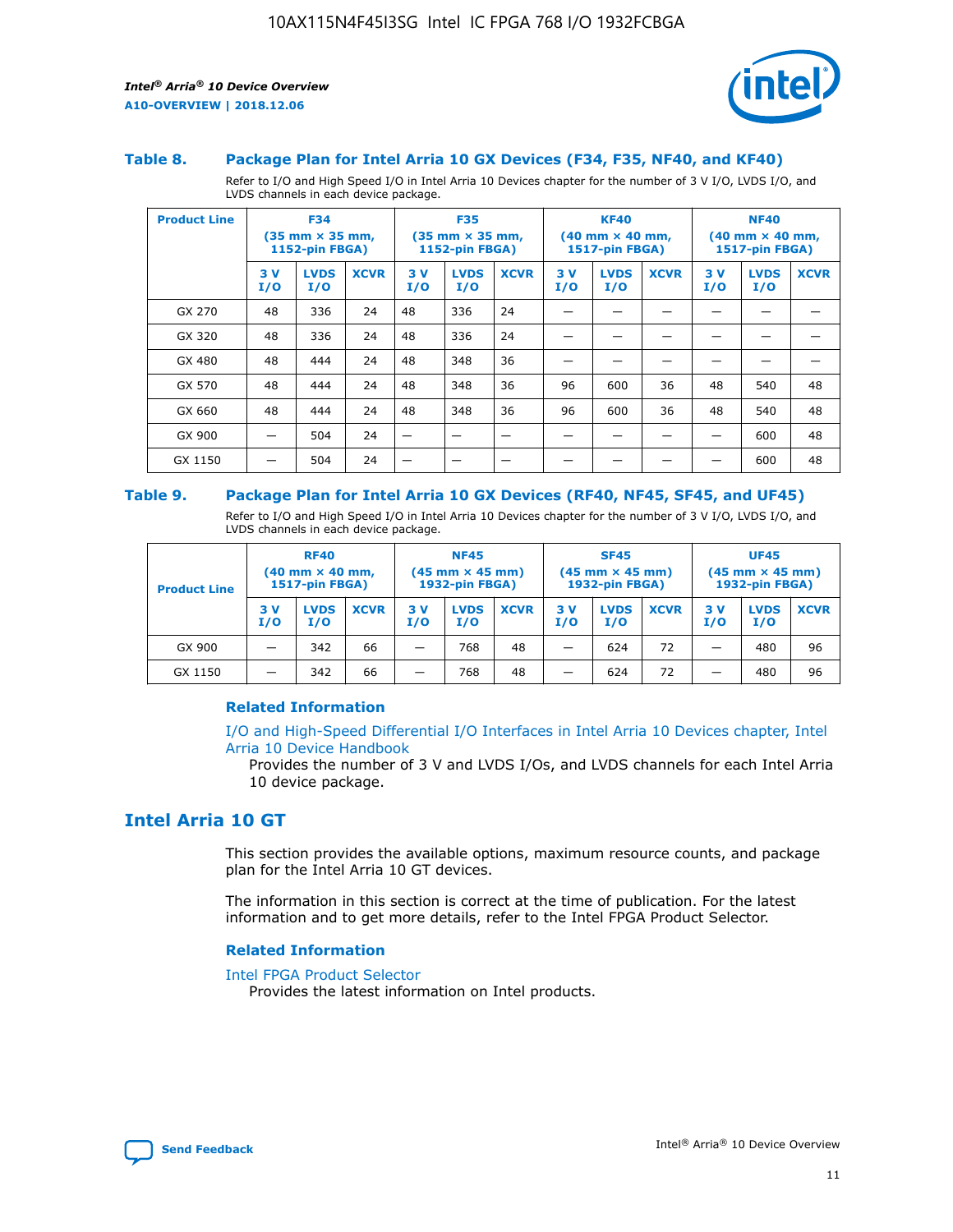

## **Available Options**

## **Figure 2. Sample Ordering Code and Available Options for Intel Arria 10 GT Devices**

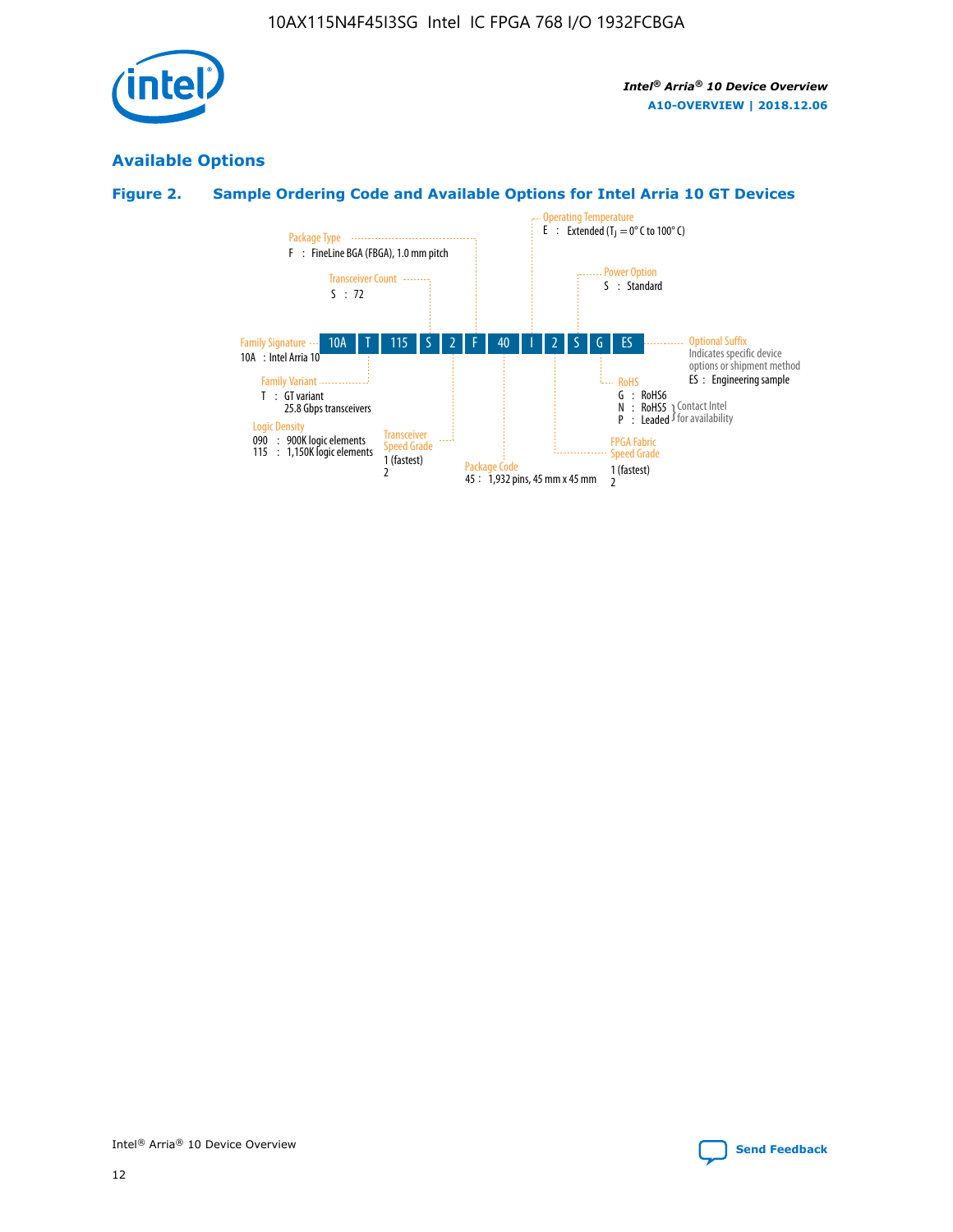

## **Maximum Resources**

#### **Table 10. Maximum Resource Counts for Intel Arria 10 GT Devices**

| <b>Resource</b>              |                      | <b>Product Line</b> |                |  |
|------------------------------|----------------------|---------------------|----------------|--|
|                              |                      | <b>GT 900</b>       | <b>GT 1150</b> |  |
| Logic Elements (LE) (K)      |                      | 900                 | 1,150          |  |
| <b>ALM</b>                   |                      | 339,620             | 427,200        |  |
| Register                     |                      | 1,358,480           | 1,708,800      |  |
| Memory (Kb)                  | M20K                 | 48,460              | 54,260         |  |
|                              | <b>MLAB</b>          | 9,386               | 12,984         |  |
| Variable-precision DSP Block |                      | 1,518               | 1,518          |  |
| 18 x 19 Multiplier           |                      | 3,036               | 3,036          |  |
| PLL                          | Fractional Synthesis | 32                  | 32             |  |
|                              | I/O                  | 16                  | 16             |  |
| Transceiver                  | 17.4 Gbps            | 72(5)               | 72(5)          |  |
|                              | 25.8 Gbps            | 6                   | 6              |  |
| GPIO <sup>(6)</sup>          |                      | 624                 | 624            |  |
| LVDS Pair $(7)$              |                      | 312                 | 312            |  |
| PCIe Hard IP Block           |                      | $\overline{4}$      | $\overline{4}$ |  |
| Hard Memory Controller       |                      | 16                  | 16             |  |

#### **Related Information**

#### [Intel Arria 10 GT Channel Usage](https://www.intel.com/content/www/us/en/programmable/documentation/nik1398707230472.html#nik1398707008178)

Configuring GT/GX channels in Intel Arria 10 GT devices.

## **Package Plan**

## **Table 11. Package Plan for Intel Arria 10 GT Devices**

Refer to I/O and High Speed I/O in Intel Arria 10 Devices chapter for the number of 3 V I/O, LVDS I/O, and LVDS channels in each device package.

| <b>Product Line</b> | <b>SF45</b><br>(45 mm × 45 mm, 1932-pin FBGA) |                 |             |  |  |  |
|---------------------|-----------------------------------------------|-----------------|-------------|--|--|--|
|                     | 3 V I/O                                       | <b>LVDS I/O</b> | <b>XCVR</b> |  |  |  |
| GT 900              |                                               | 624             | 72          |  |  |  |
| GT 1150             |                                               | 624             | 72          |  |  |  |

<sup>(7)</sup> Each LVDS I/O pair can be used as differential input or output.



 $(5)$  If all 6 GT channels are in use, 12 of the GX channels are not usable.

<sup>(6)</sup> The number of GPIOs does not include transceiver I/Os. In the Intel Quartus Prime software, the number of user I/Os includes transceiver I/Os.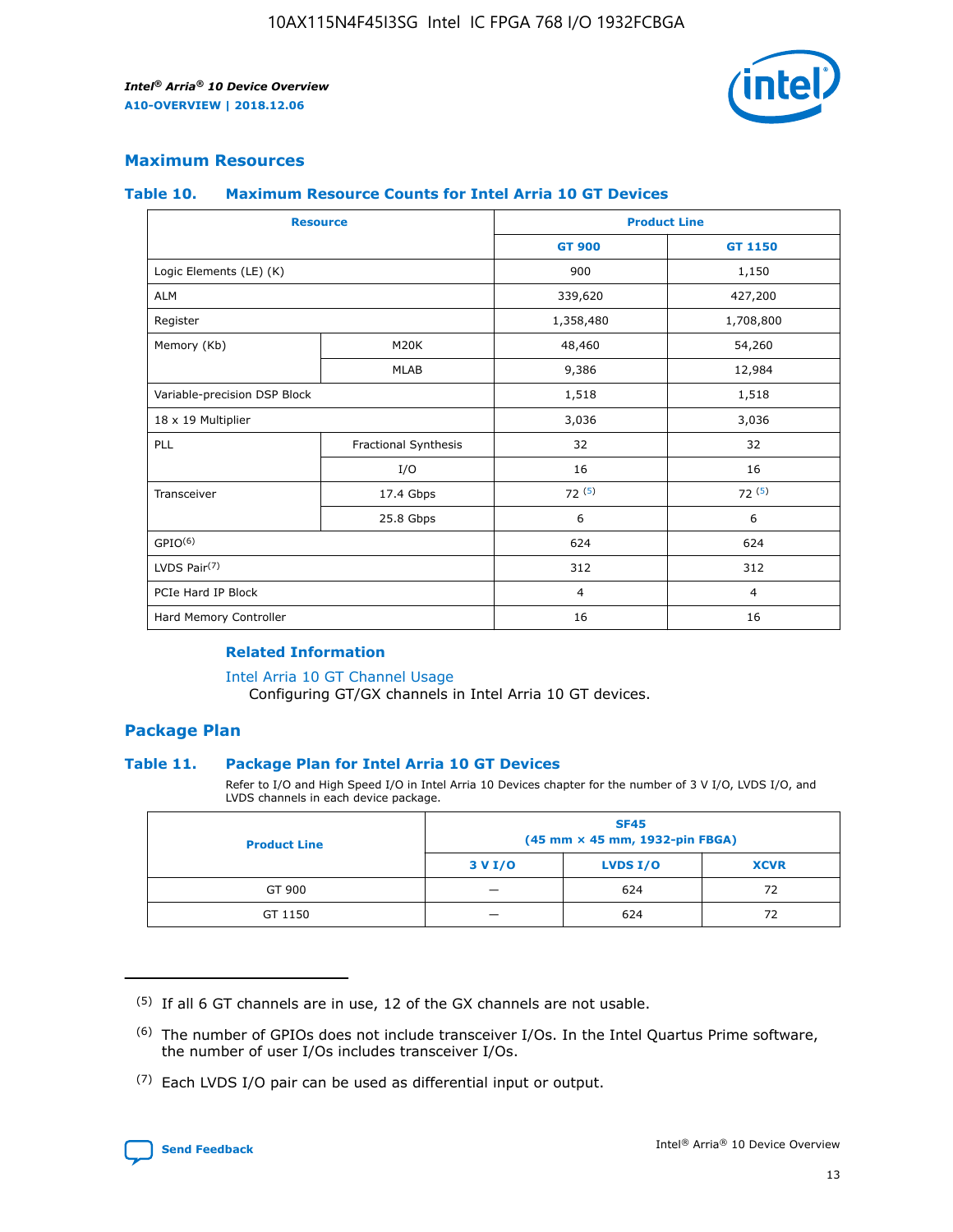

#### **Related Information**

[I/O and High-Speed Differential I/O Interfaces in Intel Arria 10 Devices chapter, Intel](https://www.intel.com/content/www/us/en/programmable/documentation/sam1403482614086.html#sam1403482030321) [Arria 10 Device Handbook](https://www.intel.com/content/www/us/en/programmable/documentation/sam1403482614086.html#sam1403482030321)

Provides the number of 3 V and LVDS I/Os, and LVDS channels for each Intel Arria 10 device package.

## **Intel Arria 10 SX**

This section provides the available options, maximum resource counts, and package plan for the Intel Arria 10 SX devices.

The information in this section is correct at the time of publication. For the latest information and to get more details, refer to the Intel FPGA Product Selector.

#### **Related Information**

[Intel FPGA Product Selector](http://www.altera.com/products/selector/psg-selector.html) Provides the latest information on Intel products.

## **Available Options**

#### **Figure 3. Sample Ordering Code and Available Options for Intel Arria 10 SX Devices**



#### **Related Information**

[Transceiver Performance for Intel Arria 10 GX/SX Devices](https://www.intel.com/content/www/us/en/programmable/documentation/mcn1413182292568.html#mcn1413213965502) Provides more information about the transceiver speed grade.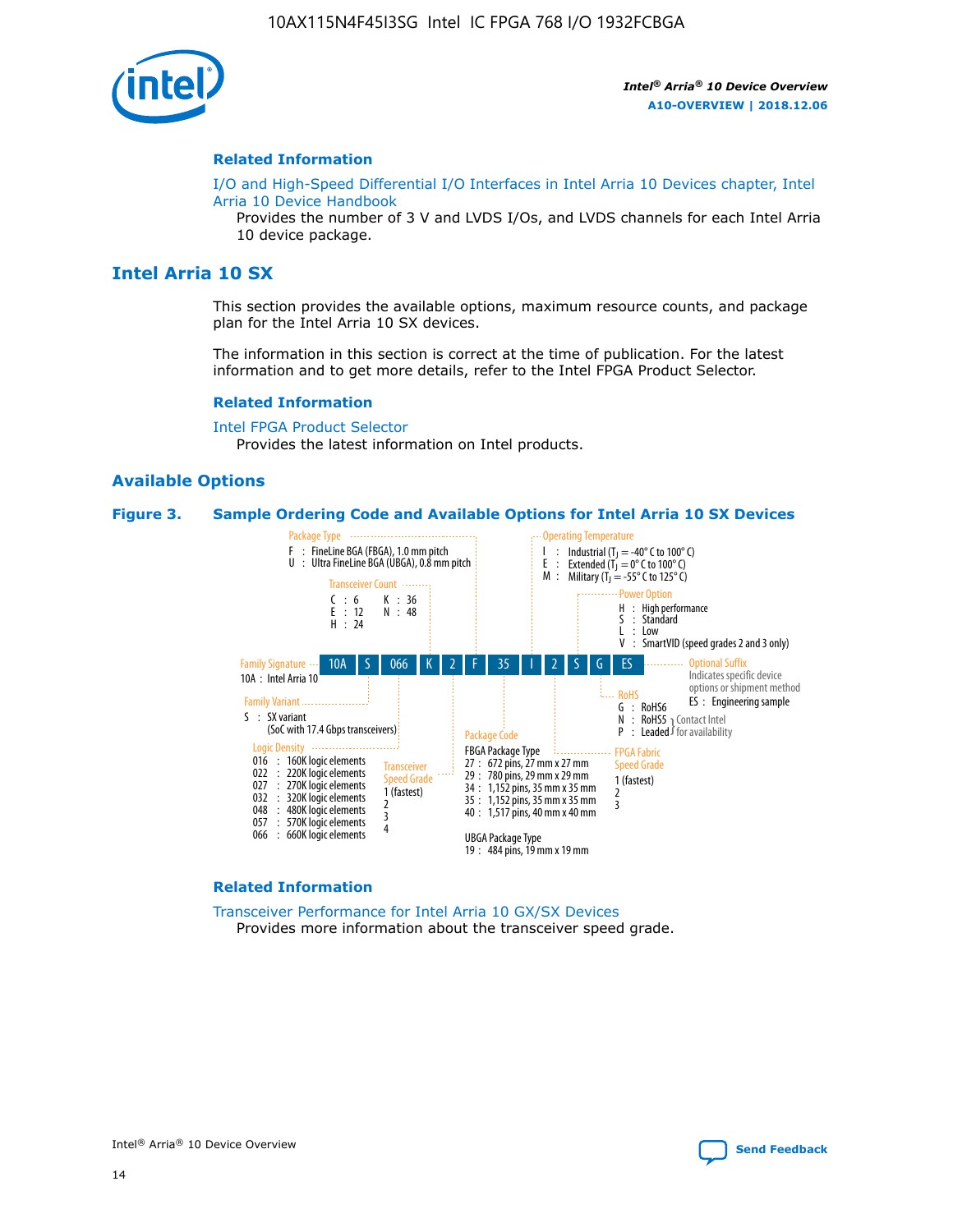

## **Maximum Resources**

## **Table 12. Maximum Resource Counts for Intel Arria 10 SX Devices**

| <b>Resource</b>                   |                         | <b>Product Line</b> |               |                |                |               |                |               |  |  |  |
|-----------------------------------|-------------------------|---------------------|---------------|----------------|----------------|---------------|----------------|---------------|--|--|--|
|                                   |                         | <b>SX 160</b>       | <b>SX 220</b> | <b>SX 270</b>  | <b>SX 320</b>  | <b>SX 480</b> | <b>SX 570</b>  | <b>SX 660</b> |  |  |  |
| Logic Elements (LE) (K)           |                         | 160                 | 220           | 270            | 320            | 480           | 570            | 660           |  |  |  |
| <b>ALM</b>                        |                         | 61,510              | 80,330        | 101,620        | 119,900        | 183,590       | 217,080        | 251,680       |  |  |  |
| Register                          |                         | 246,040             | 321,320       | 406,480        | 479,600        | 734,360       | 868,320        | 1,006,720     |  |  |  |
| Memory (Kb)                       | M <sub>20</sub> K       | 8,800               | 11,740        | 15,000         | 17,820         | 28,620        | 36,000         | 42,620        |  |  |  |
|                                   | <b>MLAB</b>             | 1,050               | 1,690         | 2,452          | 2,727          | 4,164         | 5,096          | 5,788         |  |  |  |
| Variable-precision DSP Block      |                         | 156                 | 192           | 830            | 985            | 1,368         | 1,523          | 1,687         |  |  |  |
| 18 x 19 Multiplier                |                         | 312                 | 384           | 1,660          | 1,970          | 2,736         | 3,046          | 3,374         |  |  |  |
| PLL                               | Fractional<br>Synthesis | 6                   | 6             | 8              | 8              | 12            | 16             | 16            |  |  |  |
|                                   | I/O                     | 6                   | 6             | 8              | 8              | 12            | 16             | 16            |  |  |  |
| 17.4 Gbps Transceiver             |                         | 12                  | 12            | 24             | 24             | 36            | 48             | 48            |  |  |  |
| GPIO <sup>(8)</sup>               |                         | 288                 | 288           | 384            | 384            | 492           | 696            | 696           |  |  |  |
| LVDS Pair $(9)$                   |                         | 120                 | 120           | 168            | 168            | 174           | 324            | 324           |  |  |  |
| PCIe Hard IP Block                |                         | $\mathbf{1}$        | 1             | $\overline{2}$ | $\overline{2}$ | 2             | $\overline{2}$ | 2             |  |  |  |
| Hard Memory Controller            |                         | 6                   | 6             | 8              | 8              | 12            | 16             | 16            |  |  |  |
| ARM Cortex-A9 MPCore<br>Processor |                         | Yes                 | Yes           | Yes            | Yes            | Yes           | Yes            | Yes           |  |  |  |

## **Package Plan**

## **Table 13. Package Plan for Intel Arria 10 SX Devices (U19, F27, F29, and F34)**

Refer to I/O and High Speed I/O in Intel Arria 10 Devices chapter for the number of 3 V I/O, LVDS I/O, and LVDS channels in each device package.

| <b>Product Line</b> | U <sub>19</sub><br>$(19 \text{ mm} \times 19 \text{ mm})$<br>484-pin UBGA) |                    | <b>F27</b><br>$(27 \text{ mm} \times 27 \text{ mm})$<br>672-pin FBGA) |           | <b>F29</b><br>$(29 \text{ mm} \times 29 \text{ mm})$<br>780-pin FBGA) |             |            | <b>F34</b><br>$(35 \text{ mm} \times 35 \text{ mm})$<br><b>1152-pin FBGA)</b> |             |           |                    |             |
|---------------------|----------------------------------------------------------------------------|--------------------|-----------------------------------------------------------------------|-----------|-----------------------------------------------------------------------|-------------|------------|-------------------------------------------------------------------------------|-------------|-----------|--------------------|-------------|
|                     | 3V<br>I/O                                                                  | <b>LVDS</b><br>I/O | <b>XCVR</b>                                                           | 3V<br>I/O | <b>LVDS</b><br>I/O                                                    | <b>XCVR</b> | 3 V<br>I/O | <b>LVDS</b><br>I/O                                                            | <b>XCVR</b> | 3V<br>I/O | <b>LVDS</b><br>I/O | <b>XCVR</b> |
| SX 160              | 48                                                                         | 144                | 6                                                                     | 48        | 192                                                                   | 12          | 48         | 240                                                                           | 12          | –         |                    |             |
| SX 220              | 48                                                                         | 144                | 6                                                                     | 48        | 192                                                                   | 12          | 48         | 240                                                                           | 12          |           |                    |             |
| SX 270              |                                                                            |                    |                                                                       | 48        | 192                                                                   | 12          | 48         | 312                                                                           | 12          | 48        | 336                | 24          |
| SX 320              |                                                                            |                    |                                                                       | 48        | 192                                                                   | 12          | 48         | 312                                                                           | 12          | 48        | 336                | 24          |
|                     | continued                                                                  |                    |                                                                       |           |                                                                       |             |            |                                                                               |             |           |                    |             |

 $(8)$  The number of GPIOs does not include transceiver I/Os. In the Intel Quartus Prime software, the number of user I/Os includes transceiver I/Os.

 $(9)$  Each LVDS I/O pair can be used as differential input or output.

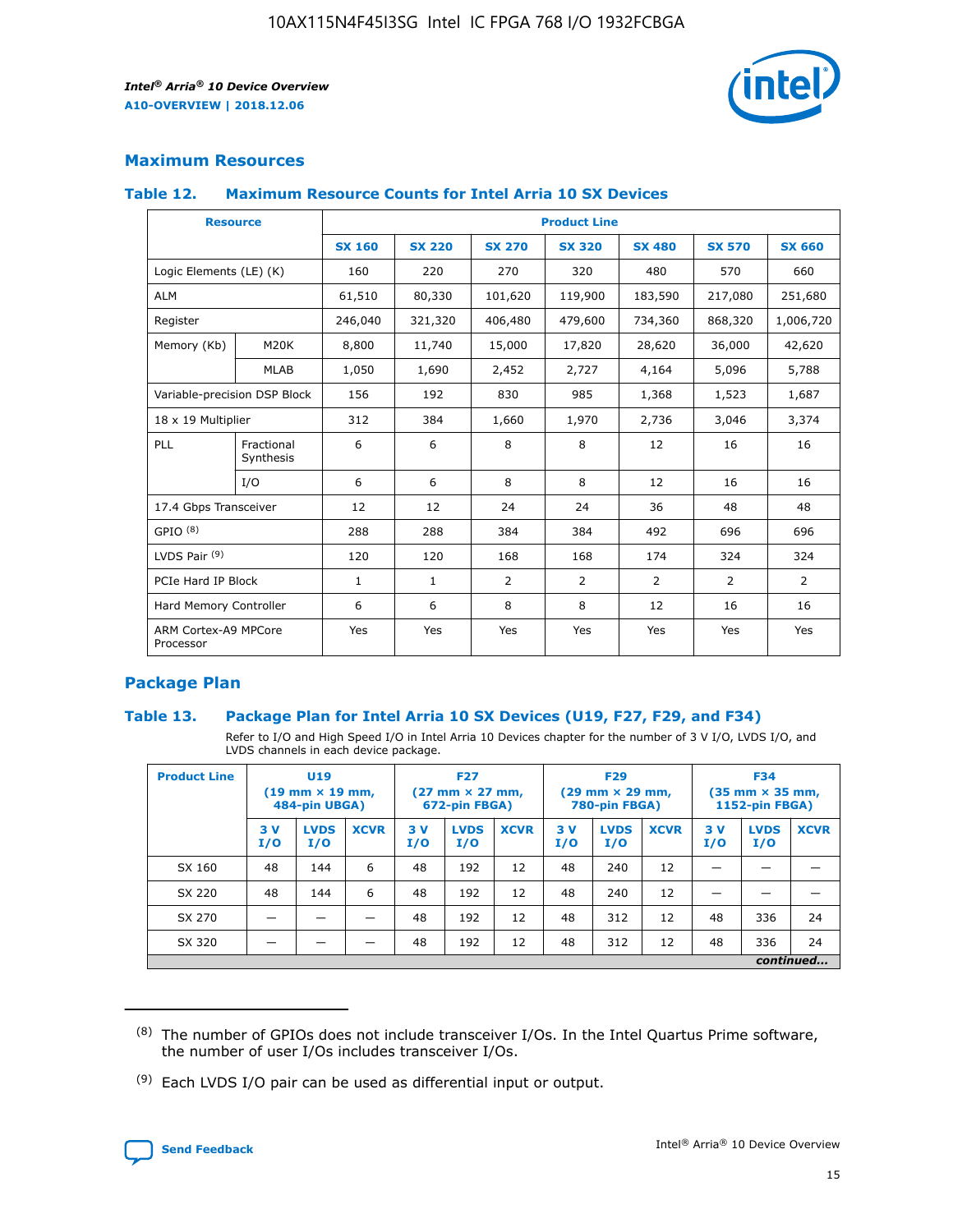

| <b>Product Line</b> | U <sub>19</sub><br>$(19 \text{ mm} \times 19 \text{ mm})$<br>484-pin UBGA) |                    | <b>F27</b><br>$(27 \text{ mm} \times 27 \text{ mm})$<br>672-pin FBGA) |           | <b>F29</b><br>$(29$ mm $\times$ 29 mm,<br>780-pin FBGA) |             |           | <b>F34</b><br>$(35$ mm $\times$ 35 mm,<br><b>1152-pin FBGA)</b> |             |            |                    |             |
|---------------------|----------------------------------------------------------------------------|--------------------|-----------------------------------------------------------------------|-----------|---------------------------------------------------------|-------------|-----------|-----------------------------------------------------------------|-------------|------------|--------------------|-------------|
|                     | 3 V<br>I/O                                                                 | <b>LVDS</b><br>I/O | <b>XCVR</b>                                                           | 3V<br>I/O | <b>LVDS</b><br>I/O                                      | <b>XCVR</b> | 3V<br>I/O | <b>LVDS</b><br>I/O                                              | <b>XCVR</b> | 3 V<br>I/O | <b>LVDS</b><br>I/O | <b>XCVR</b> |
| SX 480              |                                                                            |                    |                                                                       |           |                                                         |             | 48        | 312                                                             | 12          | 48         | 444                | 24          |
| SX 570              |                                                                            |                    |                                                                       |           |                                                         |             |           |                                                                 |             | 48         | 444                | 24          |
| SX 660              |                                                                            |                    |                                                                       |           |                                                         |             |           |                                                                 |             | 48         | 444                | 24          |

## **Table 14. Package Plan for Intel Arria 10 SX Devices (F35, KF40, and NF40)**

Refer to I/O and High Speed I/O in Intel Arria 10 Devices chapter for the number of 3 V I/O, LVDS I/O, and LVDS channels in each device package.

| <b>Product Line</b> | <b>F35</b><br>$(35 \text{ mm} \times 35 \text{ mm})$<br><b>1152-pin FBGA)</b> |          |             |                                           | <b>KF40</b><br>(40 mm × 40 mm,<br>1517-pin FBGA) |    | <b>NF40</b><br>$(40 \text{ mm} \times 40 \text{ mm})$<br>1517-pin FBGA) |          |             |  |
|---------------------|-------------------------------------------------------------------------------|----------|-------------|-------------------------------------------|--------------------------------------------------|----|-------------------------------------------------------------------------|----------|-------------|--|
|                     | 3 V I/O                                                                       | LVDS I/O | <b>XCVR</b> | <b>LVDS I/O</b><br><b>XCVR</b><br>3 V I/O |                                                  |    | 3 V I/O                                                                 | LVDS I/O | <b>XCVR</b> |  |
| SX 270              | 48                                                                            | 336      | 24          |                                           |                                                  |    |                                                                         |          |             |  |
| SX 320              | 48                                                                            | 336      | 24          |                                           |                                                  |    |                                                                         |          |             |  |
| SX 480              | 48                                                                            | 348      | 36          |                                           |                                                  |    |                                                                         |          |             |  |
| SX 570              | 48                                                                            | 348      | 36          | 96                                        | 600                                              | 36 | 48                                                                      | 540      | 48          |  |
| SX 660              | 48                                                                            | 348      | 36          | 96                                        | 600                                              | 36 | 48                                                                      | 540      | 48          |  |

## **Related Information**

[I/O and High-Speed Differential I/O Interfaces in Intel Arria 10 Devices chapter, Intel](https://www.intel.com/content/www/us/en/programmable/documentation/sam1403482614086.html#sam1403482030321) [Arria 10 Device Handbook](https://www.intel.com/content/www/us/en/programmable/documentation/sam1403482614086.html#sam1403482030321)

Provides the number of 3 V and LVDS I/Os, and LVDS channels for each Intel Arria 10 device package.

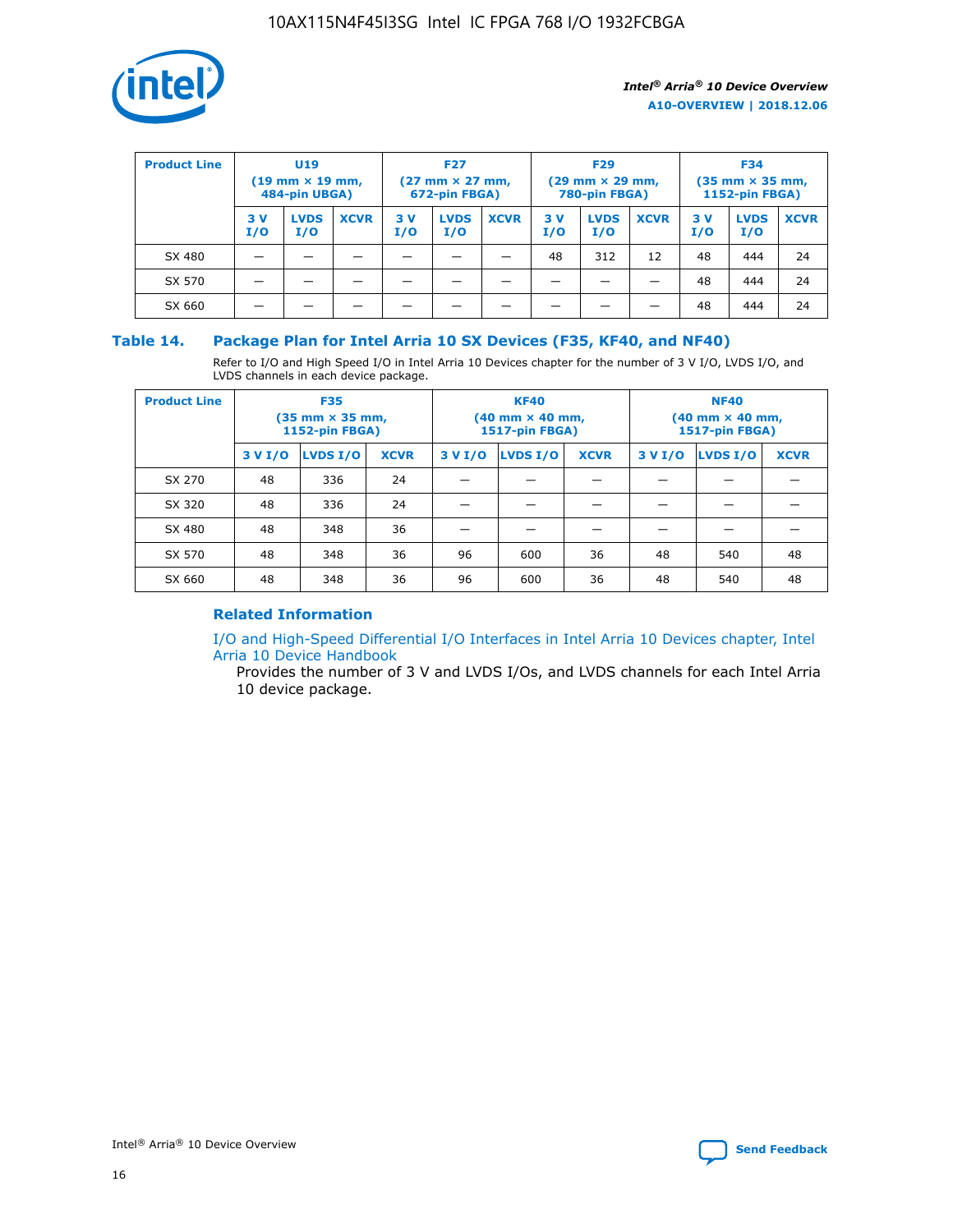

# **I/O Vertical Migration for Intel Arria 10 Devices**

#### **Figure 4. Migration Capability Across Intel Arria 10 Product Lines**

- The arrows indicate the migration paths. The devices included in each vertical migration path are shaded. Devices with fewer resources in the same path have lighter shades.
- To achieve the full I/O migration across product lines in the same migration path, restrict I/Os and transceivers usage to match the product line with the lowest I/O and transceiver counts.
- An LVDS I/O bank in the source device may be mapped to a 3 V I/O bank in the target device. To use memory interface clock frequency higher than 533 MHz, assign external memory interface pins only to banks that are LVDS I/O in both devices.
- There may be nominal 0.15 mm package height difference between some product lines in the same package type.
	- **Variant Product Line Package U19 F27 F29 F34 F35 KF40 NF40 RF40 NF45 SF45 UF45** Intel® Arria® 10 GX GX 160 GX 220 GX 270 GX 320 GX 480 GX 570 GX 660 GX 900 GX 1150 Intel Arria 10 GT GT 900 GT 1150 Intel Arria 10 SX SX 160 SX 220 SX 270 SX 320 SX 480 SX 570 SX 660
- Some migration paths are not shown in the Intel Quartus Prime software **Pin Migration View**.

*Note:* To verify the pin migration compatibility, use the **Pin Migration View** window in the Intel Quartus Prime software Pin Planner.

# **Adaptive Logic Module**

Intel Arria 10 devices use a 20 nm ALM as the basic building block of the logic fabric.

The ALM architecture is the same as the previous generation FPGAs, allowing for efficient implementation of logic functions and easy conversion of IP between the device generations.

The ALM, as shown in following figure, uses an 8-input fracturable look-up table (LUT) with four dedicated registers to help improve timing closure in register-rich designs and achieve an even higher design packing capability than the traditional two-register per LUT architecture.

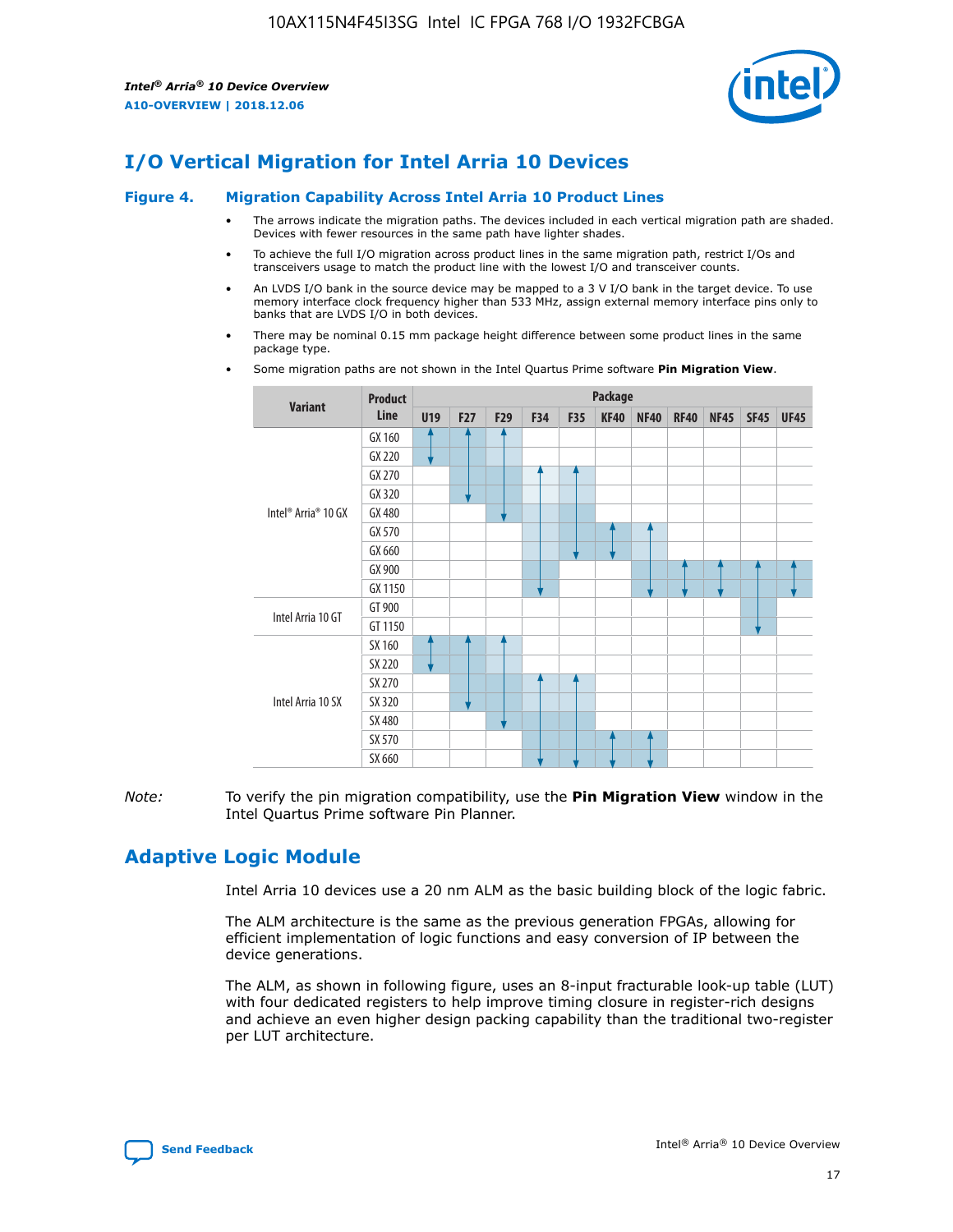

**Figure 5. ALM for Intel Arria 10 Devices**



The Intel Quartus Prime software optimizes your design according to the ALM logic structure and automatically maps legacy designs into the Intel Arria 10 ALM architecture.

# **Variable-Precision DSP Block**

The Intel Arria 10 variable precision DSP blocks support fixed-point arithmetic and floating-point arithmetic.

Features for fixed-point arithmetic:

- High-performance, power-optimized, and fully registered multiplication operations
- 18-bit and 27-bit word lengths
- Two 18 x 19 multipliers or one 27 x 27 multiplier per DSP block
- Built-in addition, subtraction, and 64-bit double accumulation register to combine multiplication results
- Cascading 19-bit or 27-bit when pre-adder is disabled and cascading 18-bit when pre-adder is used to form the tap-delay line for filtering applications
- Cascading 64-bit output bus to propagate output results from one block to the next block without external logic support
- Hard pre-adder supported in 19-bit and 27-bit modes for symmetric filters
- Internal coefficient register bank in both 18-bit and 27-bit modes for filter implementation
- 18-bit and 27-bit systolic finite impulse response (FIR) filters with distributed output adder
- Biased rounding support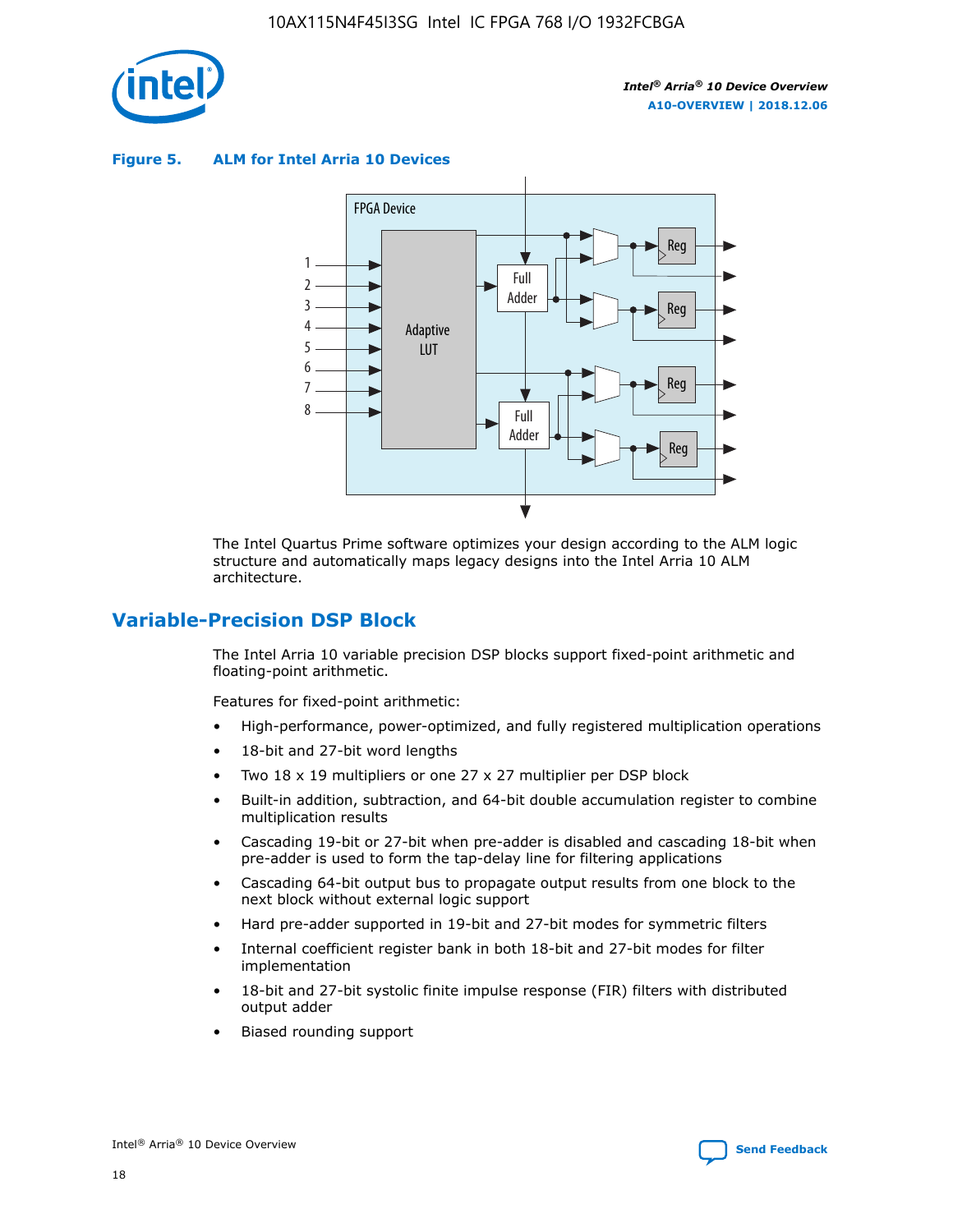

Features for floating-point arithmetic:

- A completely hardened architecture that supports multiplication, addition, subtraction, multiply-add, and multiply-subtract
- Multiplication with accumulation capability and a dynamic accumulator reset control
- Multiplication with cascade summation capability
- Multiplication with cascade subtraction capability
- Complex multiplication
- Direct vector dot product
- Systolic FIR filter

## **Table 15. Variable-Precision DSP Block Configurations for Intel Arria 10 Devices**

| <b>Usage Example</b>                                       | <b>Multiplier Size (Bit)</b>    | <b>DSP Block Resources</b> |
|------------------------------------------------------------|---------------------------------|----------------------------|
| Medium precision fixed point                               | Two 18 x 19                     |                            |
| High precision fixed or Single precision<br>floating point | One 27 x 27                     |                            |
| Fixed point FFTs                                           | One 19 x 36 with external adder |                            |
| Very high precision fixed point                            | One 36 x 36 with external adder |                            |
| Double precision floating point                            | One 54 x 54 with external adder | 4                          |

#### **Table 16. Resources for Fixed-Point Arithmetic in Intel Arria 10 Devices**

The table lists the variable-precision DSP resources by bit precision for each Intel Arria 10 device.

| <b>Variant</b>  | <b>Product Line</b> | <b>Variable-</b><br>precision<br><b>DSP Block</b> | <b>Independent Input and Output</b><br><b>Multiplications Operator</b> |                                     | 18 x 19<br><b>Multiplier</b><br><b>Adder Sum</b> | $18 \times 18$<br><b>Multiplier</b><br><b>Adder</b> |
|-----------------|---------------------|---------------------------------------------------|------------------------------------------------------------------------|-------------------------------------|--------------------------------------------------|-----------------------------------------------------|
|                 |                     |                                                   | 18 x 19<br><b>Multiplier</b>                                           | $27 \times 27$<br><b>Multiplier</b> | <b>Mode</b>                                      | <b>Summed with</b><br>36 bit Input                  |
| AIntel Arria 10 | GX 160              | 156                                               | 312                                                                    | 156                                 | 156                                              | 156                                                 |
| GX              | GX 220              | 192                                               | 384                                                                    | 192                                 | 192                                              | 192                                                 |
|                 | GX 270              | 830                                               | 1,660                                                                  | 830                                 | 830                                              | 830                                                 |
|                 | GX 320              | 984                                               | 1,968                                                                  | 984                                 | 984                                              | 984                                                 |
|                 | GX 480              | 1,368                                             | 2,736                                                                  | 1,368                               | 1,368                                            | 1,368                                               |
|                 | GX 570              | 1,523                                             | 3,046                                                                  | 1,523                               | 1,523                                            | 1,523                                               |
|                 | GX 660              | 1,687                                             | 3,374                                                                  | 1,687                               | 1,687                                            | 1,687                                               |
|                 | GX 900              | 1,518                                             | 3,036                                                                  | 1,518                               | 1,518                                            | 1,518                                               |
|                 | GX 1150             | 1,518                                             | 3,036                                                                  | 1,518                               | 1,518                                            | 1,518                                               |
| Intel Arria 10  | GT 900              | 1,518                                             | 3,036                                                                  | 1,518                               | 1,518                                            | 1,518                                               |
| GT              | GT 1150             | 1,518                                             | 3,036                                                                  | 1,518                               | 1,518                                            | 1,518                                               |
| Intel Arria 10  | SX 160              | 156                                               | 312                                                                    | 156                                 | 156                                              | 156                                                 |
| <b>SX</b>       | SX 220              | 192                                               | 384                                                                    | 192                                 | 192                                              | 192                                                 |
|                 | SX 270              | 830                                               | 1,660                                                                  | 830                                 | 830                                              | 830                                                 |
|                 |                     |                                                   |                                                                        |                                     |                                                  | continued                                           |

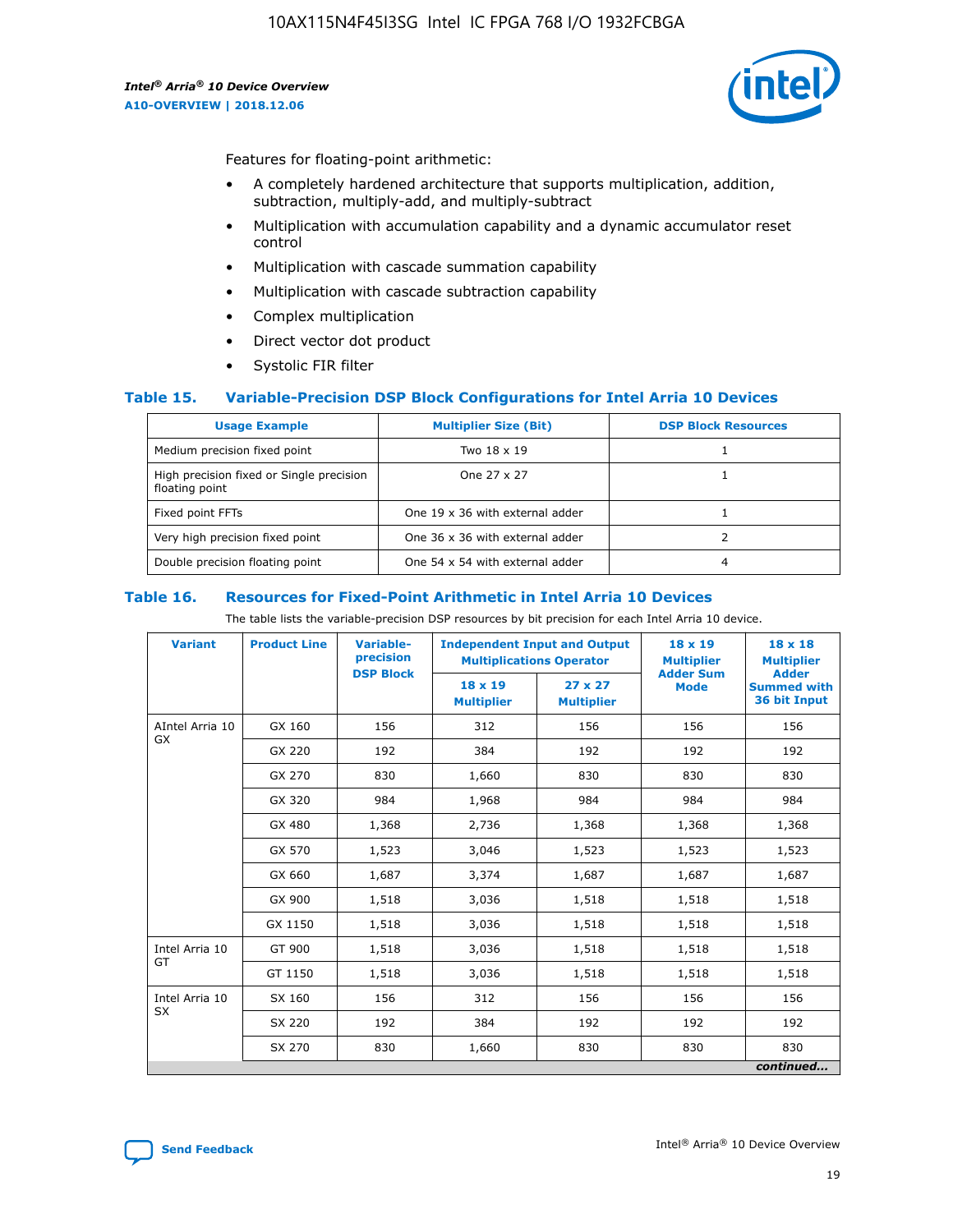

| <b>Variant</b> | <b>Product Line</b> | Variable-<br>precision | <b>Multiplications Operator</b>     | <b>Independent Input and Output</b> | $18 \times 19$<br><b>Multiplier</b> | $18 \times 18$<br><b>Multiplier</b><br><b>Adder</b> |  |
|----------------|---------------------|------------------------|-------------------------------------|-------------------------------------|-------------------------------------|-----------------------------------------------------|--|
|                |                     | <b>DSP Block</b>       | $18 \times 19$<br><b>Multiplier</b> | $27 \times 27$<br><b>Multiplier</b> | <b>Adder Sum</b><br><b>Mode</b>     | <b>Summed with</b><br>36 bit Input                  |  |
|                | SX 320              | 984                    | 1,968                               | 984                                 | 984                                 | 984                                                 |  |
|                | SX 480              | 1,368                  | 2,736                               | 1,368                               | 1,368                               | 1,368                                               |  |
|                | SX 570              | 1,523                  | 3,046                               | 1,523                               | 1,523                               | 1,523                                               |  |
|                | SX 660              | 1,687                  | 3,374                               | 1,687                               | 1,687                               | 1,687                                               |  |

## **Table 17. Resources for Floating-Point Arithmetic in Intel Arria 10 Devices**

The table lists the variable-precision DSP resources by bit precision for each Intel Arria 10 device.

| <b>Variant</b> | <b>Product Line</b> | <b>Variable-</b><br>precision<br><b>DSP Block</b> | <b>Single</b><br><b>Precision</b><br><b>Floating-Point</b><br><b>Multiplication</b><br><b>Mode</b> | <b>Single-Precision</b><br><b>Floating-Point</b><br><b>Adder Mode</b> | Single-<br><b>Precision</b><br><b>Floating-Point</b><br><b>Multiply</b><br><b>Accumulate</b><br><b>Mode</b> | <b>Peak</b><br><b>Giga Floating-</b><br><b>Point</b><br><b>Operations</b><br>per Second<br>(GFLOPs) |
|----------------|---------------------|---------------------------------------------------|----------------------------------------------------------------------------------------------------|-----------------------------------------------------------------------|-------------------------------------------------------------------------------------------------------------|-----------------------------------------------------------------------------------------------------|
| Intel Arria 10 | GX 160              | 156                                               | 156                                                                                                | 156                                                                   | 156                                                                                                         | 140                                                                                                 |
| GX             | GX 220              | 192                                               | 192                                                                                                | 192                                                                   | 192                                                                                                         | 173                                                                                                 |
|                | GX 270              | 830                                               | 830                                                                                                | 830                                                                   | 830                                                                                                         | 747                                                                                                 |
|                | GX 320              | 984                                               | 984                                                                                                | 984                                                                   | 984                                                                                                         | 886                                                                                                 |
|                | GX 480              | 1,369                                             | 1,368                                                                                              | 1,368                                                                 | 1,368                                                                                                       | 1,231                                                                                               |
|                | GX 570              | 1,523                                             | 1,523                                                                                              | 1,523                                                                 | 1,523                                                                                                       | 1,371                                                                                               |
|                | GX 660              | 1,687                                             | 1,687                                                                                              | 1,687                                                                 | 1,687                                                                                                       | 1,518                                                                                               |
|                | GX 900              | 1,518                                             | 1,518                                                                                              | 1,518                                                                 | 1,518                                                                                                       | 1,366                                                                                               |
|                | GX 1150             | 1,518                                             | 1,518                                                                                              | 1,518                                                                 | 1,518                                                                                                       | 1,366                                                                                               |
| Intel Arria 10 | GT 900              | 1,518                                             | 1,518                                                                                              | 1,518                                                                 | 1,518                                                                                                       | 1,366                                                                                               |
| GT             | GT 1150             | 1,518                                             | 1,518                                                                                              | 1,518                                                                 | 1,518                                                                                                       | 1,366                                                                                               |
| Intel Arria 10 | SX 160              | 156                                               | 156                                                                                                | 156                                                                   | 156                                                                                                         | 140                                                                                                 |
| <b>SX</b>      | SX 220              | 192                                               | 192                                                                                                | 192                                                                   | 192                                                                                                         | 173                                                                                                 |
|                | SX 270              | 830                                               | 830                                                                                                | 830                                                                   | 830                                                                                                         | 747                                                                                                 |
|                | SX 320              | 984                                               | 984                                                                                                | 984                                                                   | 984                                                                                                         | 886                                                                                                 |
|                | SX 480              | 1,369                                             | 1,368                                                                                              | 1,368                                                                 | 1,368                                                                                                       | 1,231                                                                                               |
|                | SX 570              | 1,523                                             | 1,523                                                                                              | 1,523                                                                 | 1,523                                                                                                       | 1,371                                                                                               |
|                | SX 660              | 1,687                                             | 1,687                                                                                              | 1,687                                                                 | 1,687                                                                                                       | 1,518                                                                                               |

# **Embedded Memory Blocks**

The embedded memory blocks in the devices are flexible and designed to provide an optimal amount of small- and large-sized memory arrays to fit your design requirements.

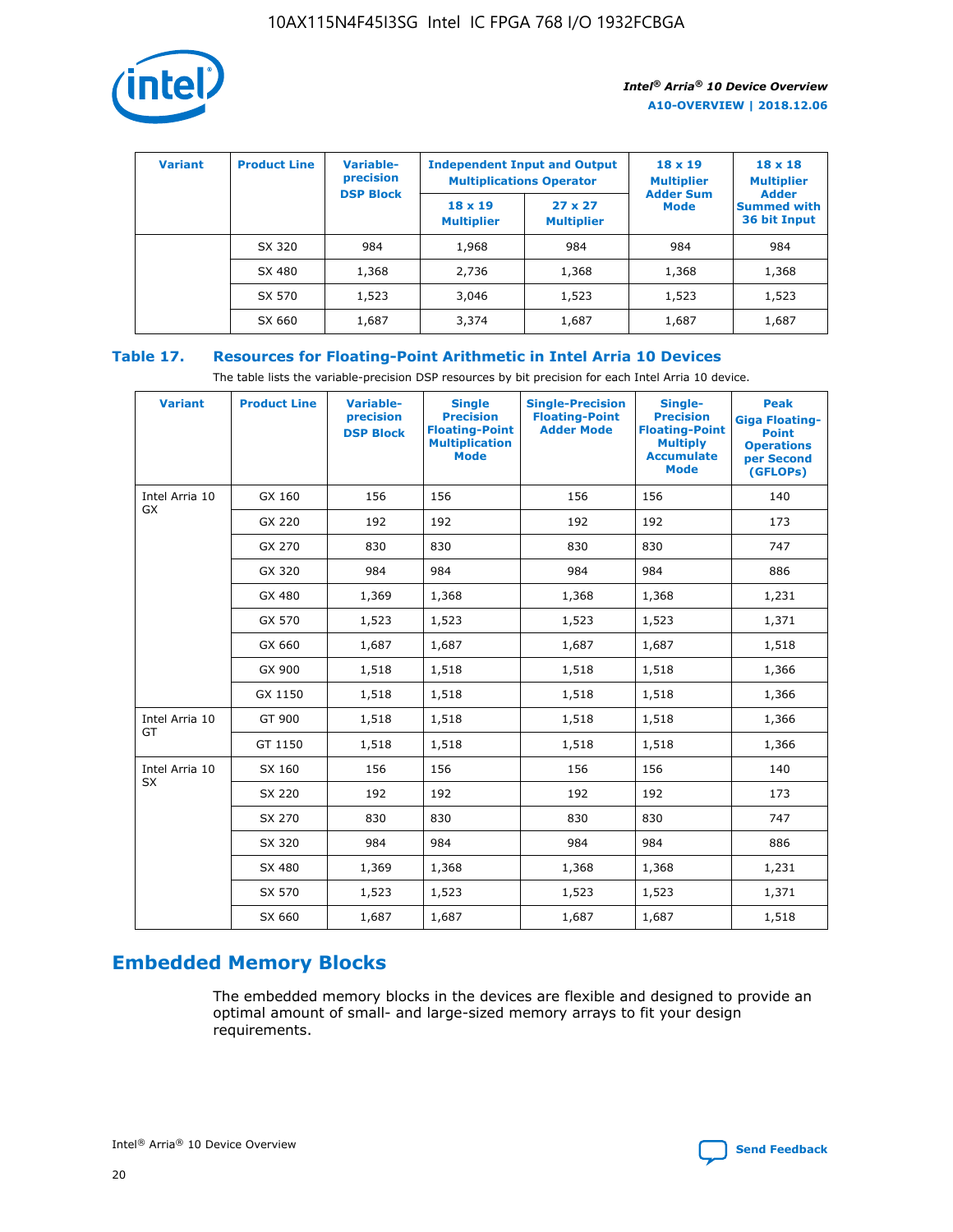

# **Types of Embedded Memory**

The Intel Arria 10 devices contain two types of memory blocks:

- 20 Kb M20K blocks—blocks of dedicated memory resources. The M20K blocks are ideal for larger memory arrays while still providing a large number of independent ports.
- 640 bit memory logic array blocks (MLABs)—enhanced memory blocks that are configured from dual-purpose logic array blocks (LABs). The MLABs are ideal for wide and shallow memory arrays. The MLABs are optimized for implementation of shift registers for digital signal processing (DSP) applications, wide and shallow FIFO buffers, and filter delay lines. Each MLAB is made up of ten adaptive logic modules (ALMs). In the Intel Arria 10 devices, you can configure these ALMs as ten 32 x 2 blocks, giving you one 32 x 20 simple dual-port SRAM block per MLAB.

# **Embedded Memory Capacity in Intel Arria 10 Devices**

|                   | <b>Product</b> | <b>M20K</b>  |                     | <b>MLAB</b>  |                     | <b>Total RAM Bit</b> |
|-------------------|----------------|--------------|---------------------|--------------|---------------------|----------------------|
| <b>Variant</b>    | <b>Line</b>    | <b>Block</b> | <b>RAM Bit (Kb)</b> | <b>Block</b> | <b>RAM Bit (Kb)</b> | (Kb)                 |
| Intel Arria 10 GX | GX 160         | 440          | 8,800               | 1,680        | 1,050               | 9,850                |
|                   | GX 220         | 587          | 11,740              | 2,703        | 1,690               | 13,430               |
|                   | GX 270         | 750          | 15,000              | 3,922        | 2,452               | 17,452               |
|                   | GX 320         | 891          | 17,820              | 4,363        | 2,727               | 20,547               |
|                   | GX 480         | 1,431        | 28,620              | 6,662        | 4,164               | 32,784               |
|                   | GX 570         | 1,800        | 36,000              | 8,153        | 5,096               | 41,096               |
|                   | GX 660         | 2,131        | 42,620              | 9,260        | 5,788               | 48,408               |
|                   | GX 900         | 2,423        | 48,460              | 15,017       | 9,386               | 57,846               |
|                   | GX 1150        | 2,713        | 54,260              | 20,774       | 12,984              | 67,244               |
| Intel Arria 10 GT | GT 900         | 2,423        | 48,460              | 15,017       | 9,386               | 57,846               |
|                   | GT 1150        | 2,713        | 54,260              | 20,774       | 12,984              | 67,244               |
| Intel Arria 10 SX | SX 160         | 440          | 8,800               | 1,680        | 1,050               | 9,850                |
|                   | SX 220         | 587          | 11,740              | 2,703        | 1,690               | 13,430               |
|                   | SX 270         | 750          | 15,000              | 3,922        | 2,452               | 17,452               |
|                   | SX 320         | 891          | 17,820              | 4,363        | 2,727               | 20,547               |
|                   | SX 480         | 1,431        | 28,620              | 6,662        | 4,164               | 32,784               |
|                   | SX 570         | 1,800        | 36,000              | 8,153        | 5,096               | 41,096               |
|                   | SX 660         | 2,131        | 42,620              | 9,260        | 5,788               | 48,408               |

#### **Table 18. Embedded Memory Capacity and Distribution in Intel Arria 10 Devices**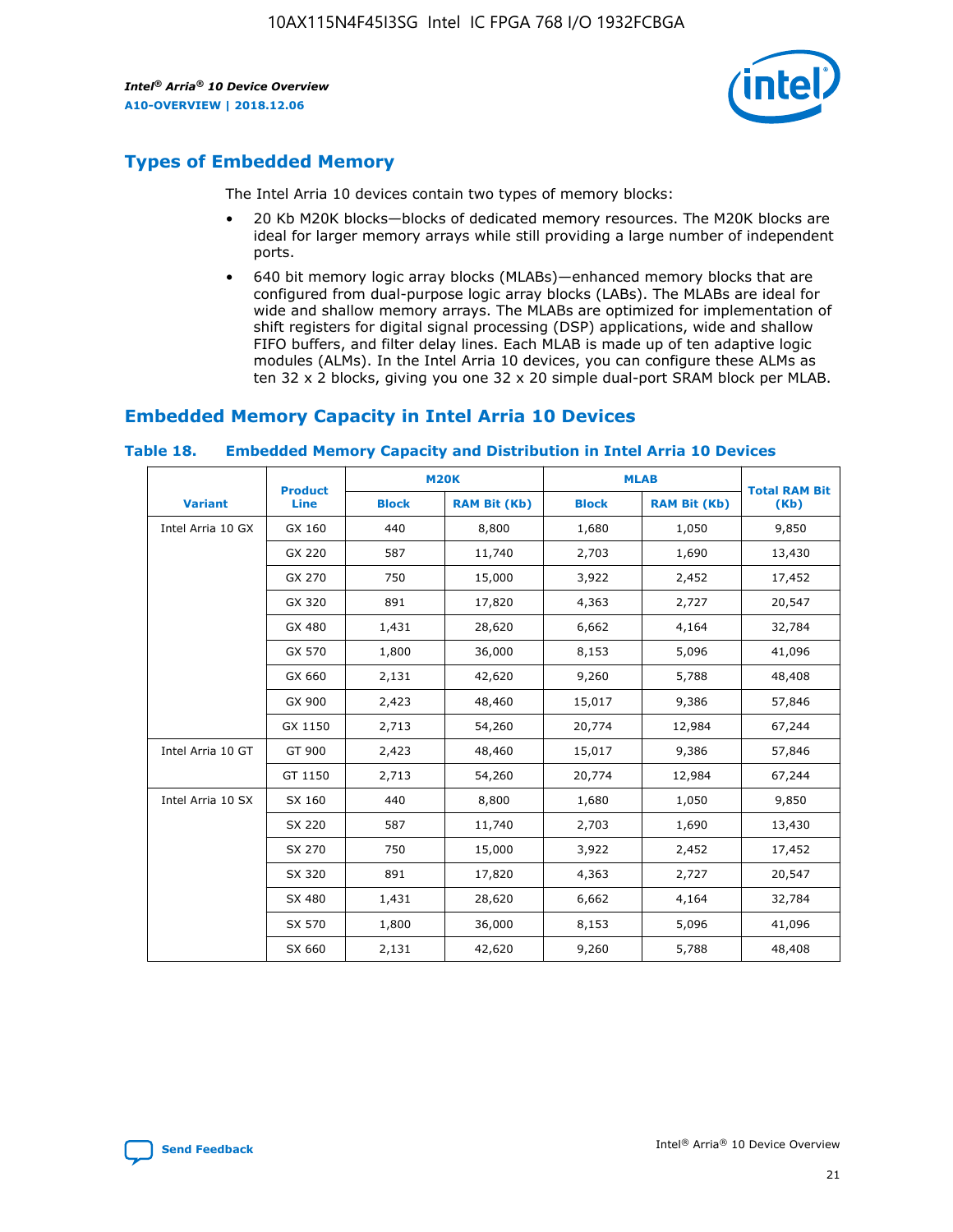

# **Embedded Memory Configurations for Single-port Mode**

#### **Table 19. Single-port Embedded Memory Configurations for Intel Arria 10 Devices**

This table lists the maximum configurations supported for single-port RAM and ROM modes.

| <b>Memory Block</b> | Depth (bits) | <b>Programmable Width</b> |
|---------------------|--------------|---------------------------|
| MLAB                | 32           | x16, x18, or x20          |
|                     | 64(10)       | x8, x9, x10               |
| M20K                | 512          | x40, x32                  |
|                     | 1K           | x20, x16                  |
|                     | 2K           | x10, x8                   |
|                     | 4K           | x5, x4                    |
|                     | 8K           | x2                        |
|                     | 16K          | x1                        |

# **Clock Networks and PLL Clock Sources**

The clock network architecture is based on Intel's global, regional, and peripheral clock structure. This clock structure is supported by dedicated clock input pins, fractional clock synthesis PLLs, and integer I/O PLLs.

## **Clock Networks**

The Intel Arria 10 core clock networks are capable of up to 800 MHz fabric operation across the full industrial temperature range. For the external memory interface, the clock network supports the hard memory controller with speeds up to 2,400 Mbps in a quarter-rate transfer.

To reduce power consumption, the Intel Quartus Prime software identifies all unused sections of the clock network and powers them down.

## **Fractional Synthesis and I/O PLLs**

Intel Arria 10 devices contain up to 32 fractional synthesis PLLs and up to 16 I/O PLLs that are available for both specific and general purpose uses in the core:

- Fractional synthesis PLLs—located in the column adjacent to the transceiver blocks
- I/O PLLs—located in each bank of the 48 I/Os

## **Fractional Synthesis PLLs**

You can use the fractional synthesis PLLs to:

- Reduce the number of oscillators that are required on your board
- Reduce the number of clock pins that are used in the device by synthesizing multiple clock frequencies from a single reference clock source

<sup>(10)</sup> Supported through software emulation and consumes additional MLAB blocks.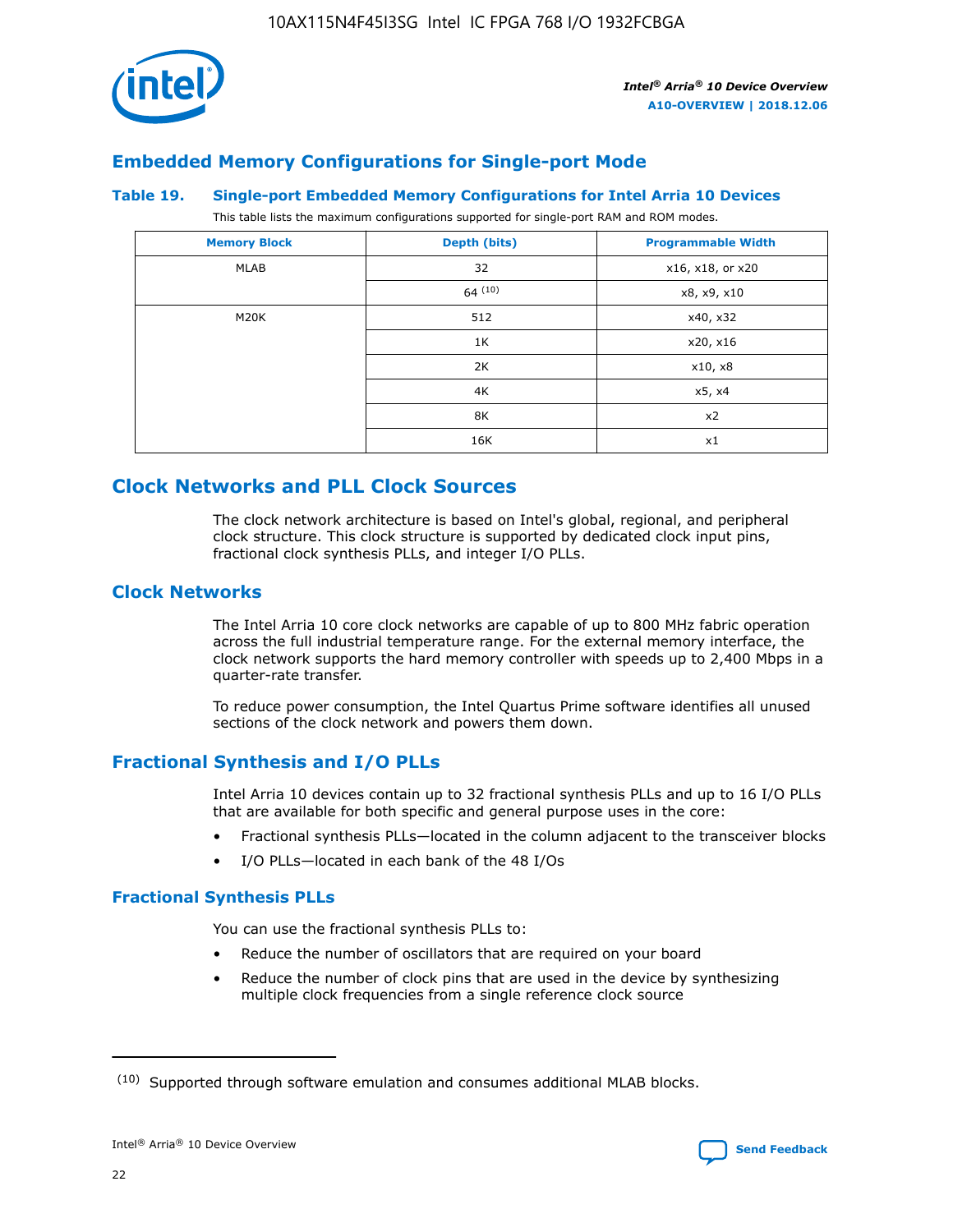

The fractional synthesis PLLs support the following features:

- Reference clock frequency synthesis for transceiver CMU and Advanced Transmit (ATX) PLLs
- Clock network delay compensation
- Zero-delay buffering
- Direct transmit clocking for transceivers
- Independently configurable into two modes:
	- Conventional integer mode equivalent to the general purpose PLL
	- Enhanced fractional mode with third order delta-sigma modulation
- PLL cascading

## **I/O PLLs**

The integer mode I/O PLLs are located in each bank of 48 I/Os. You can use the I/O PLLs to simplify the design of external memory and high-speed LVDS interfaces.

In each I/O bank, the I/O PLLs are adjacent to the hard memory controllers and LVDS SERDES. Because these PLLs are tightly coupled with the I/Os that need to use them, it makes it easier to close timing.

You can use the I/O PLLs for general purpose applications in the core such as clock network delay compensation and zero-delay buffering.

Intel Arria 10 devices support PLL-to-PLL cascading.

# **FPGA General Purpose I/O**

Intel Arria 10 devices offer highly configurable GPIOs. Each I/O bank contains 48 general purpose I/Os and a high-efficiency hard memory controller.

The following list describes the features of the GPIOs:

- Consist of 3 V I/Os for high-voltage application and LVDS I/Os for differential signaling
	- Up to two 3 V I/O banks, available in some devices, that support up to 3 V I/O standards
	- LVDS I/O banks that support up to 1.8 V I/O standards
- Support a wide range of single-ended and differential I/O interfaces
- LVDS speeds up to 1.6 Gbps
- Each LVDS pair of pins has differential input and output buffers, allowing you to configure the LVDS direction for each pair.
- Programmable bus hold and weak pull-up
- Programmable differential output voltage  $(V_{OD})$  and programmable pre-emphasis

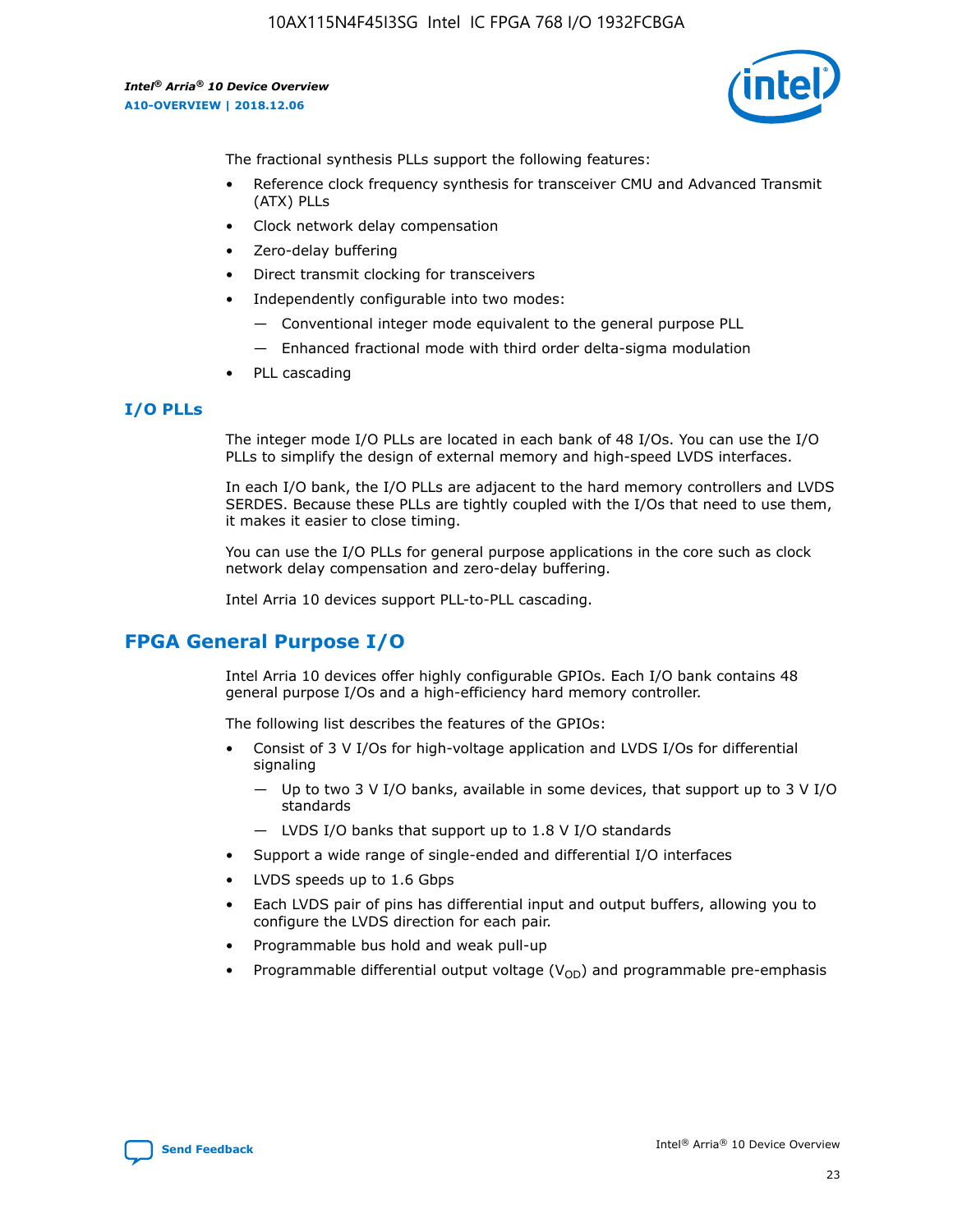

- Series (R<sub>S</sub>) and parallel (R<sub>T</sub>) on-chip termination (OCT) for all I/O banks with OCT calibration to limit the termination impedance variation
- On-chip dynamic termination that has the ability to swap between series and parallel termination, depending on whether there is read or write on a common bus for signal integrity
- Easy timing closure support using the hard read FIFO in the input register path, and delay-locked loop (DLL) delay chain with fine and coarse architecture

# **External Memory Interface**

Intel Arria 10 devices offer massive external memory bandwidth, with up to seven 32 bit DDR4 memory interfaces running at up to 2,400 Mbps. This bandwidth provides additional ease of design, lower power, and resource efficiencies of hardened highperformance memory controllers.

The memory interface within Intel Arria 10 FPGAs and SoCs delivers the highest performance and ease of use. You can configure up to a maximum width of 144 bits when using the hard or soft memory controllers. If required, you can bypass the hard memory controller and use a soft controller implemented in the user logic.

Each I/O contains a hardened DDR read/write path (PHY) capable of performing key memory interface functionality such as read/write leveling, FIFO buffering to lower latency and improve margin, timing calibration, and on-chip termination.

The timing calibration is aided by the inclusion of hard microcontrollers based on Intel's Nios® II technology, specifically tailored to control the calibration of multiple memory interfaces. This calibration allows the Intel Arria 10 device to compensate for any changes in process, voltage, or temperature either within the Intel Arria 10 device itself, or within the external memory device. The advanced calibration algorithms ensure maximum bandwidth and robust timing margin across all operating conditions.

In addition to parallel memory interfaces, Intel Arria 10 devices support serial memory technologies such as the Hybrid Memory Cube (HMC). The HMC is supported by the Intel Arria 10 high-speed serial transceivers which connect up to four HMC links, with each link running at data rates up to 15 Gbps.

## **Related Information**

#### [External Memory Interface Spec Estimator](http://www.altera.com/technology/memory/estimator/mem-emif-index.html)

Provides a parametric tool that allows you to find and compare the performance of the supported external memory interfaces in IntelFPGAs.

## **Memory Standards Supported by Intel Arria 10 Devices**

The I/Os are designed to provide high performance support for existing and emerging external memory standards.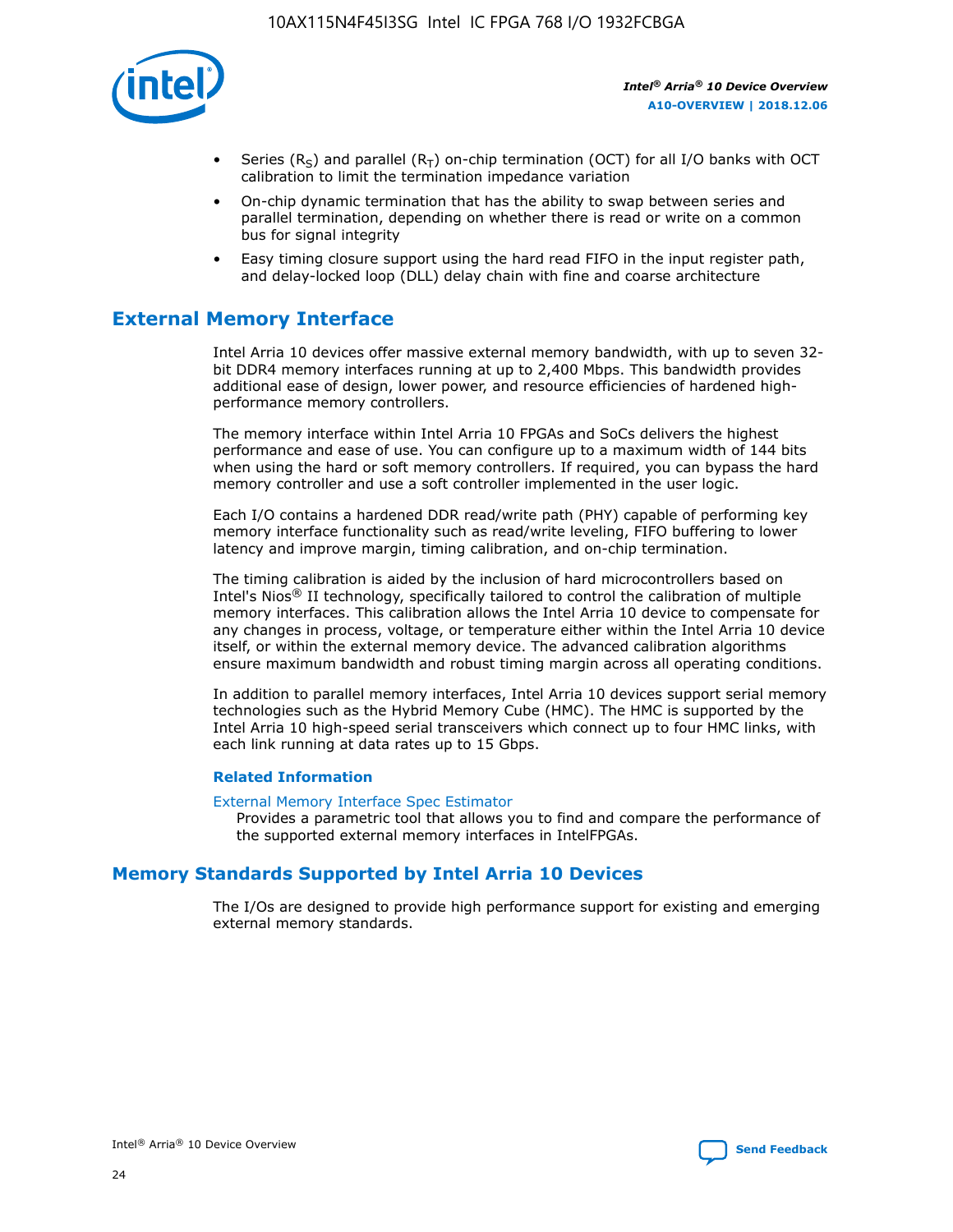

#### **Table 20. Memory Standards Supported by the Hard Memory Controller**

This table lists the overall capability of the hard memory controller. For specific details, refer to the External Memory Interface Spec Estimator and Intel Arria 10 Device Datasheet.

| <b>Memory Standard</b> | <b>Rate Support</b> | <b>Ping Pong PHY Support</b> | <b>Maximum Frequency</b><br>(MHz) |
|------------------------|---------------------|------------------------------|-----------------------------------|
| <b>DDR4 SDRAM</b>      | Quarter rate        | Yes                          | 1,067                             |
|                        |                     |                              | 1,200                             |
| DDR3 SDRAM             | Half rate           | Yes                          | 533                               |
|                        |                     |                              | 667                               |
|                        | Quarter rate        | Yes                          | 1,067                             |
|                        |                     |                              | 1,067                             |
| <b>DDR3L SDRAM</b>     | Half rate           | Yes                          | 533                               |
|                        |                     |                              | 667                               |
|                        | Quarter rate        | Yes                          | 933                               |
|                        |                     |                              | 933                               |
| LPDDR3 SDRAM           | Half rate           |                              | 533                               |
|                        | Quarter rate        |                              | 800                               |

## **Table 21. Memory Standards Supported by the Soft Memory Controller**

| <b>Memory Standard</b>      | <b>Rate Support</b> | <b>Maximum Frequency</b><br>(MHz) |
|-----------------------------|---------------------|-----------------------------------|
| <b>RLDRAM 3 (11)</b>        | Quarter rate        | 1,200                             |
| ODR IV SRAM <sup>(11)</sup> | Quarter rate        | 1,067                             |
| <b>ODR II SRAM</b>          | Full rate           | 333                               |
|                             | Half rate           | 633                               |
| <b>ODR II+ SRAM</b>         | Full rate           | 333                               |
|                             | Half rate           | 633                               |
| <b>ODR II+ Xtreme SRAM</b>  | Full rate           | 333                               |
|                             | Half rate           | 633                               |

#### **Table 22. Memory Standards Supported by the HPS Hard Memory Controller**

The hard processor system (HPS) is available in Intel Arria 10 SoC devices only.

| <b>Memory Standard</b> | <b>Rate Support</b> | <b>Maximum Frequency</b><br>(MHz) |
|------------------------|---------------------|-----------------------------------|
| <b>DDR4 SDRAM</b>      | Half rate           | 1,200                             |
| <b>DDR3 SDRAM</b>      | Half rate           | 1,067                             |
| <b>DDR3L SDRAM</b>     | Half rate           | 933                               |

<sup>(11)</sup> Intel Arria 10 devices support this external memory interface using hard PHY with soft memory controller.

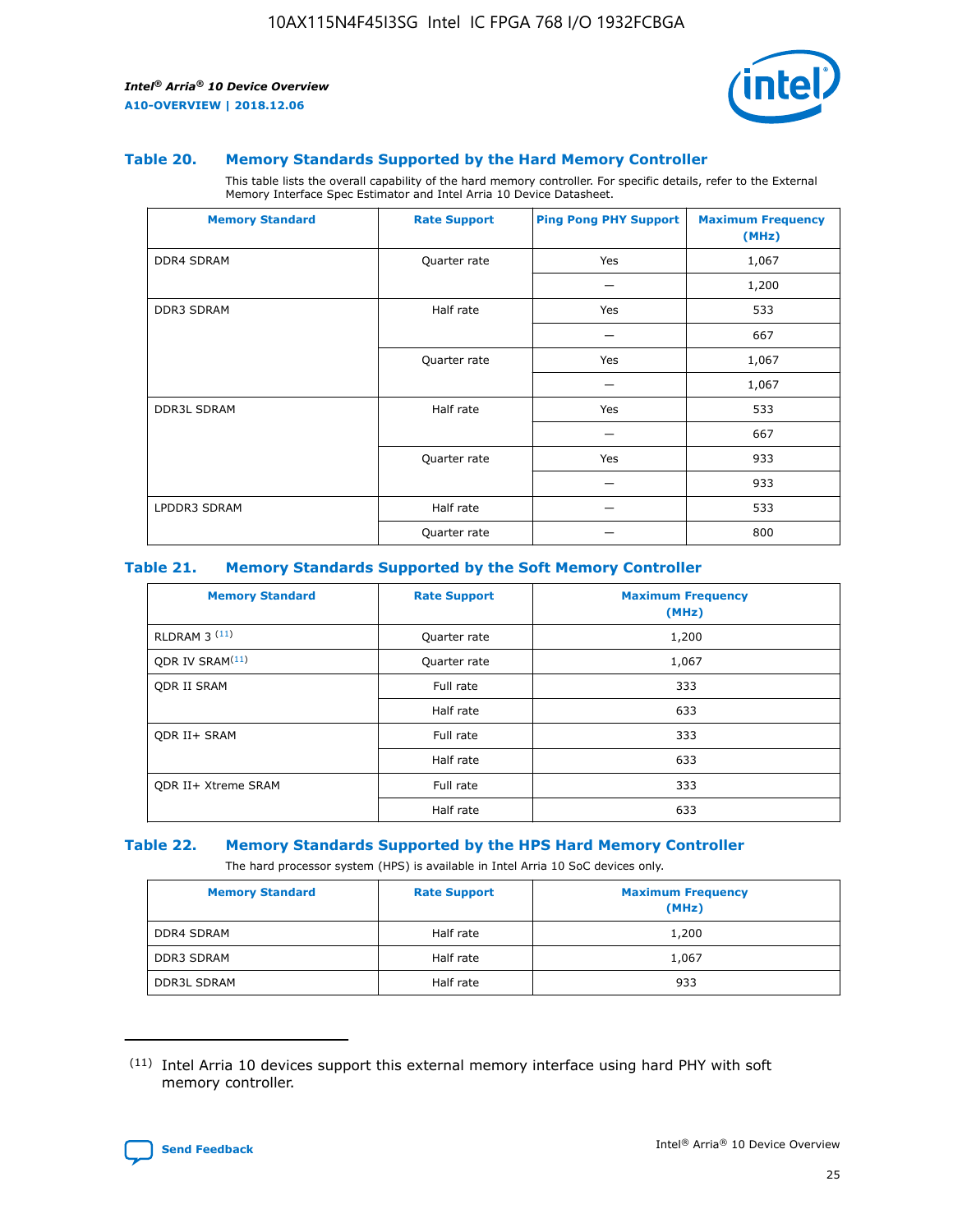

## **Related Information**

#### [Intel Arria 10 Device Datasheet](https://www.intel.com/content/www/us/en/programmable/documentation/mcn1413182292568.html#mcn1413182153340)

Lists the memory interface performance according to memory interface standards, rank or chip select configurations, and Intel Arria 10 device speed grades.

# **PCIe Gen1, Gen2, and Gen3 Hard IP**

Intel Arria 10 devices contain PCIe hard IP that is designed for performance and ease-of-use:

- Includes all layers of the PCIe stack—transaction, data link and physical layers.
- Supports PCIe Gen3, Gen2, and Gen1 Endpoint and Root Port in x1, x2, x4, or x8 lane configuration.
- Operates independently from the core logic—optional configuration via protocol (CvP) allows the PCIe link to power up and complete link training in less than 100 ms while the Intel Arria 10 device completes loading the programming file for the rest of the FPGA.
- Provides added functionality that makes it easier to support emerging features such as Single Root I/O Virtualization (SR-IOV) and optional protocol extensions.
- Provides improved end-to-end datapath protection using ECC.
- Supports FPGA configuration via protocol (CvP) using PCIe at Gen3, Gen2, or Gen1 speed.

#### **Related Information**

PCS Features on page 30

# **Enhanced PCS Hard IP for Interlaken and 10 Gbps Ethernet**

## **Interlaken Support**

The Intel Arria 10 enhanced PCS hard IP provides integrated Interlaken PCS supporting rates up to 25.8 Gbps per lane.

The Interlaken PCS is based on the proven functionality of the PCS developed for Intel's previous generation FPGAs, which demonstrated interoperability with Interlaken ASSP vendors and third-party IP suppliers. The Interlaken PCS is present in every transceiver channel in Intel Arria 10 devices.

## **Related Information**

PCS Features on page 30

## **10 Gbps Ethernet Support**

The Intel Arria 10 enhanced PCS hard IP supports 10GBASE-R PCS compliant with IEEE 802.3 10 Gbps Ethernet (10GbE). The integrated hard IP support for 10GbE and the 10 Gbps transceivers save external PHY cost, board space, and system power.

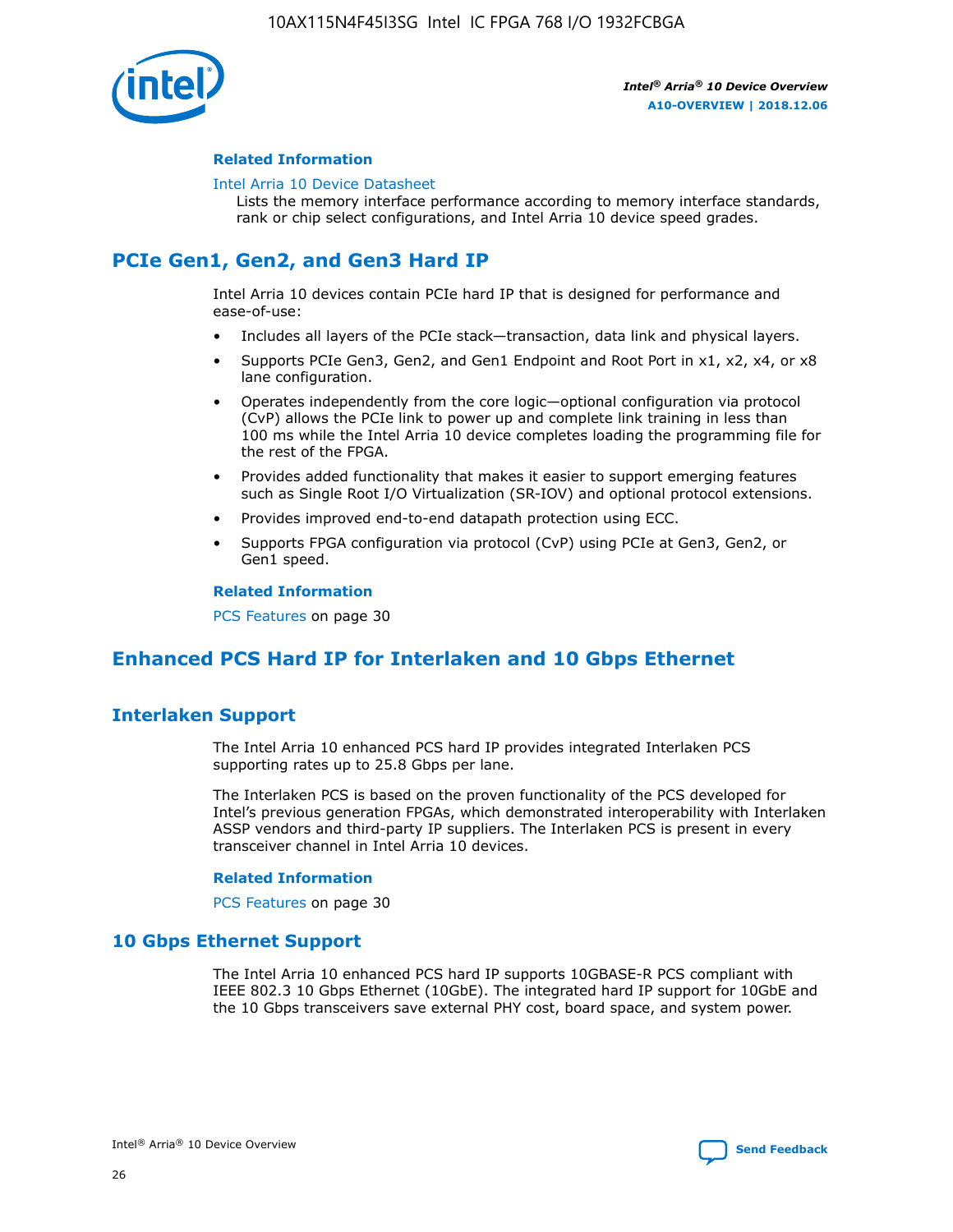

The scalable hard IP supports multiple independent 10GbE ports while using a single PLL for all the 10GBASE-R PCS instantiations, which saves on core logic resources and clock networks:

- Simplifies multiport 10GbE systems compared to XAUI interfaces that require an external XAUI-to-10G PHY.
- Incorporates Electronic Dispersion Compensation (EDC), which enables direct connection to standard 10 Gbps XFP and SFP+ pluggable optical modules.
- Supports backplane Ethernet applications and includes a hard 10GBASE-KR Forward Error Correction (FEC) circuit that you can use for 10 Gbps and 40 Gbps applications.

The 10 Gbps Ethernet PCS hard IP and 10GBASE-KR FEC are present in every transceiver channel.

#### **Related Information**

PCS Features on page 30

# **Low Power Serial Transceivers**

Intel Arria 10 FPGAs and SoCs include lowest power transceivers that deliver high bandwidth, throughput and low latency.

Intel Arria 10 devices deliver the industry's lowest power consumption per transceiver channel:

- 12.5 Gbps transceivers at as low as 242 mW
- 10 Gbps transceivers at as low as 168 mW
- 6 Gbps transceivers at as low as 117 mW

Intel Arria 10 transceivers support various data rates according to application:

- Chip-to-chip and chip-to-module applications—from 1 Gbps up to 25.8 Gbps
- Long reach and backplane applications—from 1 Gbps up to 12.5 with advanced adaptive equalization
- Critical power sensitive applications—from 1 Gbps up to 11.3 Gbps using lower power modes

The combination of 20 nm process technology and architectural advances provide the following benefits:

- Significant reduction in die area and power consumption
- Increase of up to two times in transceiver I/O density compared to previous generation devices while maintaining optimal signal integrity
- Up to 72 total transceiver channels—you can configure up to 6 of these channels to run as fast as 25.8 Gbps
- All channels feature continuous data rate support up to the maximum rated speed

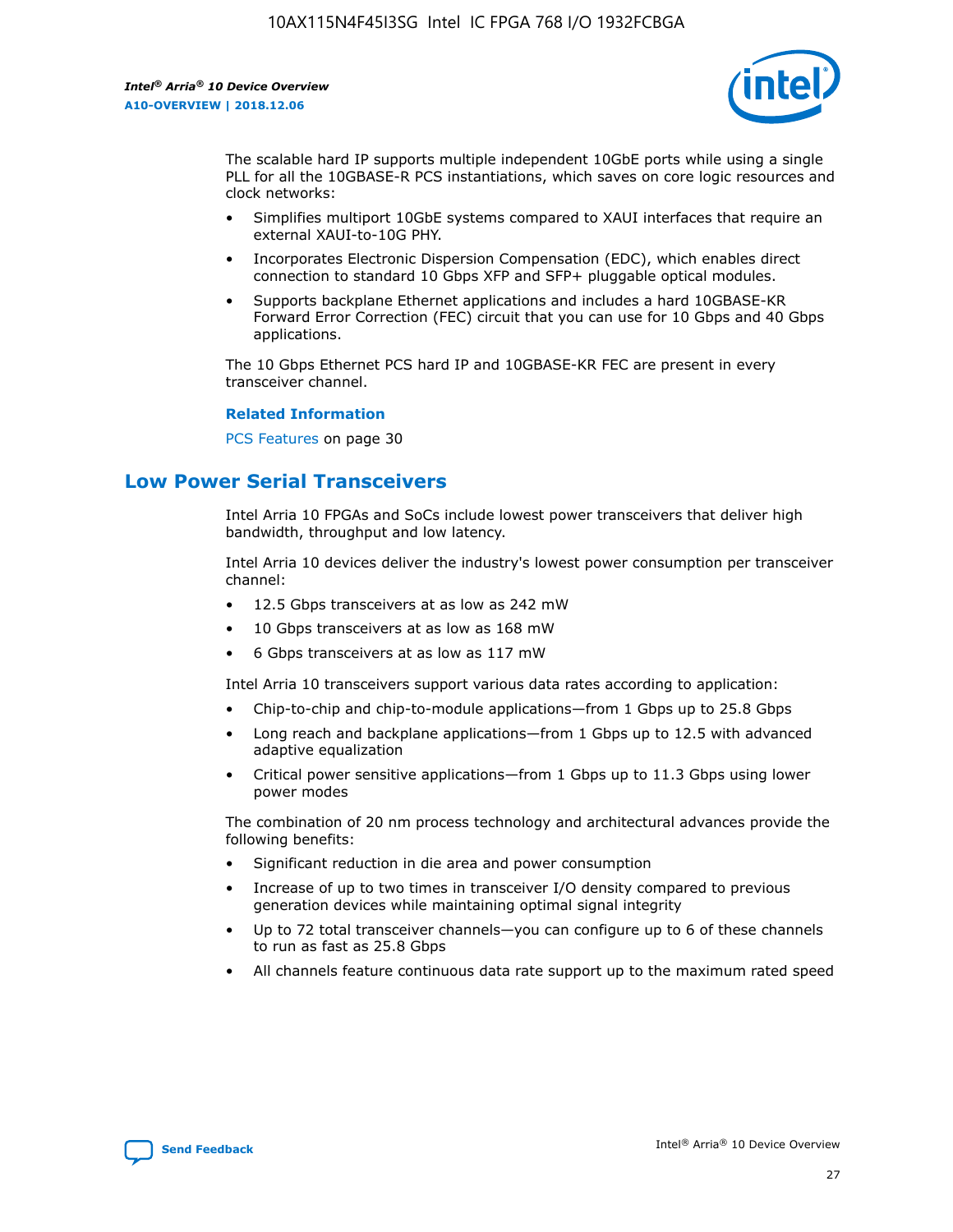



## **Figure 6. Intel Arria 10 Transceiver Block Architecture**

## **Transceiver Channels**

All transceiver channels feature a dedicated Physical Medium Attachment (PMA) and a hardened Physical Coding Sublayer (PCS).

- The PMA provides primary interfacing capabilities to physical channels.
- The PCS typically handles encoding/decoding, word alignment, and other preprocessing functions before transferring data to the FPGA core fabric.

A transceiver channel consists of a PMA and a PCS block. Most transceiver banks have 6 channels. There are some transceiver banks that contain only 3 channels.

A wide variety of bonded and non-bonded data rate configurations is possible using a highly configurable clock distribution network. Up to 80 independent transceiver data rates can be configured.

The following figures are graphical representations of top views of the silicon die, which correspond to reverse views for flip chip packages. Different Intel Arria 10 devices may have different floorplans than the ones shown in the figures.

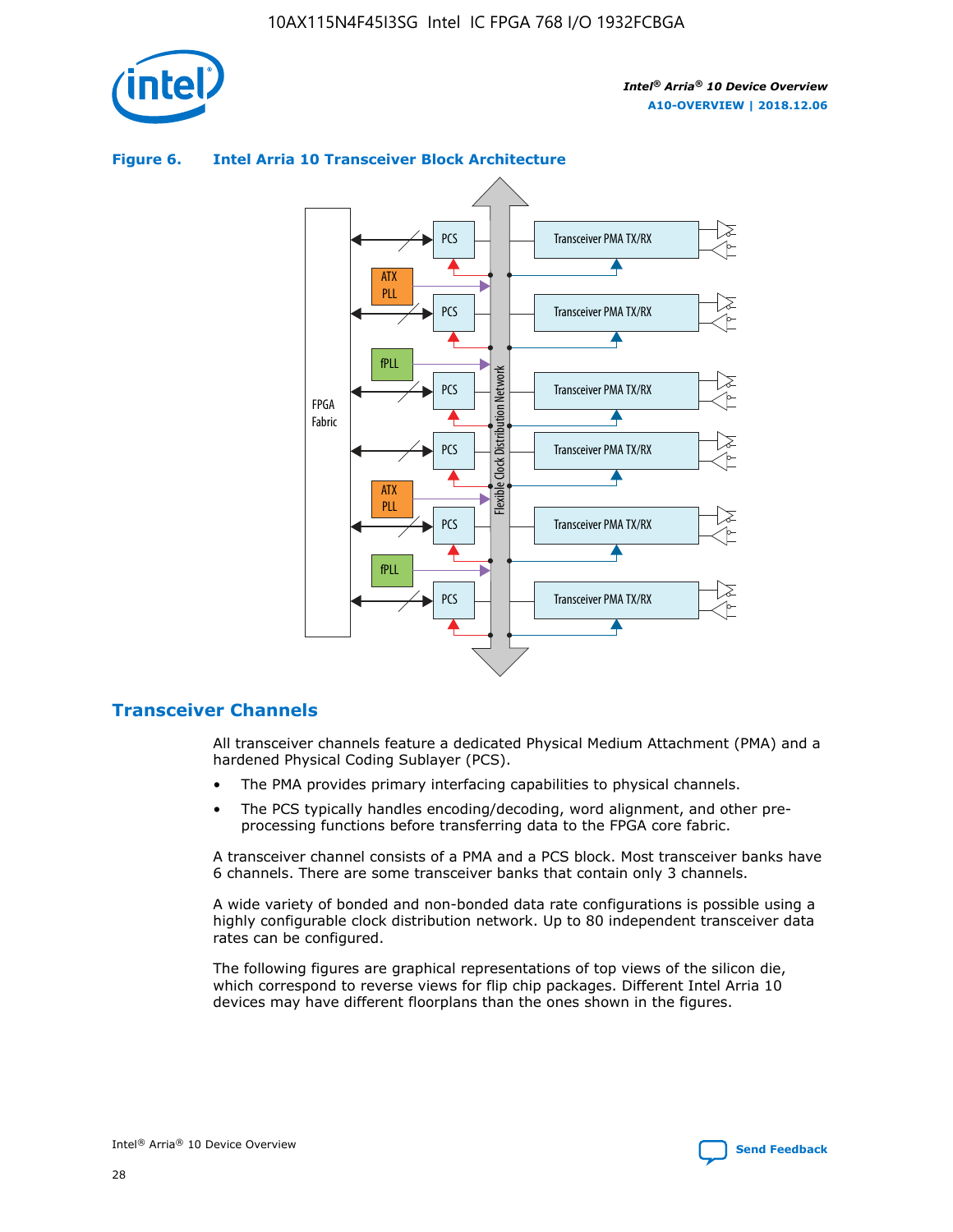

## **Figure 7. Device Chip Overview for Intel Arria 10 GX and GT Devices**





## **PMA Features**

Intel Arria 10 transceivers provide exceptional signal integrity at data rates up to 25.8 Gbps. Clocking options include ultra-low jitter ATX PLLs (LC tank based), clock multiplier unit (CMU) PLLs, and fractional PLLs.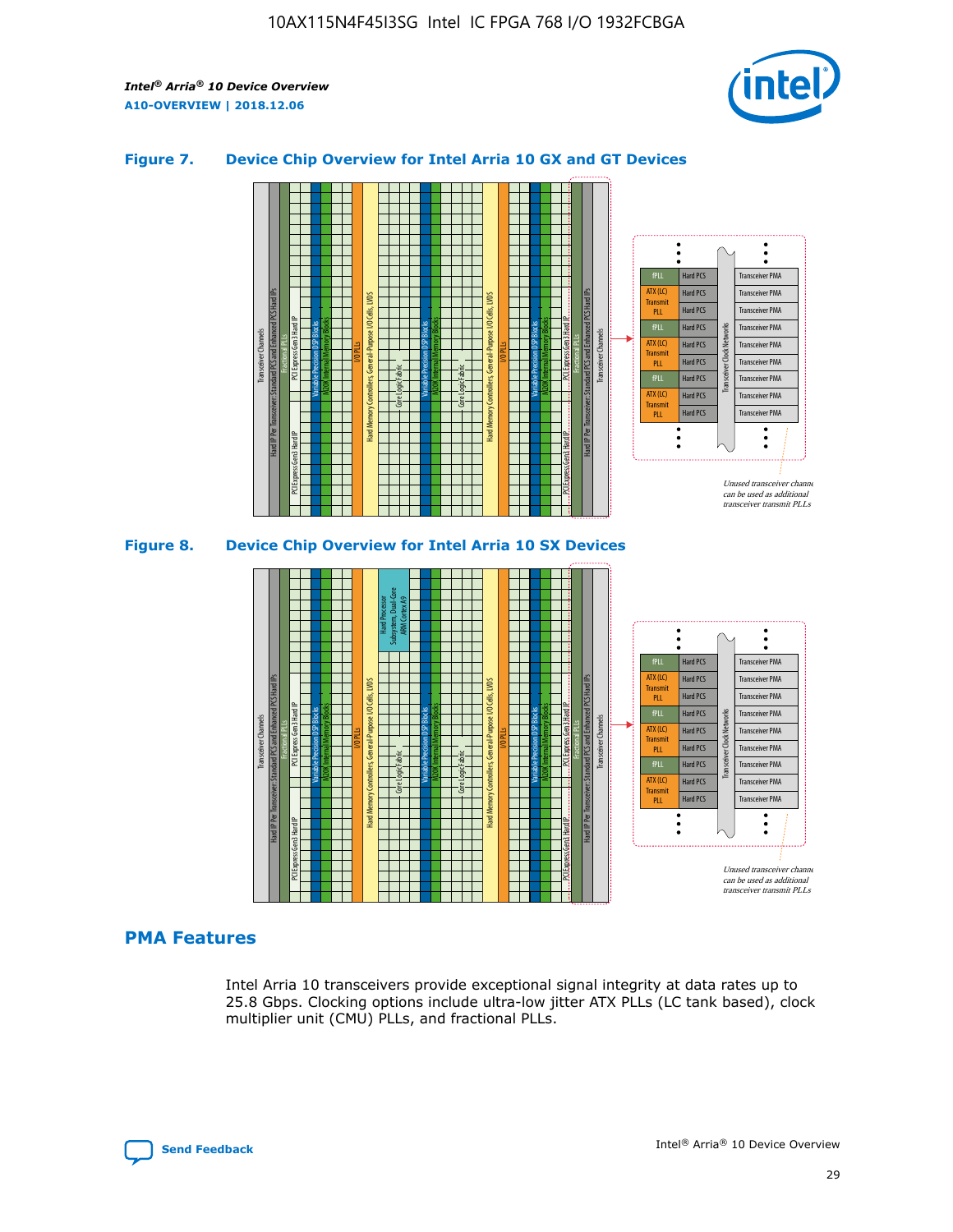

Each transceiver channel contains a channel PLL that can be used as the CMU PLL or clock data recovery (CDR) PLL. In CDR mode, the channel PLL recovers the receiver clock and data in the transceiver channel. Up to 80 independent data rates can be configured on a single Intel Arria 10 device.

## **Table 23. PMA Features of the Transceivers in Intel Arria 10 Devices**

| <b>Feature</b>                                             | <b>Capability</b>                                                                                                                                                                                                             |
|------------------------------------------------------------|-------------------------------------------------------------------------------------------------------------------------------------------------------------------------------------------------------------------------------|
| Chip-to-Chip Data Rates                                    | 1 Gbps to 17.4 Gbps (Intel Arria 10 GX devices)<br>1 Gbps to 25.8 Gbps (Intel Arria 10 GT devices)                                                                                                                            |
| Backplane Support                                          | Drive backplanes at data rates up to 12.5 Gbps                                                                                                                                                                                |
| Optical Module Support                                     | SFP+/SFP, XFP, CXP, QSFP/QSFP28, CFP/CFP2/CFP4                                                                                                                                                                                |
| Cable Driving Support                                      | SFP+ Direct Attach, PCI Express over cable, eSATA                                                                                                                                                                             |
| Transmit Pre-Emphasis                                      | 4-tap transmit pre-emphasis and de-emphasis to compensate for system channel loss                                                                                                                                             |
| Continuous Time Linear<br>Equalizer (CTLE)                 | Dual mode, high-gain, and high-data rate, linear receive equalization to compensate for<br>system channel loss                                                                                                                |
| Decision Feedback Equalizer<br>(DFE)                       | 7-fixed and 4-floating tap DFE to equalize backplane channel loss in the presence of<br>crosstalk and noisy environments                                                                                                      |
| Variable Gain Amplifier                                    | Optimizes the signal amplitude prior to the CDR sampling and operates in fixed and<br>adaptive modes                                                                                                                          |
| Altera Digital Adaptive<br>Parametric Tuning (ADAPT)       | Fully digital adaptation engine to automatically adjust all link equalization parameters-<br>including CTLE, DFE, and variable gain amplifier blocks—that provide optimal link margin<br>without intervention from user logic |
| Precision Signal Integrity<br>Calibration Engine (PreSICE) | Hardened calibration controller to quickly calibrate all transceiver control parameters on<br>power-up, which provides the optimal signal integrity and jitter performance                                                    |
| Advanced Transmit (ATX)<br>PLL                             | Low jitter ATX (LC tank based) PLLs with continuous tuning range to cover a wide range of<br>standard and proprietary protocols                                                                                               |
| <b>Fractional PLLs</b>                                     | On-chip fractional frequency synthesizers to replace on-board crystal oscillators and reduce<br>system cost                                                                                                                   |
| Digitally Assisted Analog<br><b>CDR</b>                    | Superior jitter tolerance with fast lock time                                                                                                                                                                                 |
| Dynamic Partial<br>Reconfiguration                         | Allows independent control of the Avalon memory-mapped interface of each transceiver<br>channel for the highest transceiver flexibility                                                                                       |
| Multiple PCS-PMA and PCS-<br>PLD interface widths          | 8-, 10-, 16-, 20-, 32-, 40-, or 64-bit interface widths for flexibility of deserialization width,<br>encoding, and reduced latency                                                                                            |

## **PCS Features**

This table summarizes the Intel Arria 10 transceiver PCS features. You can use the transceiver PCS to support a wide range of protocols ranging from 1 Gbps to 25.8 Gbps.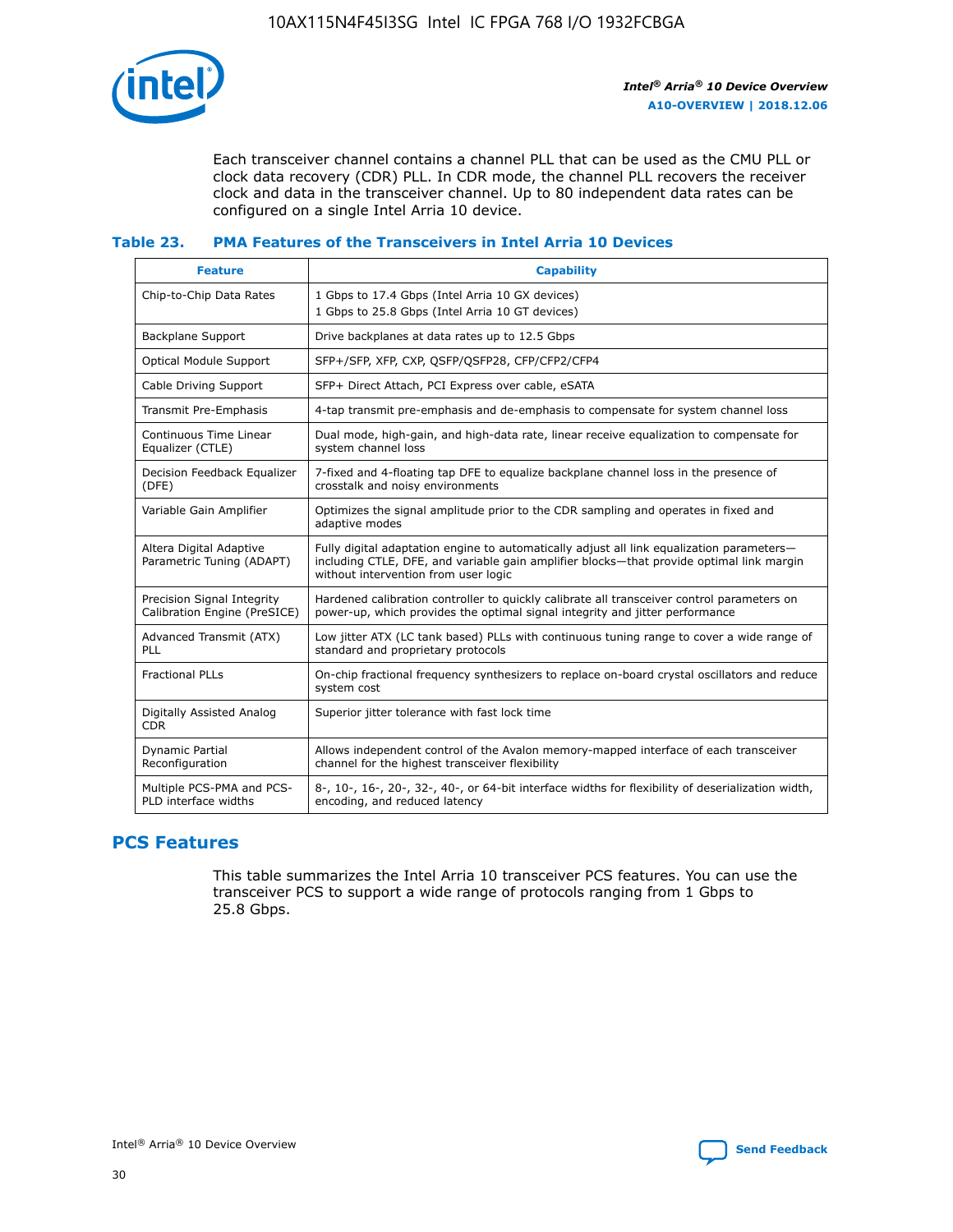

| <b>PCS</b>    | <b>Description</b>                                                                                                                                                                                                                                                                                                                                                                                             |
|---------------|----------------------------------------------------------------------------------------------------------------------------------------------------------------------------------------------------------------------------------------------------------------------------------------------------------------------------------------------------------------------------------------------------------------|
| Standard PCS  | Operates at a data rate up to 12 Gbps<br>Supports protocols such as PCI-Express, CPRI 4.2+, GigE, IEEE 1588 in Hard PCS<br>Implements other protocols using Basic/Custom (Standard PCS) transceiver<br>configuration rules.                                                                                                                                                                                    |
| Enhanced PCS  | Performs functions common to most serial data industry standards, such as word<br>alignment, encoding/decoding, and framing, before data is sent or received off-chip<br>through the PMA<br>• Handles data transfer to and from the FPGA fabric<br>Handles data transfer internally to and from the PMA<br>Provides frequency compensation<br>Performs channel bonding for multi-channel low skew applications |
| PCIe Gen3 PCS | Supports the seamless switching of Data and Clock between the Gen1, Gen2, and Gen3<br>data rates<br>Provides support for PIPE 3.0 features<br>Supports the PIPE interface with the Hard IP enabled, as well as with the Hard IP<br>bypassed                                                                                                                                                                    |

#### **Related Information**

- PCIe Gen1, Gen2, and Gen3 Hard IP on page 26
- Interlaken Support on page 26
- 10 Gbps Ethernet Support on page 26

## **PCS Protocol Support**

This table lists some of the protocols supported by the Intel Arria 10 transceiver PCS. For more information about the blocks in the transmitter and receiver data paths, refer to the related information.

| <b>Protocol</b>                                 | <b>Data Rate</b><br>(Gbps) | <b>Transceiver IP</b>       | <b>PCS Support</b>                      |
|-------------------------------------------------|----------------------------|-----------------------------|-----------------------------------------|
| PCIe Gen3 x1, x2, x4, x8                        | 8.0                        | Native PHY (PIPE)           | Standard PCS and PCIe<br>Gen3 PCS       |
| PCIe Gen2 x1, x2, x4, x8                        | 5.0                        | Native PHY (PIPE)           | <b>Standard PCS</b>                     |
| PCIe Gen1 x1, x2, x4, x8                        | 2.5                        | Native PHY (PIPE)           | Standard PCS                            |
| 1000BASE-X Gigabit Ethernet                     | 1.25                       | Native PHY                  | <b>Standard PCS</b>                     |
| 1000BASE-X Gigabit Ethernet with<br>IEEE 1588v2 | 1.25                       | Native PHY                  | Standard PCS                            |
| 10GBASE-R                                       | 10.3125                    | Native PHY                  | <b>Enhanced PCS</b>                     |
| 10GBASE-R with IEEE 1588v2                      | 10.3125                    | Native PHY                  | <b>Enhanced PCS</b>                     |
| 10GBASE-R with KR FEC                           | 10.3125                    | Native PHY                  | <b>Enhanced PCS</b>                     |
| 10GBASE-KR and 1000BASE-X                       | 10.3125                    | 1G/10GbE and 10GBASE-KR PHY | Standard PCS and<br><b>Enhanced PCS</b> |
| Interlaken (CEI-6G/11G)                         | 3.125 to 17.4              | Native PHY                  | <b>Enhanced PCS</b>                     |
| SFI-S/SFI-5.2                                   | 11.2                       | Native PHY                  | <b>Enhanced PCS</b>                     |
| 10G SDI                                         | 10.692                     | Native PHY                  | <b>Enhanced PCS</b>                     |
|                                                 |                            |                             | continued                               |

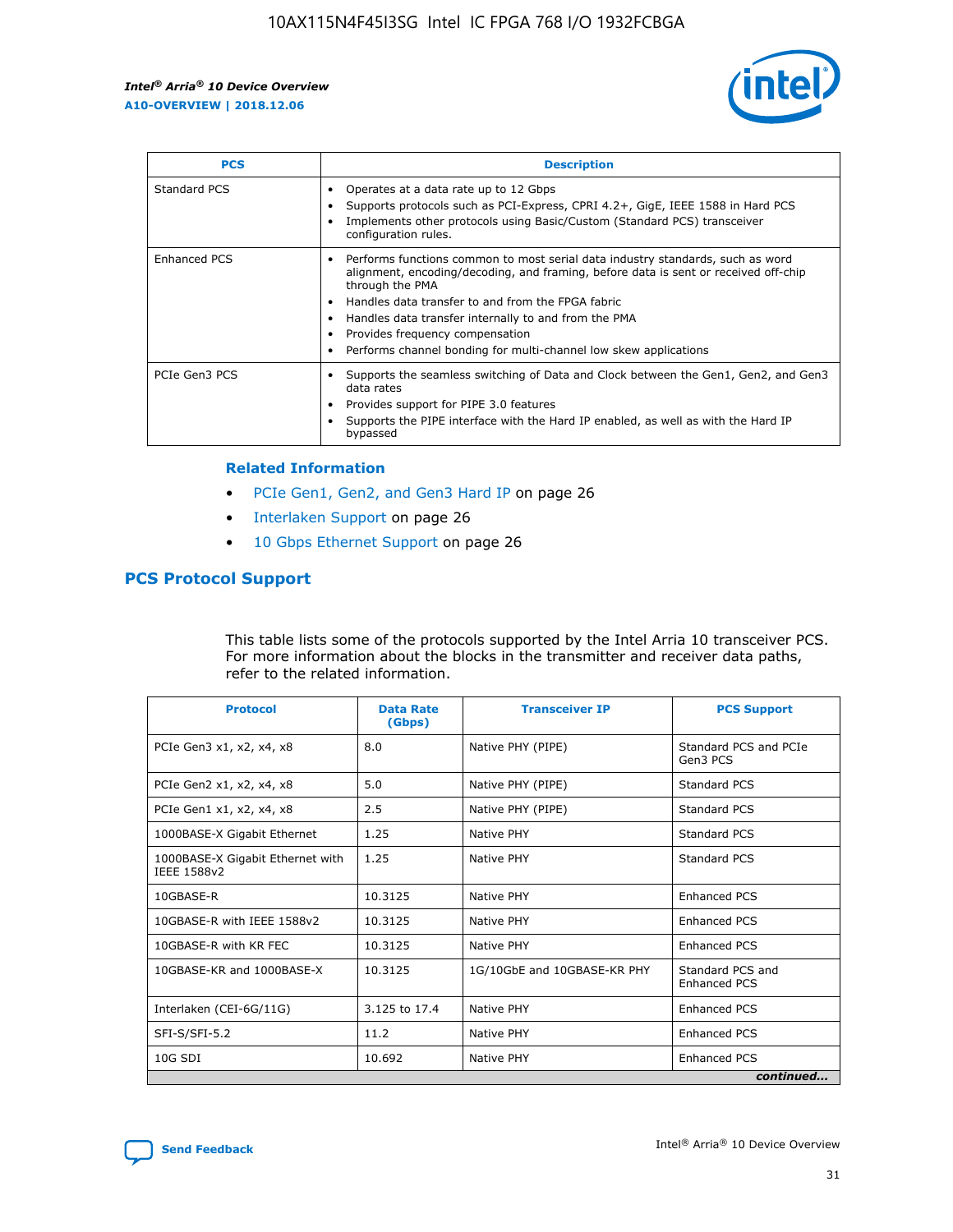

| <b>Protocol</b>      | <b>Data Rate</b><br>(Gbps) | <b>Transceiver IP</b> | <b>PCS Support</b> |
|----------------------|----------------------------|-----------------------|--------------------|
| CPRI 6.0 (64B/66B)   | 0.6144 to<br>10.1376       | Native PHY            | Enhanced PCS       |
| CPRI 4.2 (8B/10B)    | 0.6144 to<br>9.8304        | Native PHY            | Standard PCS       |
| OBSAI RP3 v4.2       | 0.6144 to 6.144            | Native PHY            | Standard PCS       |
| SD-SDI/HD-SDI/3G-SDI | $0.143(12)$ to<br>2.97     | Native PHY            | Standard PCS       |

## **Related Information**

#### [Intel Arria 10 Transceiver PHY User Guide](https://www.intel.com/content/www/us/en/programmable/documentation/nik1398707230472.html#nik1398707091164)

Provides more information about the supported transceiver protocols and PHY IP, the PMA architecture, and the standard, enhanced, and PCIe Gen3 PCS architecture.

# **SoC with Hard Processor System**

Each SoC device combines an FPGA fabric and a hard processor system (HPS) in a single device. This combination delivers the flexibility of programmable logic with the power and cost savings of hard IP in these ways:

- Reduces board space, system power, and bill of materials cost by eliminating a discrete embedded processor
- Allows you to differentiate the end product in both hardware and software, and to support virtually any interface standard
- Extends the product life and revenue through in-field hardware and software updates

 $(12)$  The 0.143 Gbps data rate is supported using oversampling of user logic that you must implement in the FPGA fabric.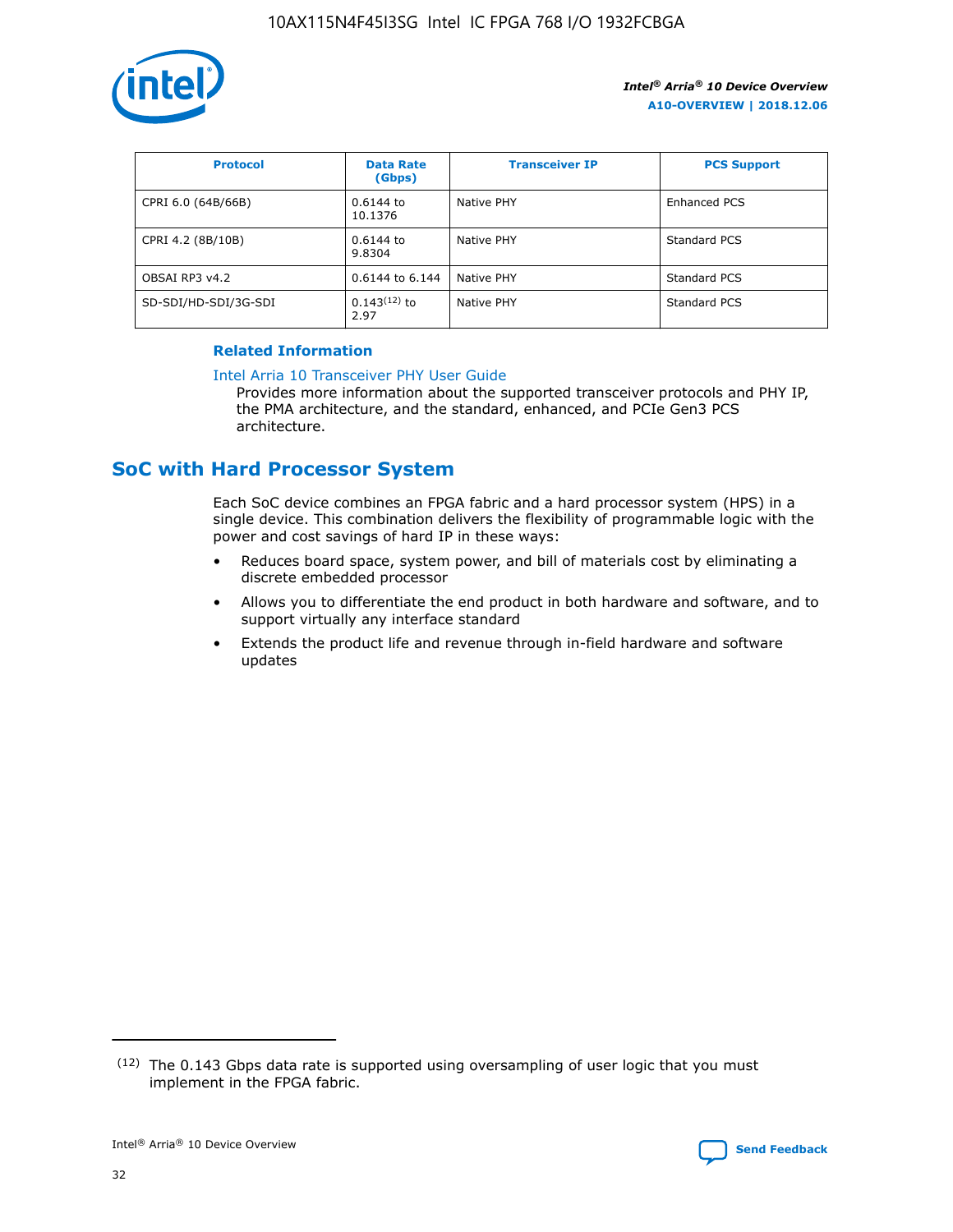

#### **Figure 9. HPS Block Diagram**

This figure shows a block diagram of the HPS with the dual ARM Cortex-A9 MPCore processor.



## **Key Advantages of 20-nm HPS**

The 20-nm HPS strikes a balance between enabling maximum software compatibility with 28-nm SoCs while still improving upon the 28-nm HPS architecture. These improvements address the requirements of the next generation target markets such as wireless and wireline communications, compute and storage equipment, broadcast and military in terms of performance, memory bandwidth, connectivity via backplane and security.

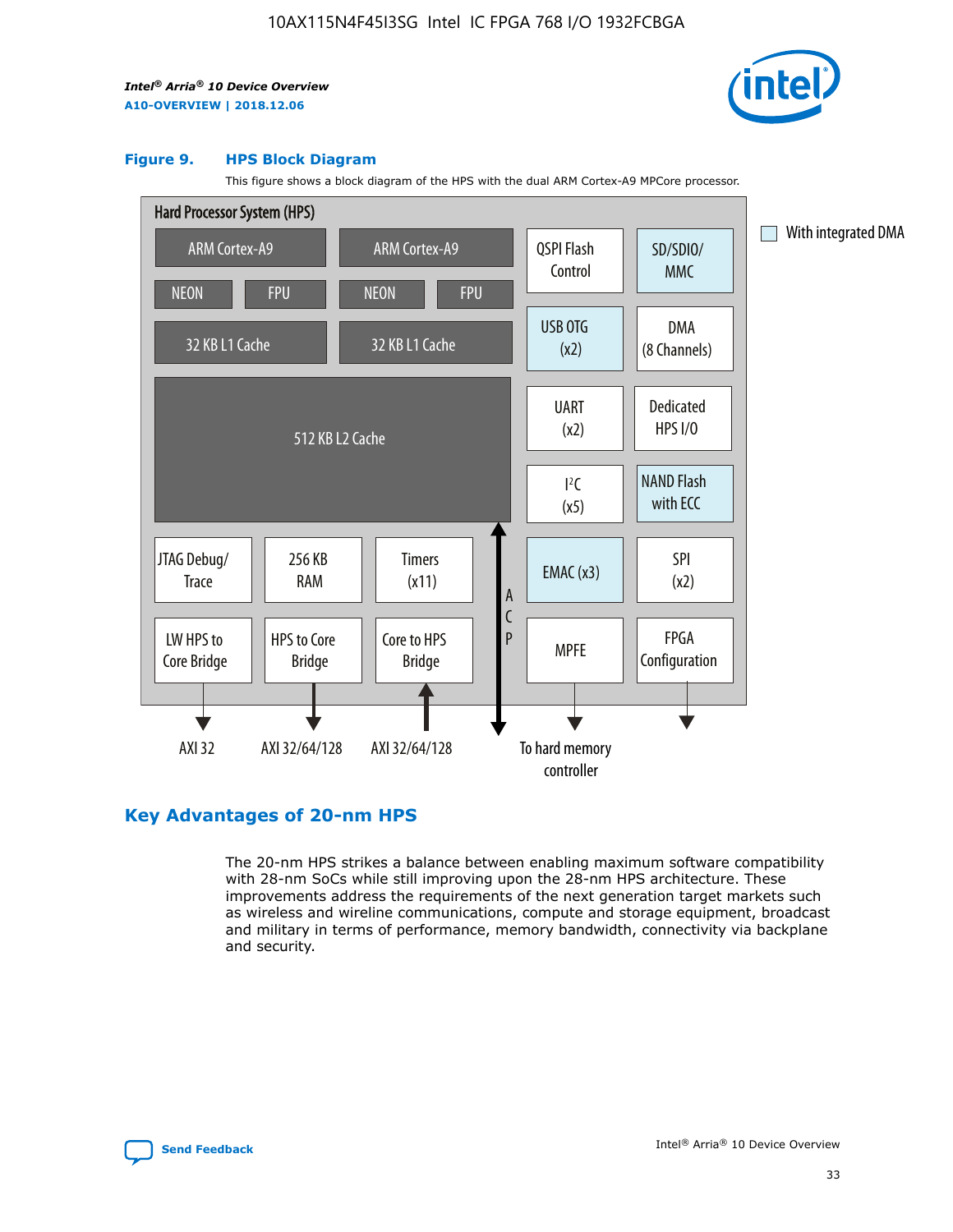

## **Table 24. Improvements in 20 nm HPS**

This table lists the key improvements of the 20 nm HPS compared to the 28 nm HPS.

| Advantages/<br><b>Improvements</b>                          | <b>Description</b>                                                                                                                                                                                                                                                                                                                                                                                                                                                                                                                                                                                                                                                                                                                                                                                                                                                                                                      |
|-------------------------------------------------------------|-------------------------------------------------------------------------------------------------------------------------------------------------------------------------------------------------------------------------------------------------------------------------------------------------------------------------------------------------------------------------------------------------------------------------------------------------------------------------------------------------------------------------------------------------------------------------------------------------------------------------------------------------------------------------------------------------------------------------------------------------------------------------------------------------------------------------------------------------------------------------------------------------------------------------|
| Increased performance and<br>overdrive capability           | While the nominal processor frequency is 1.2 GHz, the 20 nm HPS offers an "overdrive"<br>feature which enables a higher processor operating frequency. This requires a higher supply<br>voltage value that is unique to the HPS and may require a separate regulator.                                                                                                                                                                                                                                                                                                                                                                                                                                                                                                                                                                                                                                                   |
| Increased processor memory<br>bandwidth and DDR4<br>support | Up to 64-bit DDR4 memory at 2,400 Mbps support is available for the processor. The hard<br>memory controller for the HPS comprises a multi-port front end that manages connections<br>to a single port memory controller. The multi-port front end allows logic core and the HPS<br>to share ports and thereby the available bandwidth of the memory controller.                                                                                                                                                                                                                                                                                                                                                                                                                                                                                                                                                        |
| Flexible I/O sharing                                        | An advanced I/O pin muxing scheme allows improved sharing of I/O between the HPS and<br>the core logic. The following types of I/O are available for SoC:<br>17 dedicated I/Os-physically located inside the HPS block and are not accessible to<br>logic within the core. The 17 dedicated I/Os are used for HPS clock, resets, and<br>interfacing with boot devices, QSPI, and SD/MMC.<br>48 direct shared I/O-located closest to the HPS block and are ideal for high speed HPS<br>peripherals such as EMAC, USB, and others. There is one bank of 48 I/Os that supports<br>direct sharing where the 48 I/Os can be shared 12 I/Os at a time.<br>Standard (shared) I/O—all standard I/Os can be shared by the HPS peripherals and any<br>logic within the core. For designs where more than 48 I/Os are required to fully use all<br>the peripherals in the HPS, these I/Os can be connected through the core logic. |
| <b>EMAC</b> core                                            | Three EMAC cores are available in the HPS. The EMAC cores enable an application to<br>support two redundant Ethernet connections; for example, backplane, or two EMAC cores<br>for managing IEEE 1588 time stamp information while allowing a third EMAC core for debug<br>and configuration. All three EMACs can potentially share the same time stamps, simplifying<br>the 1588 time stamping implementation. A new serial time stamp interface allows core<br>logic to access and read the time stamp values. The integrated EMAC controllers can be<br>connected to external Ethernet PHY through the provided MDIO or I <sup>2</sup> C interface.                                                                                                                                                                                                                                                                  |
| On-chip memory                                              | The on-chip memory is updated to 256 KB support and can support larger data sets and<br>real time algorithms.                                                                                                                                                                                                                                                                                                                                                                                                                                                                                                                                                                                                                                                                                                                                                                                                           |
| <b>ECC</b> enhancements                                     | Improvements in L2 Cache ECC management allow identification of errors down to the<br>address level. ECC enhancements also enable improved error injection and status reporting<br>via the introduction of new memory mapped access to syndrome and data signals.                                                                                                                                                                                                                                                                                                                                                                                                                                                                                                                                                                                                                                                       |
| HPS to FPGA Interconnect<br><b>Backbone</b>                 | Although the HPS and the Logic Core can operate independently, they are tightly coupled<br>via a high-bandwidth system interconnect built from high-performance ARM AMBA AXI bus<br>bridges. IP bus masters in the FPGA fabric have access to HPS bus slaves via the FPGA-to-<br>HPS interconnect. Similarly, HPS bus masters have access to bus slaves in the core fabric<br>via the HPS-to-FPGA bridge. Both bridges are AMBA AXI-3 compliant and support<br>simultaneous read and write transactions. Up to three masters within the core fabric can<br>share the HPS SDRAM controller with the processor. Additionally, the processor can be used<br>to configure the core fabric under program control via a dedicated 32-bit configuration port.                                                                                                                                                                  |
| FPGA configuration and HPS<br>booting                       | The FPGA fabric and HPS in the SoCs are powered independently. You can reduce the clock<br>frequencies or gate the clocks to reduce dynamic power.<br>You can configure the FPGA fabric and boot the HPS independently, in any order, providing<br>you with more design flexibility.                                                                                                                                                                                                                                                                                                                                                                                                                                                                                                                                                                                                                                    |
| Security                                                    | New security features have been introduced for anti-tamper management, secure boot,<br>encryption (AES), and authentication (SHA).                                                                                                                                                                                                                                                                                                                                                                                                                                                                                                                                                                                                                                                                                                                                                                                      |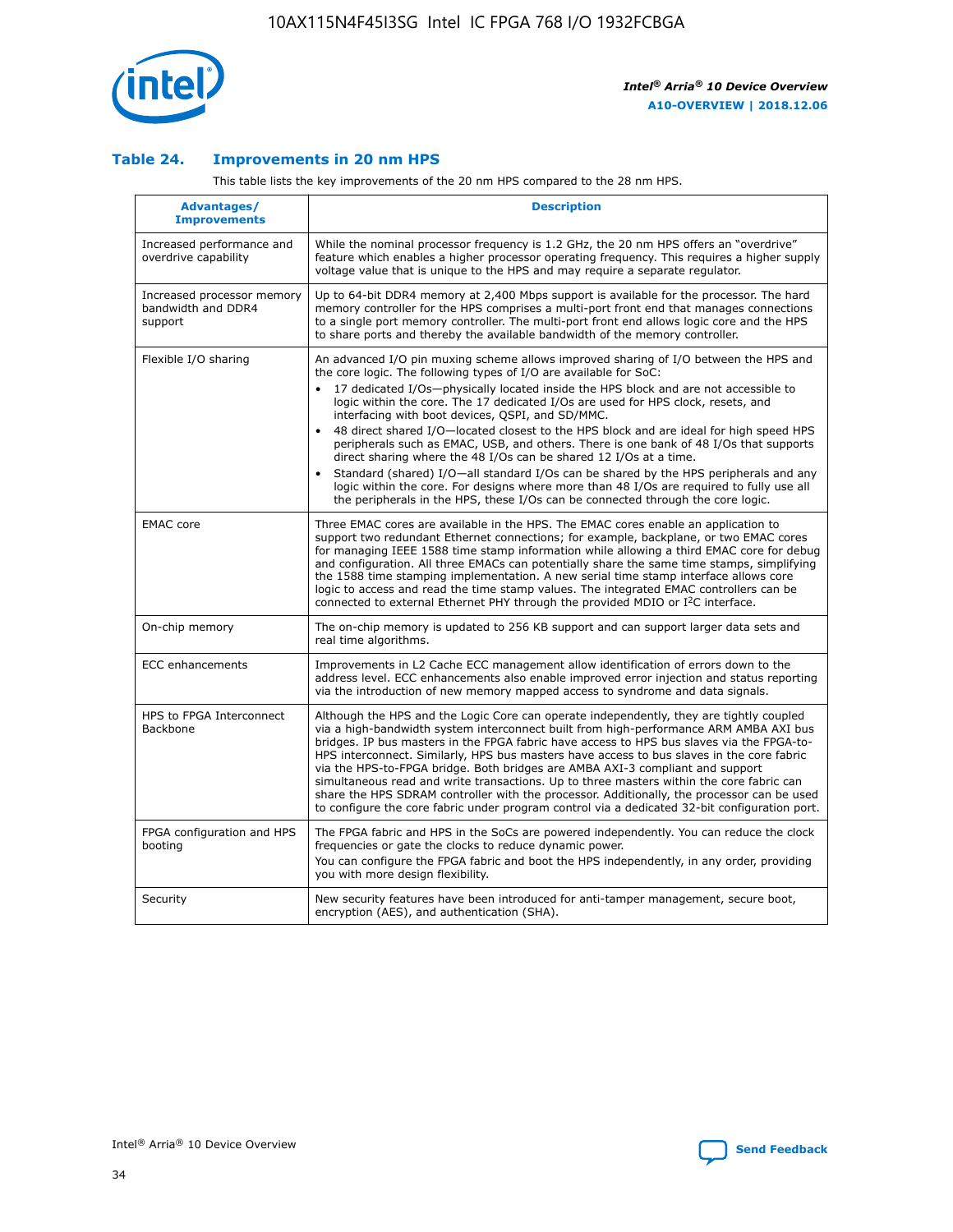

# **Features of the HPS**

The HPS has the following features:

- 1.2-GHz, dual-core ARM Cortex-A9 MPCore processor with up to 1.5-GHz via overdrive
	- ARMv7-A architecture that runs 32-bit ARM instructions, 16-bit and 32-bit Thumb instructions, and 8-bit Java byte codes in Jazelle style
	- Superscalar, variable length, out-of-order pipeline with dynamic branch prediction
	- Instruction Efficiency 2.5 MIPS/MHz, which provides total performance of 7500 MIPS at 1.5 GHz
- Each processor core includes:
	- 32 KB of L1 instruction cache, 32 KB of L1 data cache
	- Single- and double-precision floating-point unit and NEON media engine
	- CoreSight debug and trace technology
	- Snoop Control Unit (SCU) and Acceleration Coherency Port (ACP)
- 512 KB of shared L2 cache
- 256 KB of scratch RAM
- Hard memory controller with support for DDR3, DDR4 and optional error correction code (ECC) support
- Multiport Front End (MPFE) Scheduler interface to the hard memory controller
- 8-channel direct memory access (DMA) controller
- QSPI flash controller with SIO, DIO, QIO SPI Flash support
- NAND flash controller (ONFI 1.0 or later) with DMA and ECC support, updated to support 8 and 16-bit Flash devices and new command DMA to offload CPU for fast power down recovery
- Updated SD/SDIO/MMC controller to eMMC 4.5 with DMA with CE-ATA digital command support
- 3 10/100/1000 Ethernet media access control (MAC) with DMA
- 2 USB On-the-Go (OTG) controllers with DMA
- $\bullet$  5 I<sup>2</sup>C controllers (3 can be used by EMAC for MIO to external PHY)
- 2 UART 16550 Compatible controllers
- 4 serial peripheral interfaces (SPI) (2 Master, 2 Slaves)
- 62 programmable general-purpose I/Os, which includes 48 direct share I/Os that allows the HPS peripherals to connect directly to the FPGA I/Os
- 7 general-purpose timers
- 4 watchdog timers
- Anti-tamper, Secure Boot, Encryption (AES) and Authentication (SHA)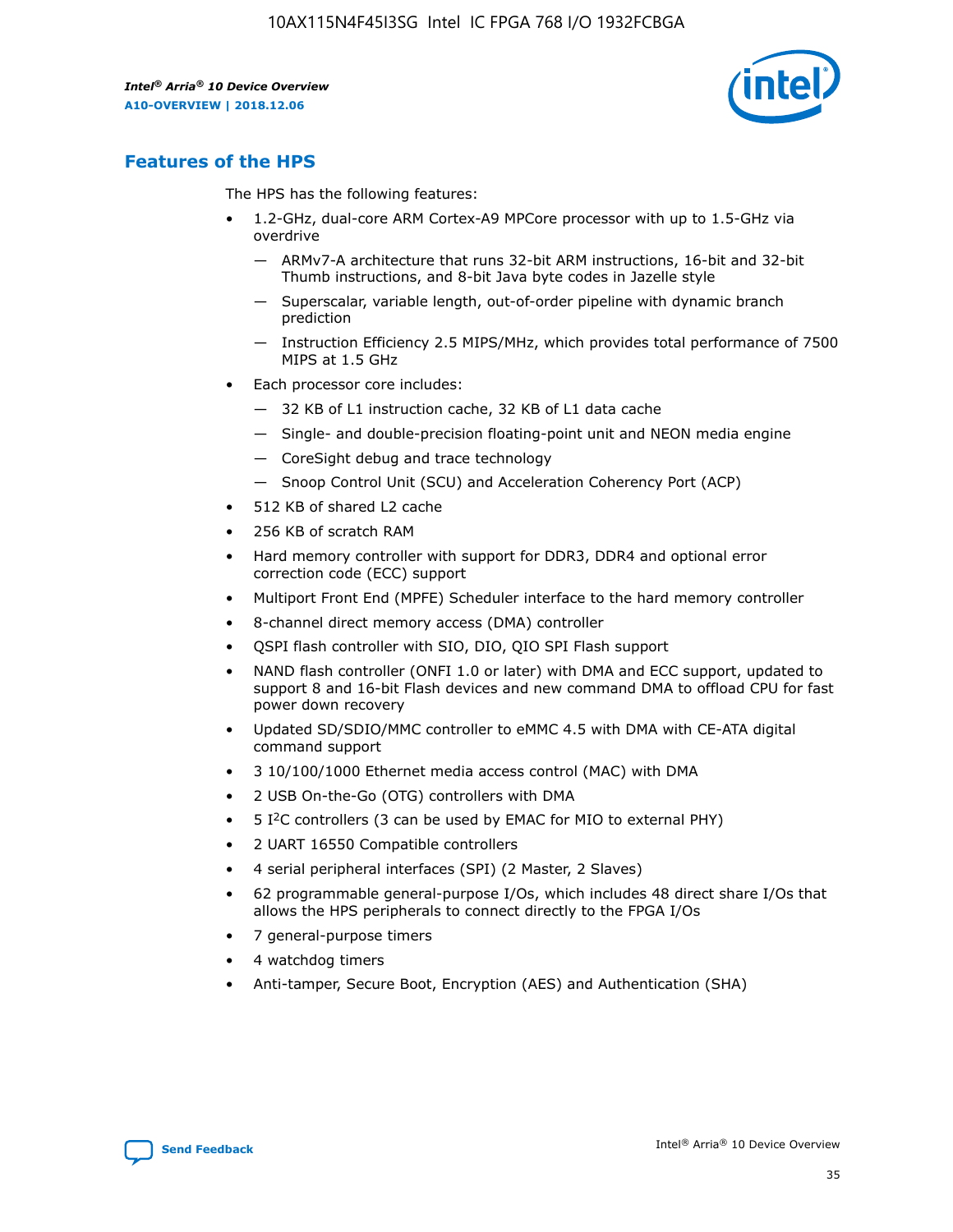

## **System Peripherals and Debug Access Port**

Each Ethernet MAC, USB OTG, NAND flash controller, and SD/MMC controller module has an integrated DMA controller. For modules without an integrated DMA controller, an additional DMA controller module provides up to eight channels of high-bandwidth data transfers. Peripherals that communicate off-chip are multiplexed with other peripherals at the HPS pin level. This allows you to choose which peripherals interface with other devices on your PCB.

The debug access port provides interfaces to industry standard JTAG debug probes and supports ARM CoreSight debug and core traces to facilitate software development.

## **HPS–FPGA AXI Bridges**

The HPS–FPGA bridges, which support the Advanced Microcontroller Bus Architecture (AMBA) Advanced eXtensible Interface (AXI™) specifications, consist of the following bridges:

- FPGA-to-HPS AMBA AXI bridge—a high-performance bus supporting 32, 64, and 128 bit data widths that allows the FPGA fabric to issue transactions to slaves in the HPS.
- HPS-to-FPGA Avalon/AMBA AXI bridge—a high-performance bus supporting 32, 64, and 128 bit data widths that allows the HPS to issue transactions to slaves in the FPGA fabric.
- Lightweight HPS-to-FPGA AXI bridge—a lower latency 32 bit width bus that allows the HPS to issue transactions to soft peripherals in the FPGA fabric. This bridge is primarily used for control and status register (CSR) accesses to peripherals in the FPGA fabric.

The HPS–FPGA AXI bridges allow masters in the FPGA fabric to communicate with slaves in the HPS logic, and vice versa. For example, the HPS-to-FPGA AXI bridge allows you to share memories instantiated in the FPGA fabric with one or both microprocessors in the HPS, while the FPGA-to-HPS AXI bridge allows logic in the FPGA fabric to access the memory and peripherals in the HPS.

Each HPS–FPGA bridge also provides asynchronous clock crossing for data transferred between the FPGA fabric and the HPS.

## **HPS SDRAM Controller Subsystem**

The HPS SDRAM controller subsystem contains a multiport SDRAM controller and DDR PHY that are shared between the FPGA fabric (through the FPGA-to-HPS SDRAM interface), the level 2 (L2) cache, and the level 3 (L3) system interconnect. The FPGA-to-HPS SDRAM interface supports AMBA AXI and Avalon® Memory-Mapped (Avalon-MM) interface standards, and provides up to six individual ports for access by masters implemented in the FPGA fabric.

The HPS SDRAM controller supports up to 3 masters (command ports), 3x 64-bit read data ports and 3x 64-bit write data ports.

To maximize memory performance, the SDRAM controller subsystem supports command and data reordering, deficit round-robin arbitration with aging, and high-priority bypass features.

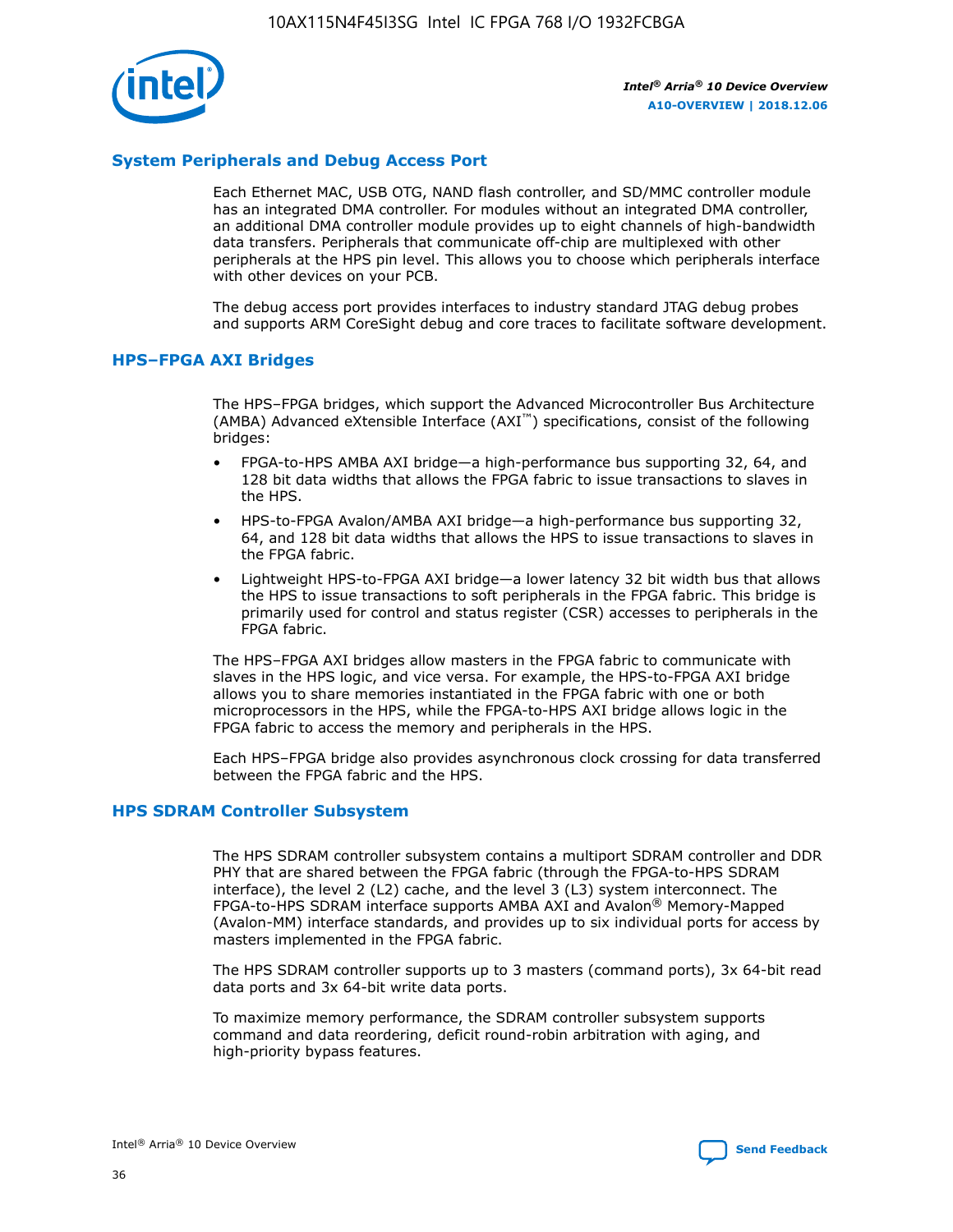

## **FPGA Configuration and HPS Booting**

The FPGA fabric and HPS in the SoC FPGA must be powered at the same time. You can reduce the clock frequencies or gate the clocks to reduce dynamic power.

Once powered, the FPGA fabric and HPS can be configured independently thus providing you with more design flexibility:

- You can boot the HPS independently. After the HPS is running, the HPS can fully or partially reconfigure the FPGA fabric at any time under software control. The HPS can also configure other FPGAs on the board through the FPGA configuration controller.
- Configure the FPGA fabric first, and then boot the HPS from memory accessible to the FPGA fabric.

## **Hardware and Software Development**

For hardware development, you can configure the HPS and connect your soft logic in the FPGA fabric to the HPS interfaces using the Platform Designer system integration tool in the Intel Quartus Prime software.

For software development, the ARM-based SoC FPGA devices inherit the rich software development ecosystem available for the ARM Cortex-A9 MPCore processor. The software development process for Intel SoC FPGAs follows the same steps as those for other SoC devices from other manufacturers. Support for Linux\*, VxWorks\*, and other operating systems are available for the SoC FPGAs. For more information on the operating systems support availability, contact the Intel FPGA sales team.

You can begin device-specific firmware and software development on the Intel SoC FPGA Virtual Target. The Virtual Target is a fast PC-based functional simulation of a target development system—a model of a complete development board. The Virtual Target enables the development of device-specific production software that can run unmodified on actual hardware.

## **Dynamic and Partial Reconfiguration**

The Intel Arria 10 devices support dynamic and partial reconfiguration. You can use dynamic and partial reconfiguration simultaneously to enable seamless reconfiguration of both the device core and transceivers.

## **Dynamic Reconfiguration**

You can reconfigure the PMA and PCS blocks while the device continues to operate. This feature allows you to change the data rates, protocol, and analog settings of a channel in a transceiver bank without affecting on-going data transfer in other transceiver banks. This feature is ideal for applications that require dynamic multiprotocol or multirate support.

# **Partial Reconfiguration**

Using partial reconfiguration, you can reconfigure some parts of the device while keeping the device in operation.

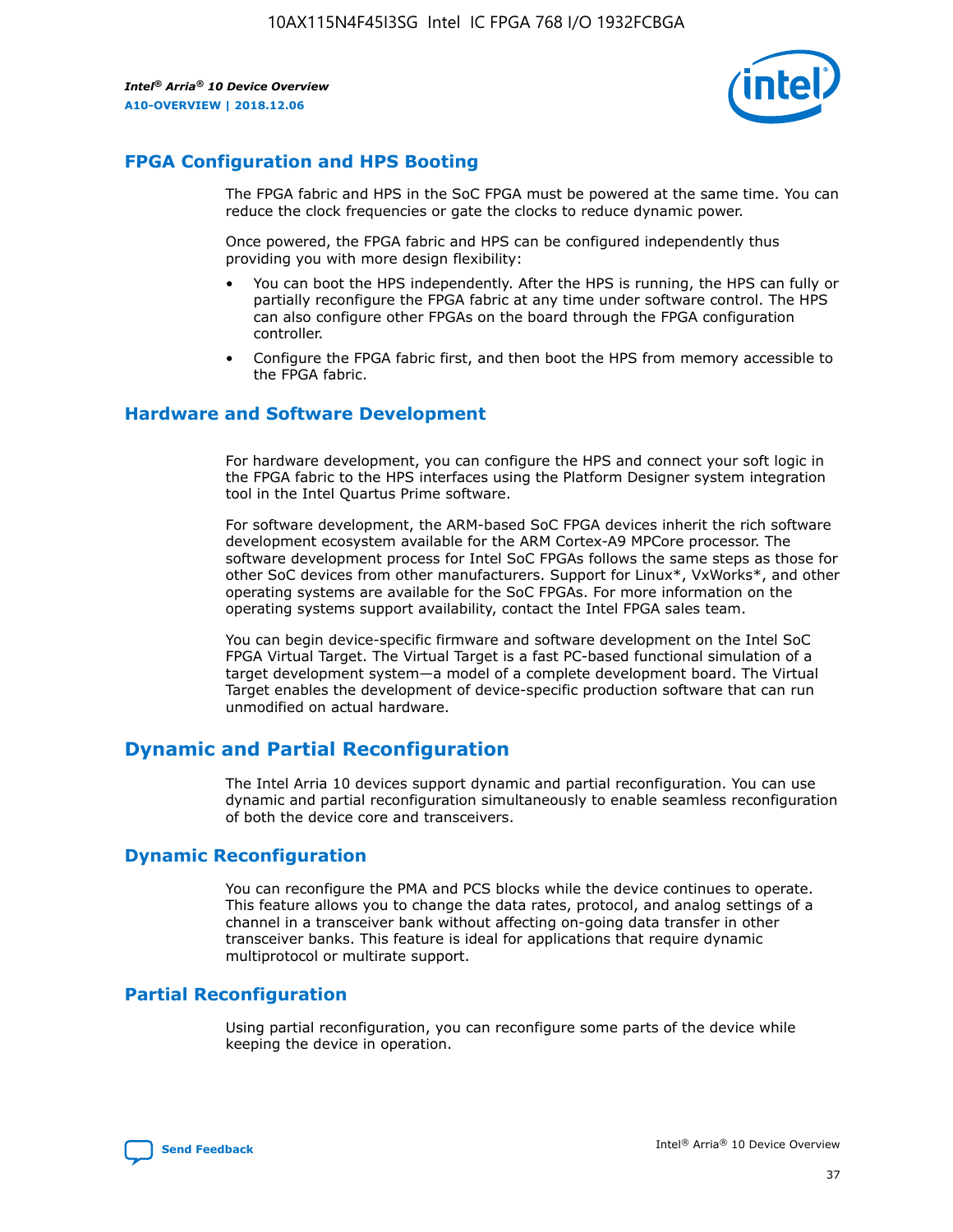

Instead of placing all device functions in the FPGA fabric, you can store some functions that do not run simultaneously in external memory and load them only when required. This capability increases the effective logic density of the device, and lowers cost and power consumption.

In the Intel solution, you do not have to worry about intricate device architecture to perform a partial reconfiguration. The partial reconfiguration capability is built into the Intel Quartus Prime design software, making such time-intensive task simple.

Intel Arria 10 devices support partial reconfiguration in the following configuration options:

- Using an internal host:
	- All supported configuration modes where the FPGA has access to external memory devices such as serial and parallel flash memory.
	- Configuration via Protocol [CvP (PCIe)]
- Using an external host—passive serial (PS), fast passive parallel (FPP) x8, FPP x16, and FPP x32 I/O interface.

# **Enhanced Configuration and Configuration via Protocol**

## **Table 25. Configuration Schemes and Features of Intel Arria 10 Devices**

Intel Arria 10 devices support 1.8 V programming voltage and several configuration schemes.

| <b>Scheme</b>                                                          | <b>Data</b><br><b>Width</b> | <b>Max Clock</b><br>Rate<br>(MHz) | <b>Max Data</b><br>Rate<br>(Mbps)<br>(13) | <b>Decompression</b> | <b>Design</b><br>Security <sup>(1</sup><br>4) | <b>Partial</b><br><b>Reconfiguration</b><br>(15) | <b>Remote</b><br><b>System</b><br><b>Update</b> |
|------------------------------------------------------------------------|-----------------------------|-----------------------------------|-------------------------------------------|----------------------|-----------------------------------------------|--------------------------------------------------|-------------------------------------------------|
| <b>JTAG</b>                                                            | 1 bit                       | 33                                | 33                                        |                      |                                               | Yes(16)                                          |                                                 |
| Active Serial (AS)<br>through the<br>EPCO-L<br>configuration<br>device | 1 bit,<br>4 bits            | 100                               | 400                                       | Yes                  | Yes                                           | $Y_{PS}(16)$                                     | Yes                                             |
| Passive serial (PS)<br>through CPLD or<br>external<br>microcontroller  | 1 bit                       | 100                               | 100                                       | Yes                  | Yes                                           | Yes(16)                                          | Parallel<br>Flash<br>Loader<br>(PFL) IP<br>core |
|                                                                        |                             |                                   |                                           |                      |                                               |                                                  | continued                                       |

<sup>(13)</sup> Enabling either compression or design security features affects the maximum data rate. Refer to the Intel Arria 10 Device Datasheet for more information.

<sup>(14)</sup> Encryption and compression cannot be used simultaneously.

 $(15)$  Partial reconfiguration is an advanced feature of the device family. If you are interested in using partial reconfiguration, contact Intel for support.

 $(16)$  Partial configuration can be performed only when it is configured as internal host.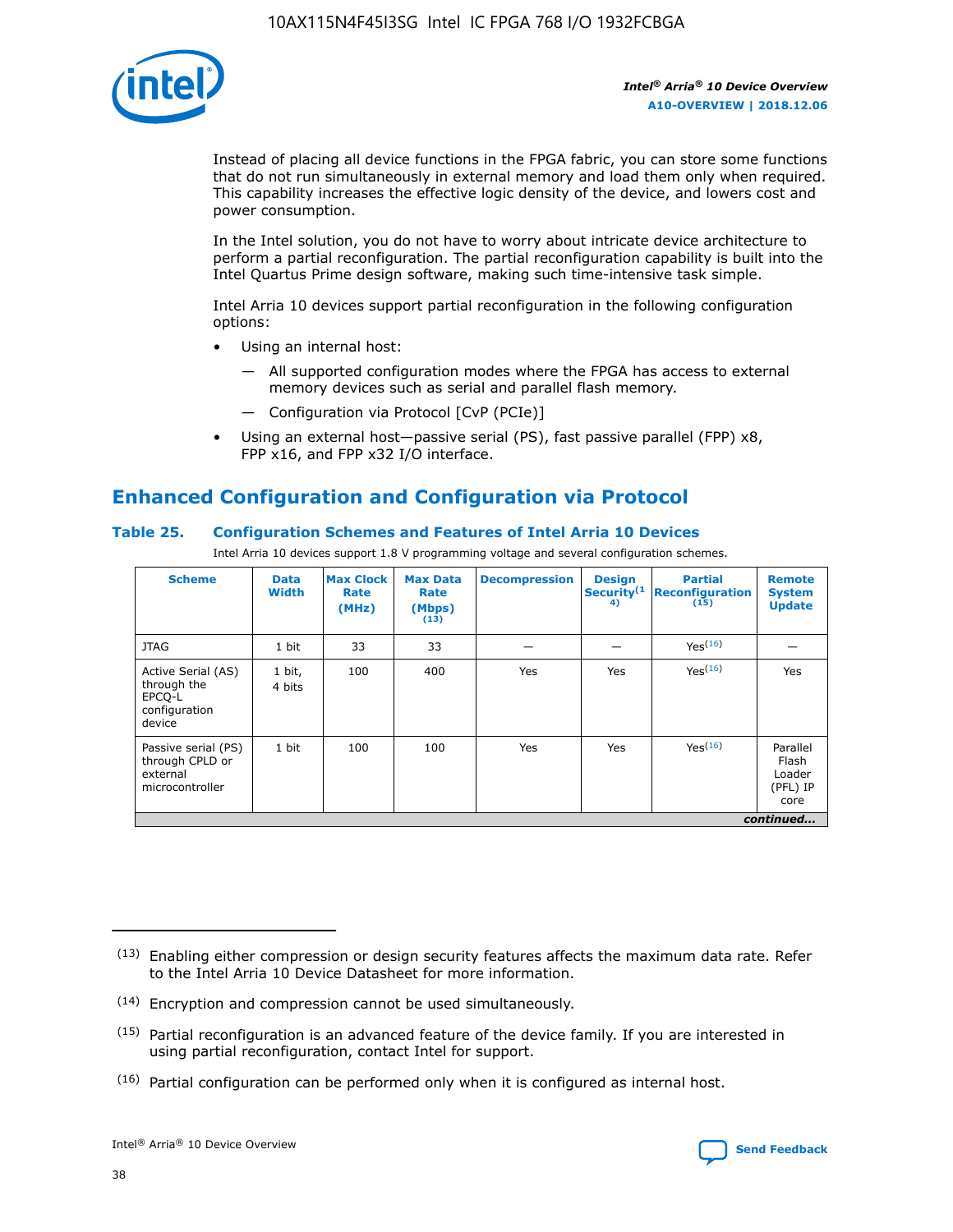

| <b>Scheme</b>                                    | <b>Data</b><br><b>Width</b> | <b>Max Clock</b><br>Rate<br>(MHz) | <b>Max Data</b><br>Rate<br>(Mbps)<br>(13) | <b>Decompression</b> | <b>Design</b><br>Security <sup>(1</sup><br>4) | <b>Partial</b><br><b>Reconfiguration</b><br>(15) | <b>Remote</b><br><b>System</b><br><b>Update</b> |
|--------------------------------------------------|-----------------------------|-----------------------------------|-------------------------------------------|----------------------|-----------------------------------------------|--------------------------------------------------|-------------------------------------------------|
| Fast passive                                     | 8 bits                      | 100                               | 3200                                      | Yes                  | Yes                                           | Yes(17)                                          | PFL IP                                          |
| parallel (FPP)<br>through CPLD or                | 16 bits                     |                                   |                                           | Yes                  | Yes                                           |                                                  | core                                            |
| external<br>microcontroller                      | 32 bits                     |                                   |                                           | Yes                  | Yes                                           |                                                  |                                                 |
| Configuration via                                | 16 bits                     | 100                               | 3200                                      | Yes                  | Yes                                           | Yes <sup>(17)</sup>                              |                                                 |
| <b>HPS</b>                                       | 32 bits                     |                                   |                                           | Yes                  | Yes                                           |                                                  |                                                 |
| Configuration via<br>Protocol [CvP<br>$(PCIe^*)$ | x1, x2,<br>x4, x8<br>lanes  |                                   | 8000                                      | Yes                  | Yes                                           | Yes(16)                                          |                                                 |

You can configure Intel Arria 10 devices through PCIe using Configuration via Protocol (CvP). The Intel Arria 10 CvP implementation conforms to the PCIe 100 ms power-up-to-active time requirement.

## **Related Information**

[Configuration via Protocol \(CvP\) Implementation in Intel FPGAs User Guide](https://www.intel.com/content/www/us/en/programmable/documentation/dsu1441819344145.html#dsu1442269728522) Provides more information about the CvP configuration scheme.

# **SEU Error Detection and Correction**

Intel Arria 10 devices offer robust and easy-to-use single-event upset (SEU) error detection and correction circuitry.

The detection and correction circuitry includes protection for Configuration RAM (CRAM) programming bits and user memories. The CRAM is protected by a continuously running CRC error detection circuit with integrated ECC that automatically corrects one or two errors and detects higher order multi-bit errors. When more than two errors occur, correction is available through reloading of the core programming file, providing a complete design refresh while the FPGA continues to operate.

The physical layout of the Intel Arria 10 CRAM array is optimized to make the majority of multi-bit upsets appear as independent single-bit or double-bit errors which are automatically corrected by the integrated CRAM ECC circuitry. In addition to the CRAM protection, the M20K memory blocks also include integrated ECC circuitry and are layout-optimized for error detection and correction. The MLAB does not have ECC.

(14) Encryption and compression cannot be used simultaneously.

<sup>(17)</sup> Supported at a maximum clock rate of 100 MHz.



 $(13)$  Enabling either compression or design security features affects the maximum data rate. Refer to the Intel Arria 10 Device Datasheet for more information.

 $(15)$  Partial reconfiguration is an advanced feature of the device family. If you are interested in using partial reconfiguration, contact Intel for support.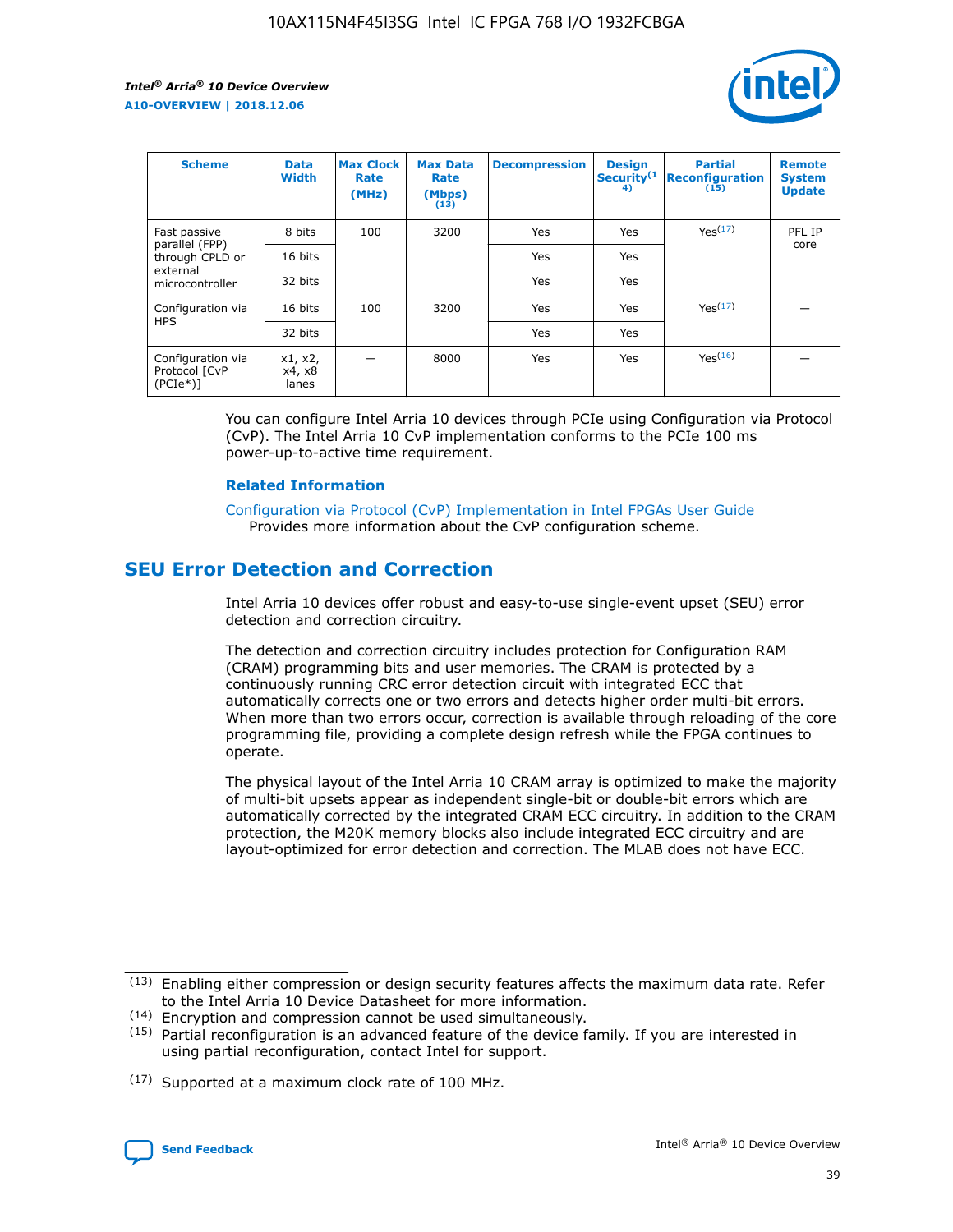

# **Power Management**

Intel Arria 10 devices leverage the advanced 20 nm process technology, a low 0.9 V core power supply, an enhanced core architecture, and several optional power reduction techniques to reduce total power consumption by as much as 40% compared to Arria V devices and as much as 60% compared to Stratix V devices.

The optional power reduction techniques in Intel Arria 10 devices include:

- **SmartVID**—a code is programmed into each device during manufacturing that allows a smart regulator to operate the device at lower core  $V_{CC}$  while maintaining performance
- **Programmable Power Technology**—non-critical timing paths are identified by the Intel Quartus Prime software and the logic in these paths is biased for low power instead of high performance
- **Low Static Power Options**—devices are available with either standard static power or low static power while maintaining performance

Furthermore, Intel Arria 10 devices feature Intel's industry-leading low power transceivers and include a number of hard IP blocks that not only reduce logic resources but also deliver substantial power savings compared to soft implementations. In general, hard IP blocks consume up to 90% less power than the equivalent soft logic implementations.

# **Incremental Compilation**

The Intel Quartus Prime software incremental compilation feature reduces compilation time and helps preserve performance to ease timing closure. The incremental compilation feature enables the partial reconfiguration flow for Intel Arria 10 devices.

Incremental compilation supports top-down, bottom-up, and team-based design flows. This feature facilitates modular, hierarchical, and team-based design flows where different designers compile their respective design sections in parallel. Furthermore, different designers or IP providers can develop and optimize different blocks of the design independently. These blocks can then be imported into the top level project.

# **Document Revision History for Intel Arria 10 Device Overview**

| <b>Document</b><br><b>Version</b> | <b>Changes</b>                                                                                                                                                                                                                                                              |
|-----------------------------------|-----------------------------------------------------------------------------------------------------------------------------------------------------------------------------------------------------------------------------------------------------------------------------|
| 2018.12.06                        | Added links to Intel Arria 10 device errata documents.<br>Removed automotive temperature option from the Intel Arria 10 GX devices.<br>Removed -3 fabric speed grade from the Intel Arria 10 GT devices.<br>Updated power options for the Intel Arria 10 GX and GT devices. |
| 2018.04.09                        | Updated the lowest $V_{CC}$ from 0.83 V to 0.82 V in the topic listing a summary of the device features.                                                                                                                                                                    |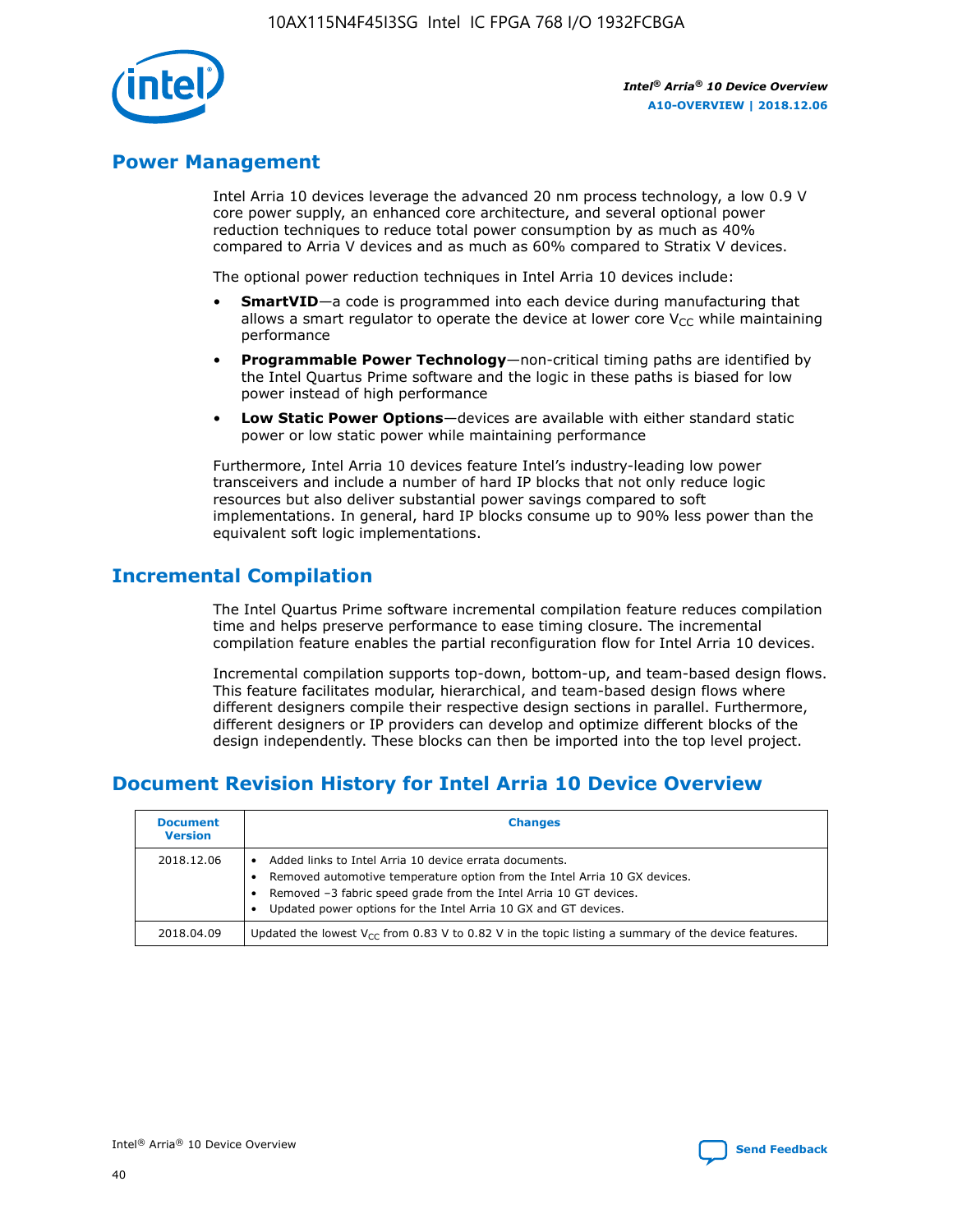*Intel® Arria® 10 Device Overview* **A10-OVERVIEW | 2018.12.06**



| <b>Date</b>    | <b>Version</b> | <b>Changes</b>                                                                                                                                                                                                                                                                                                                                                                                                                                                                                                                                                                                                                                                                                                                                                                                                                                                                                                                                                            |
|----------------|----------------|---------------------------------------------------------------------------------------------------------------------------------------------------------------------------------------------------------------------------------------------------------------------------------------------------------------------------------------------------------------------------------------------------------------------------------------------------------------------------------------------------------------------------------------------------------------------------------------------------------------------------------------------------------------------------------------------------------------------------------------------------------------------------------------------------------------------------------------------------------------------------------------------------------------------------------------------------------------------------|
| January 2018   | 2018.01.17     | Updated the maximum data rate for HPS (Intel Arria 10 SX devices<br>external memory interface DDR3 controller from 2,166 Mbps to 2,133<br>Mbps.<br>Updated maximum frequency supported for half rate QDRII and QDRII<br>+ SRAM to 633 MHz in Memory Standards Supported by the Soft<br>Memory Controller table.<br>Updated transceiver backplane capability to 12.5 Gbps.<br>$\bullet$<br>Removed transceiver speed grade 5 in Sample Ordering Core and<br>Available Options for Intel Arria 10 GX Devices figure.<br>Removed package code 40, low static power, SmartVID, industrial, and<br>military operating temperature support from Sample Ordering Core and<br>Available Options for Intel Arria 10 GT Devices figure.<br>Updated short reach transceiver rate for Intel Arria 10 GT devices to<br>25.8 Gbps.<br>Removed On-Die Instrumentation - EyeQ and Jitter Margin Tool<br>support from PMA Features of the Transceivers in Intel Arria 10 Devices<br>table. |
| September 2017 | 2017.09.20     | Updated the maximum speed of the DDR4 external memory interface from<br>1,333 MHz/2,666 Mbps to 1,200 MHz/2,400 Mbps.                                                                                                                                                                                                                                                                                                                                                                                                                                                                                                                                                                                                                                                                                                                                                                                                                                                     |
| July 2017      | 2017.07.13     | Corrected the automotive temperature range in the figure showing the<br>available options for the Intel Arria 10 GX devices from "-40°C to 100°C"<br>to "-40°C to 125°C".                                                                                                                                                                                                                                                                                                                                                                                                                                                                                                                                                                                                                                                                                                                                                                                                 |
| July 2017      | 2017.07.06     | Added automotive temperature option to Intel Arria 10 GX device family.                                                                                                                                                                                                                                                                                                                                                                                                                                                                                                                                                                                                                                                                                                                                                                                                                                                                                                   |
| May 2017       | 2017.05.08     | Corrected protocol names with "1588" to "IEEE 1588v2".<br>$\bullet$<br>Updated the vertical migration table to remove vertical migration<br>$\bullet$<br>between Intel Arria 10 GX and Intel Arria 10 SX device variants.<br>Removed all "Preliminary" marks.<br>$\bullet$                                                                                                                                                                                                                                                                                                                                                                                                                                                                                                                                                                                                                                                                                                |
| March 2017     | 2017.03.15     | Removed the topic about migration from Intel Arria 10 to Intel Stratix<br>10 devices.<br>Rebranded as Intel.<br>$\bullet$                                                                                                                                                                                                                                                                                                                                                                                                                                                                                                                                                                                                                                                                                                                                                                                                                                                 |
| October 2016   | 2016.10.31     | Removed package F36 from Intel Arria 10 GX devices.<br>Updated Intel Arria 10 GT sample ordering code and maximum GX<br>$\bullet$<br>transceiver count. Intel Arria 10 GT devices are available only in the<br>SF45 package option with a maximum of 72 transceivers.                                                                                                                                                                                                                                                                                                                                                                                                                                                                                                                                                                                                                                                                                                     |
| May 2016       | 2016.05.02     | Updated the FPGA Configuration and HPS Booting topic.<br>$\bullet$<br>Remove V <sub>CC</sub> PowerManager from the Summary of Features, Power<br>Management and Arria 10 Device Variants and packages topics. This<br>feature is no longer supported in Arria 10 devices.<br>Removed LPDDR3 from the Memory Standards Supported by the HPS<br>Hard Memory Controller table in the Memory Standards Supported by<br>Intel Arria 10 Devices topic. This standard is only supported by the<br>FPGA.<br>Removed transceiver speed grade 5 from the Device Variants and<br>Packages topic for Arria 10 GX and SX devices.                                                                                                                                                                                                                                                                                                                                                      |
| February 2016  | 2016.02.11     | Changed the maximum Arria 10 GT datarate to 25.8 Gbps and the<br>minimum datarate to 1 Gbps globally.<br>Revised the state for Core clock networks in the Summary of Features<br>$\bullet$<br>topic.<br>Changed the transceiver parameters in the "Summary of Features for<br>$\bullet$<br>Arria 10 Devices" table.<br>• Changed the transceiver parameters in the "Maximum Resource Counts<br>for Arria 10 GT Devices" table.<br>Changed the package availability for GT devices in the "Package Plan<br>for Arria 10 GT Devices" table.<br>Changed the package configurations for GT devices in the "Migration"<br>Capability Across Arria 10 Product Lines" figure.<br>continued                                                                                                                                                                                                                                                                                       |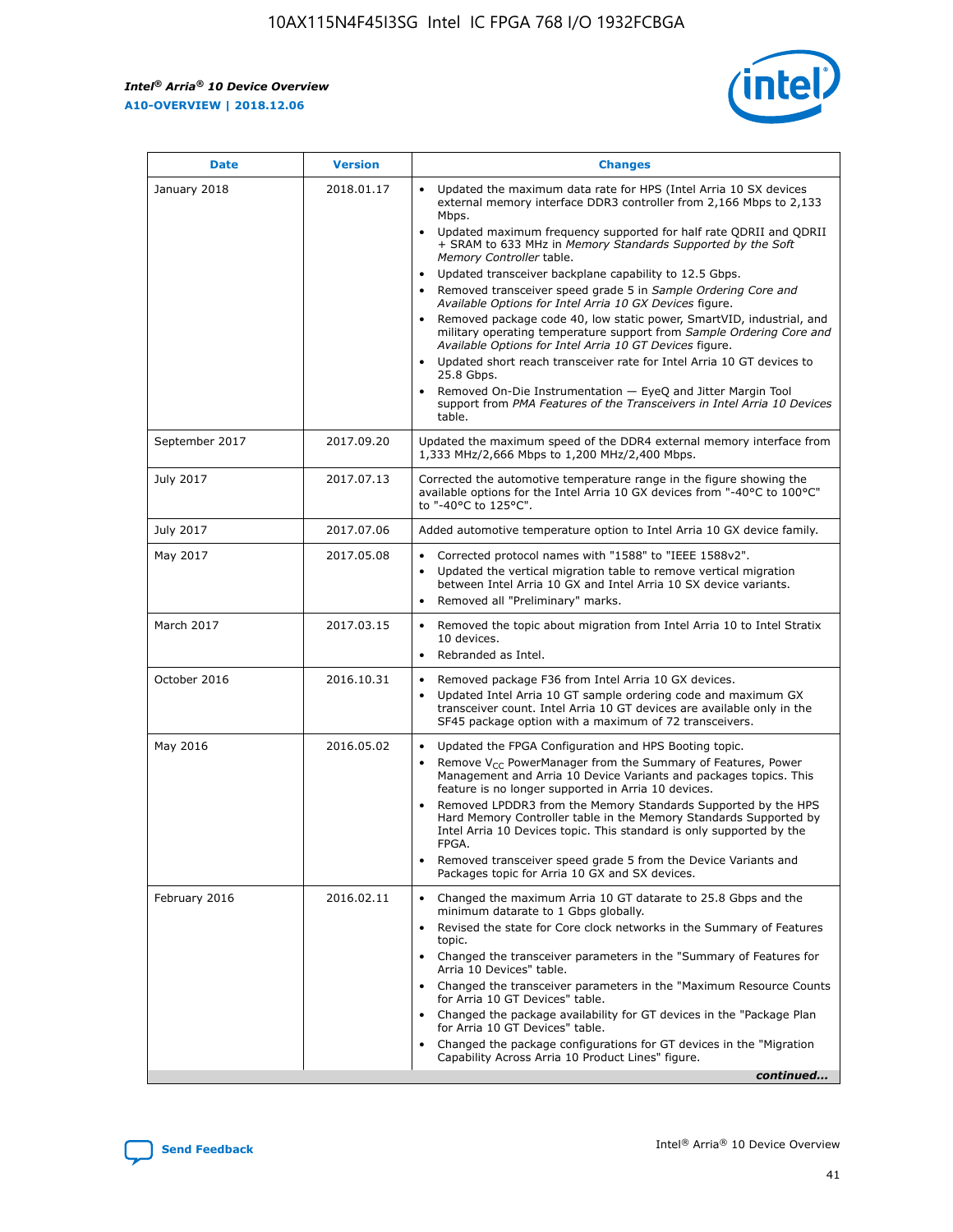

| <b>Date</b>   | <b>Version</b> | <b>Changes</b>                                                                                                                                                               |
|---------------|----------------|------------------------------------------------------------------------------------------------------------------------------------------------------------------------------|
|               |                | • Changed transceiver parameters in the "Low Power Serial Transceivers"<br>section.                                                                                          |
|               |                | • Changed the transceiver descriptions in the "Device Variants for the<br>Arria 10 Device Family" table.                                                                     |
|               |                | Changed the "Sample Ordering Code and Available Options for Arria 10<br>$\bullet$<br>GT Devices" figure.                                                                     |
|               |                | Changed the datarates for GT devices in the "PMA Features" section.                                                                                                          |
|               |                | Changed the datarates for GT devices in the "PCS Features" section.<br>$\bullet$                                                                                             |
| December 2015 | 2015.12.14     | Updated the number of M20K memory blocks for Arria 10 GX 660 from<br>2133 to 2131 and corrected the total RAM bit from 48,448 Kb to<br>48,408 Kb.                            |
|               |                | Corrected the number of DSP blocks for Arria 10 GX 660 from 1688 to<br>1687 in the table listing floating-point arithmetic resources.                                        |
| November 2015 | 2015.11.02     | Updated the maximum resources for Arria 10 GX 220, GX 320, GX 480,<br>$\bullet$<br>GX 660, SX 220, SX 320, SX 480, and SX 660.                                               |
|               |                | • Updated resource count for Arria 10 GX 320, GX 480, GX 660, SX 320,<br>SX 480, a SX 660 devices in Number of Multipliers in Intel Arria 10<br><b>Devices</b> table.        |
|               |                | Updated the available options for Arria 10 GX, GT, and SX.                                                                                                                   |
|               |                | Changed instances of Quartus II to Quartus Prime.<br>$\bullet$                                                                                                               |
| June 2015     | 2015.06.15     | Corrected label for Intel Arria 10 GT product lines in the vertical migration<br>figure.                                                                                     |
| May 2015      | 2015.05.15     | Corrected the DDR3 half rate and quarter rate maximum frequencies in the<br>table that lists the memory standards supported by the Intel Arria 10 hard<br>memory controller. |
| May 2015      | 2015.05.04     | • Added support for 13.5G JESD204b in the Summary of Features table.                                                                                                         |
|               |                | • Added a link to Arria 10 GT Channel Usage in the Arria 10 GT Package<br>Plan topic.                                                                                        |
|               |                | • Added a note to the table, Maximum Resource Counts for Arria 10 GT<br>devices.                                                                                             |
|               |                | • Updated the power requirements of the transceivers in the Low Power<br>Serial Transceivers topic.                                                                          |
| January 2015  | 2015.01.23     | • Added floating point arithmetic features in the Summary of Features<br>table.                                                                                              |
|               |                | • Updated the total embedded memory from 38.38 megabits (Mb) to<br>65.6 Mb.                                                                                                  |
|               |                | • Updated the table that lists the memory standards supported by Intel<br>Arria 10 devices.                                                                                  |
|               |                | Removed support for DDR3U, LPDDR3 SDRAM, RLDRAM 2, and DDR2.                                                                                                                 |
|               |                | Moved RLDRAM 3 support from hard memory controller to soft memory<br>controller. RLDRAM 3 support uses hard PHY with soft memory<br>controller.                              |
|               |                | Added soft memory controller support for QDR IV.<br>٠                                                                                                                        |
|               |                | Updated the maximum resource count table to include the number of<br>hard memory controllers available in each device variant.                                               |
|               |                | Updated the transceiver PCS data rate from 12.5 Gbps to 12 Gbps.<br>$\bullet$                                                                                                |
|               |                | Updated the max clock rate of PS, FPP x8, FPP x16, and Configuration<br>via HPS from 125 MHz to 100 MHz.                                                                     |
|               |                | Added a feature for fractional synthesis PLLs: PLL cascading.                                                                                                                |
|               |                | Updated the HPS programmable general-purpose I/Os from 54 to 62.<br>$\bullet$                                                                                                |
|               |                | continued                                                                                                                                                                    |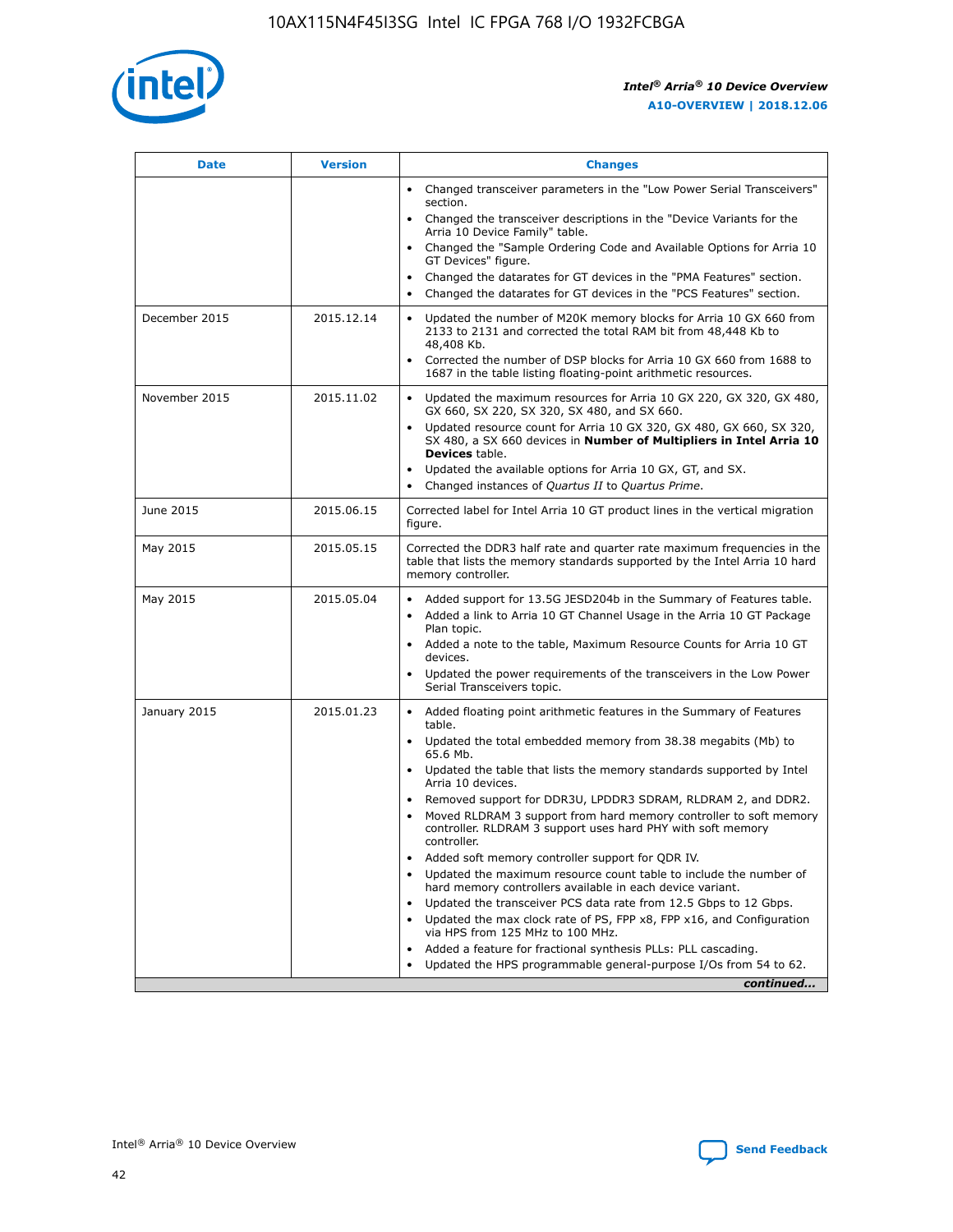r



| <b>Date</b>    | <b>Version</b> | <b>Changes</b>                                                                                                                                                                                                                                                                                                                                                                                                                                                                                                                                      |
|----------------|----------------|-----------------------------------------------------------------------------------------------------------------------------------------------------------------------------------------------------------------------------------------------------------------------------------------------------------------------------------------------------------------------------------------------------------------------------------------------------------------------------------------------------------------------------------------------------|
| September 2014 | 2014.09.30     | Corrected the 3 V I/O and LVDS I/O counts for F35 and F36 packages<br>$\bullet$<br>of Arria 10 GX.<br>Corrected the 3 V I/O, LVDS I/O, and transceiver counts for the NF40<br>$\bullet$<br>package of the Arria GX 570 and 660.<br>Removed 3 V I/O, LVDS I/O, and transceiver counts for the NF40<br>$\bullet$<br>package of the Arria GX 900 and 1150. The NF40 package is not<br>available for Arria 10 GX 900 and 1150.                                                                                                                          |
| August 2014    | 2014.08.18     | Updated Memory (Kb) M20K maximum resources for Arria 10 GX 660<br>devices from 42,660 to 42,620.<br>Added GPIO columns consisting of LVDS I/O Bank and 3V I/O Bank in<br>$\bullet$<br>the Package Plan table.<br>Added how to use memory interface clock frequency higher than 533<br>$\bullet$<br>MHz in the I/O vertical migration.<br>Added information to clarify that RLDRAM3 support uses hard PHY with<br>$\bullet$<br>soft memory controller.<br>Added variable precision DSP blocks support for floating-point<br>$\bullet$<br>arithmetic. |
| June 2014      | 2014.06.19     | Updated number of dedicated I/Os in the HPS block to 17.                                                                                                                                                                                                                                                                                                                                                                                                                                                                                            |
| February 2014  | 2014.02.21     | Updated transceiver speed grade options for GT devices in Figure 2.                                                                                                                                                                                                                                                                                                                                                                                                                                                                                 |
| February 2014  | 2014.02.06     | Updated data rate for Arria 10 GT devices from 28.1 Gbps to 28.3 Gbps.                                                                                                                                                                                                                                                                                                                                                                                                                                                                              |
| December 2013  | 2013.12.10     | Updated the HPS memory standards support from LPDDR2 to LPDDR3.<br>Updated HPS block diagram to include dedicated HPS I/O and FPGA<br>$\bullet$<br>Configuration blocks as well as repositioned SD/SDIO/MMC, DMA, SPI<br>and NAND Flash with ECC blocks.                                                                                                                                                                                                                                                                                            |
| December 2013  | 2013.12.02     | Initial release.                                                                                                                                                                                                                                                                                                                                                                                                                                                                                                                                    |